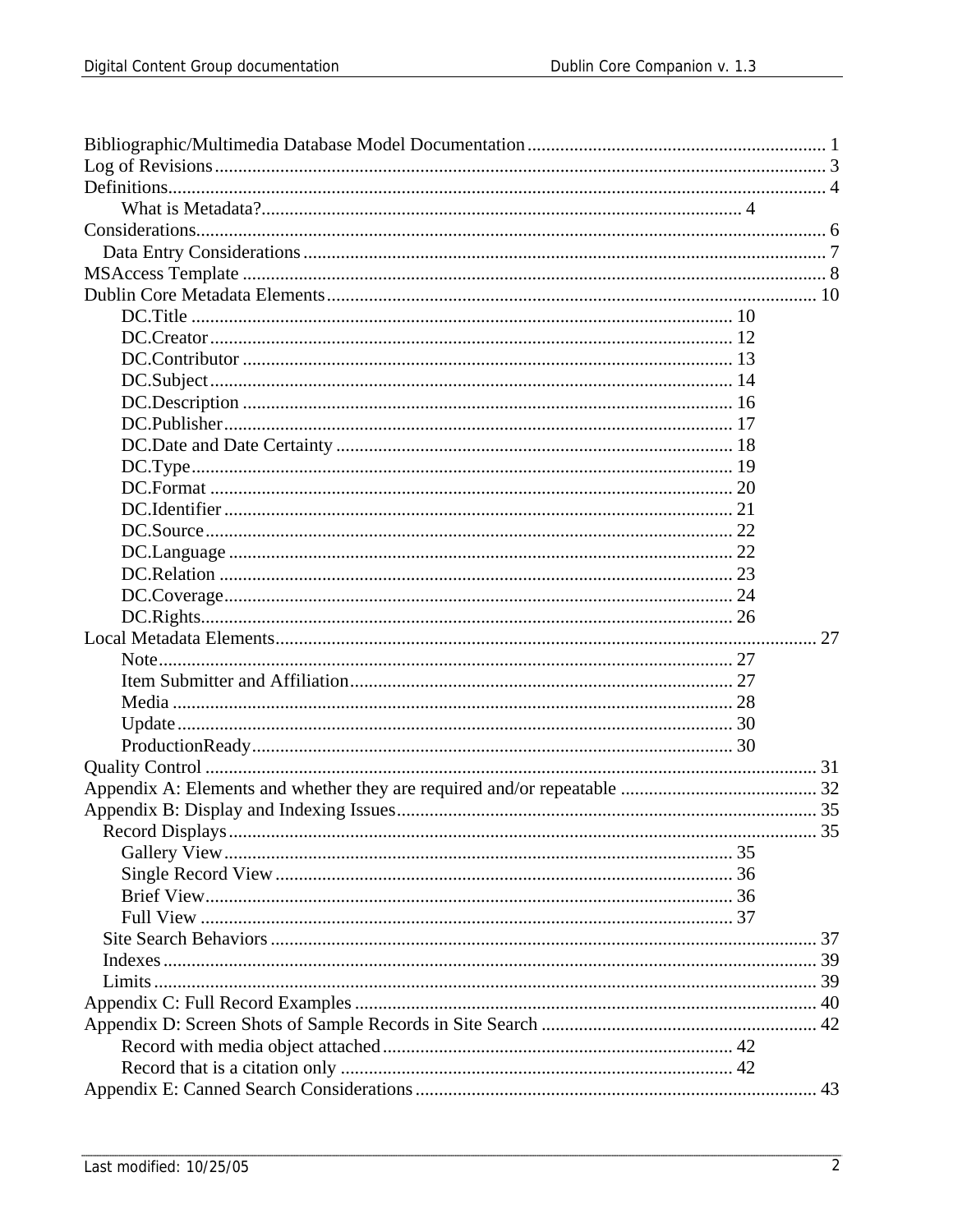## **Log of Revisions**

**10/25/2005** Detailed description of the use of Media Objects in the Media field or Media table. Understand the difference between sets and series in relation to the Media and Resource table. (See page 28).

**10/7/2005** The Library of Congress' Thesaurus of Graphic Materials I: Subject Terms (TGM I) is now a supported scheme for **DC\_Subject**. (See page 15.)

> Faceted Application Subject Terminology (FAST) terms are now listed under the LSCH scheme for **DC\_Subject.** (See also page 15.)

BibliographicCitation is now a possible type for **DC\_Identifier.** (See page 21.)

**DC\_Coverage** has two added types; Spatial and Temporal. (See page 25.)

 ProductionReady is an added field to the Sitesearch software for internal use only. (See page 29.)

 Sitesearch now supports text formatting for the fields**, DC\_Title** and **DC\_Description**. However, it only supports three tags: bold (<b> </b>), italics (<i> </i>>, and line breaks (<br />br />). (See page 11 and 16.)

 Misspelled words in **DC\_Title** can be followed by bracketed corrected spelling. (See page 11.)

 In the case of vernacular or native titles: if the original title is in English, it should be entered into the **DC\_Title** field. Native and romanized versions of the title should be entered into the **DC\_Title\_Other** field. If the original title is in a non-English language/script, it should be entered into **DC\_Title** while the translated and romanized versions go into **DC\_Title\_Other**. (See page 11.)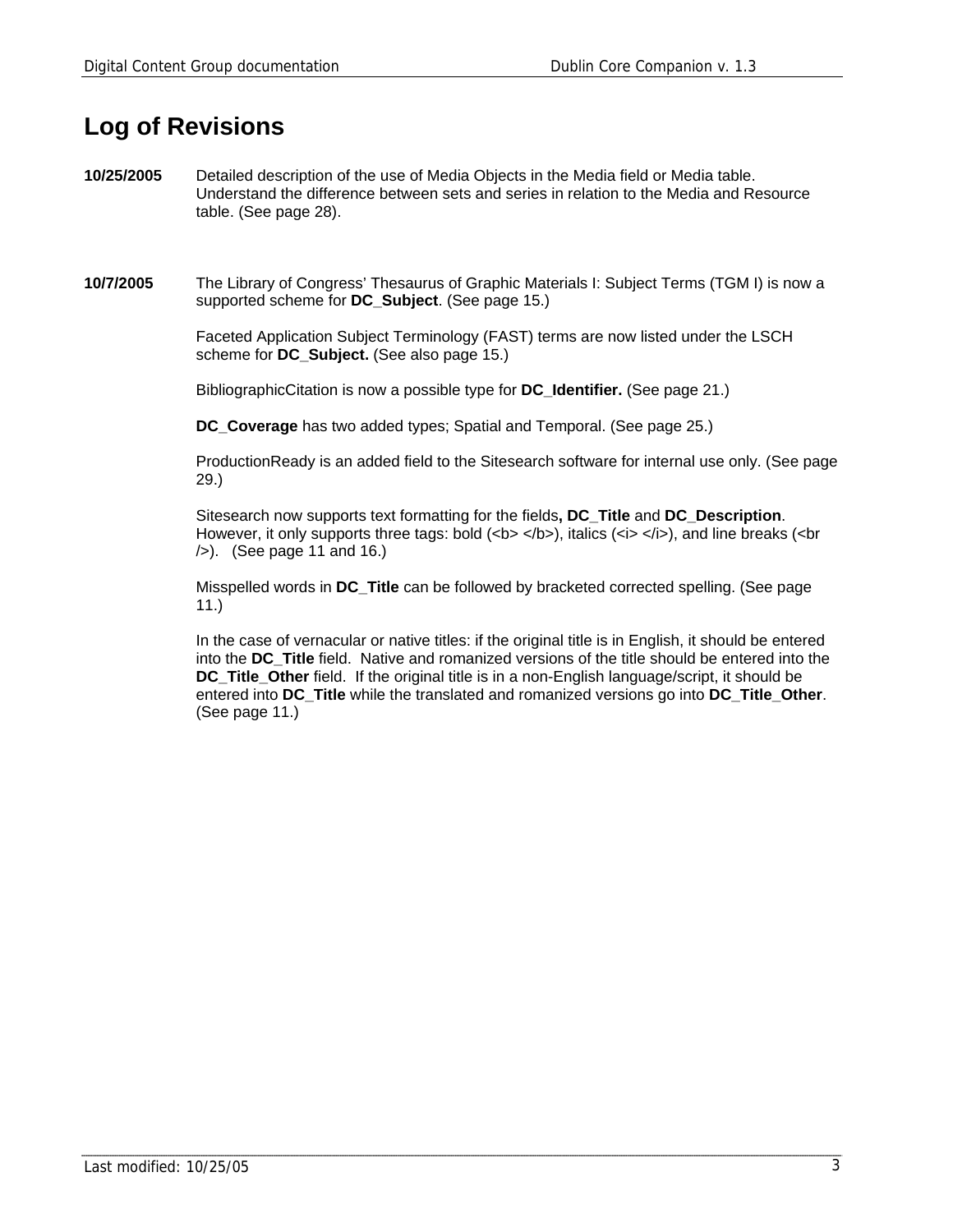## **Introduction**

What is a "bibliographic/ multimedia database" digital project? The bibliographic/multimedia model uses the Dublin Core to capture bibliographic and descriptive information (metadata) about objects. These objects can be anything from text, images, audio, or video. An example of a purely bibliographic project would be a database of information such as title, producer, date, and length about videos all relating to women's studies. An example of a multimedia project would be a database of information such as title, photographer, date, coverage, and subject about images and sound files all relating to Africa.

At this time UWDCCC multimedia/bibliographic databases are initially created in software such as MSAccess or Filemaker Pro. The data is then exported in tab-delimited text form, converted to SGML, and loaded into SiteSearch database software. SiteSearch allows for delivery and searching of records and media objects in an online environment.

This document aims to describe the UWDCCC's standards for creating metadata and some of the details about how this data is interpreted and displayed by SiteSearch. Separate documents exist for how to export metadata from Access and how to search in SiteSearch.

## **Definitions**

Throughout this document "**Resource**" refers to the original "thing" being described. An example of a Resource is an oral history on a cassette tape. (See also: Consideration #1 below.)

"**Media Object**" is the digital surrogate or representation of the Resource.

**"Elements**," the individual pieces of information collected about a single object (Resource), are often referred to as **fields** in this document because when entering the information into the computer, you will usually be working with a database or spreadsheet where each element will be entered into a field. An example of an element in the recorded oral history above is the "Title." The elements that describe one Resource or media object are collectively referred to as a "**record**." In a multimedia database each Resource will usually have at least one record and at least one media object, and in a bibliographic/citation databases Resources will just have records and no media objects.

"**Required**" means that the element *must* be used at least once with a single value, and "**repeatable**" means that the element can be used more than once, for multiple values ("**non-repeatable**" means that there can only be one value in the field). In the description of the oral history, "Title" is a required element. For a complete overview of which elements are required and/or repeatable, please see Appendix A. In this document elements are repeatable unless otherwise noted.

### **What is Metadata?**

Metadata can be defined as "data about data," or information associated with or about a particular Resource. Examples of metadata include the author of a book, the title of a painting, or the format of a recording. In this document, metadata refers to *descriptive information about Resources that make*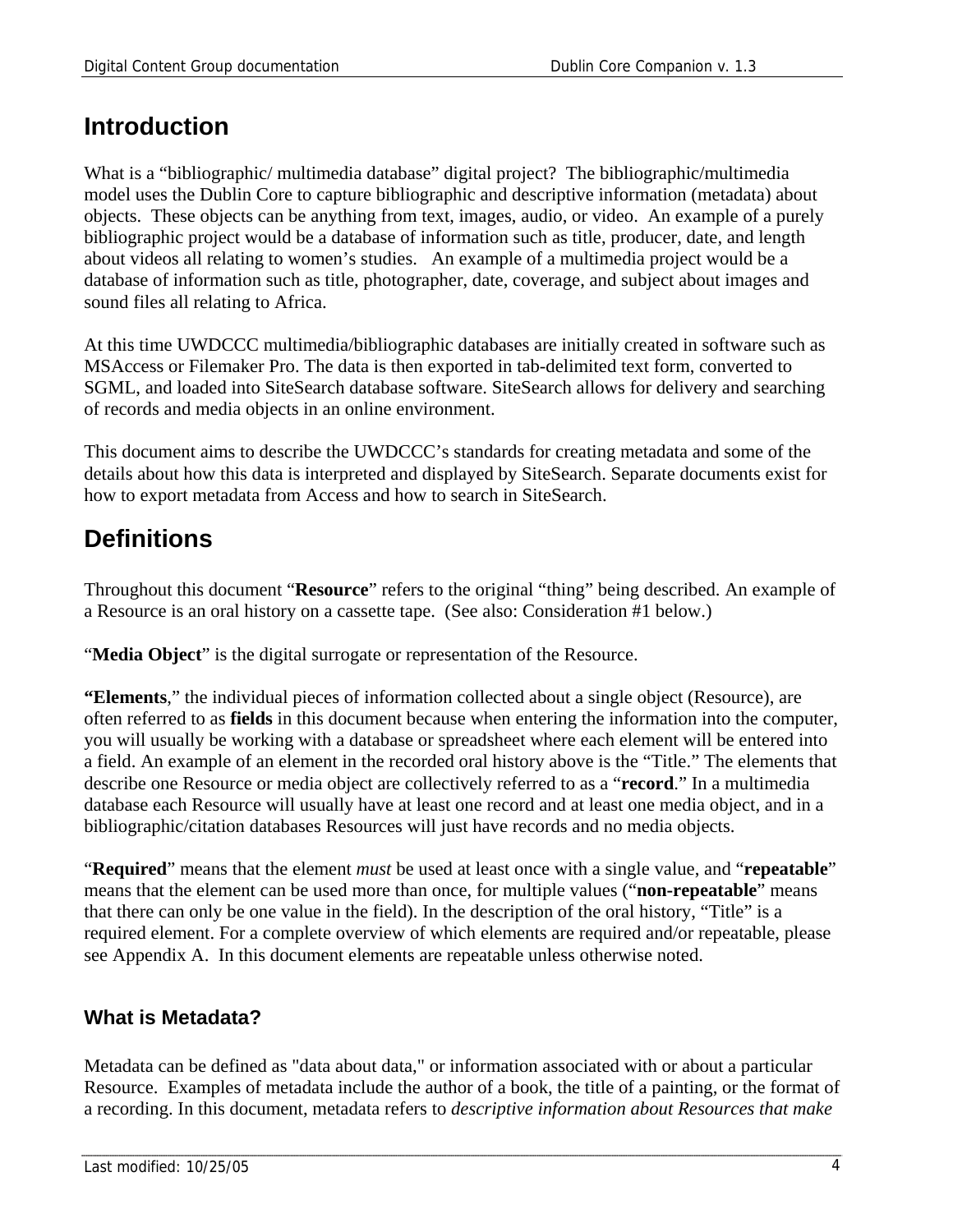*up our digitized collections*. These Resources may be 'analog' items (paintings, books, etc.) that have been turned into a digital collection, or may be items that were 'born digital' (email, MSWord documents, digital camera images, etc.) and only exist electronically.

Metadata is created for and associated with the Resource (media object) to support its discovery, use, storage, and migration. Or, in the case of a purely bibliographic (citation) database, metadata is created to describe the Resource and there is no media object. Metadata is most often divided into three conceptual types (there is some overlap between the three).

**Descriptive metadata:** used for the indexing, discovery, and identification of a Resource. Examples of descriptive metadata include title, author, publisher, and physical format. This is the type of metadata described in this document.

**Structural Metadata:** information used to display and navigate through Resources (records/media objects); also includes information about the internal organization of the Resource. Structural metadata indicates structural divisions of a Resource (i.e., chapters in a book) or sub-relationships (such as distinct parts of a letter; e.g., salutation, body, closing).

**Administrative metadata:** represents the management information for the object, and includes information the user needs to access and display the Resource, as well as rights management and long-term preservation and archiving information. Administrative metadata includes the resolution at which an image was scanned, the hardware and software used in producing an image, compression information, pixel dimensions, etc.

In most cases, project owners or subject specialists working with the project owner supply the *descriptive metadata* for Resources in their collection(s). A "descriptive" metadata record consists of a set of elements (fields), such as title, creator, format, date of creation, and subject coverage, that are necessary for describing a particular Resource. Some of these elements are required and most are repeatable. If a database or spreadsheet is being created to store metadata about your Resources, the UWDCCC staff will work with you to ensure all necessary information is placed in the correct fields.

The UWDCC's metadata creation is based on the **Dublin Core (DC) standard**; (see http://dublincore.org/documents/dces/). UWDCC uses Dublin Core because it is a globally accepted standard (ANSI/NISO Z39.85—http://www.niso.org/standards/resources/Z39-85.pdf) for metadata capture and creation.

The basic metadata elements can be enhanced by the use of **qualifiers,** which are divided into two types: **modifiers** and **schemes.** 

**Modifiers**: refine or specify the meaning of the content of an element. For example, the element 'title' can be modified as 'title: main' or 'title: other.' Modifiers are indicated as "Element: Modifier." If an element says it has modifiers of [none] and [something], this means that the element can be used either unmodified or with the modifier. For an example see DC.Creator and DC.Creator[Role].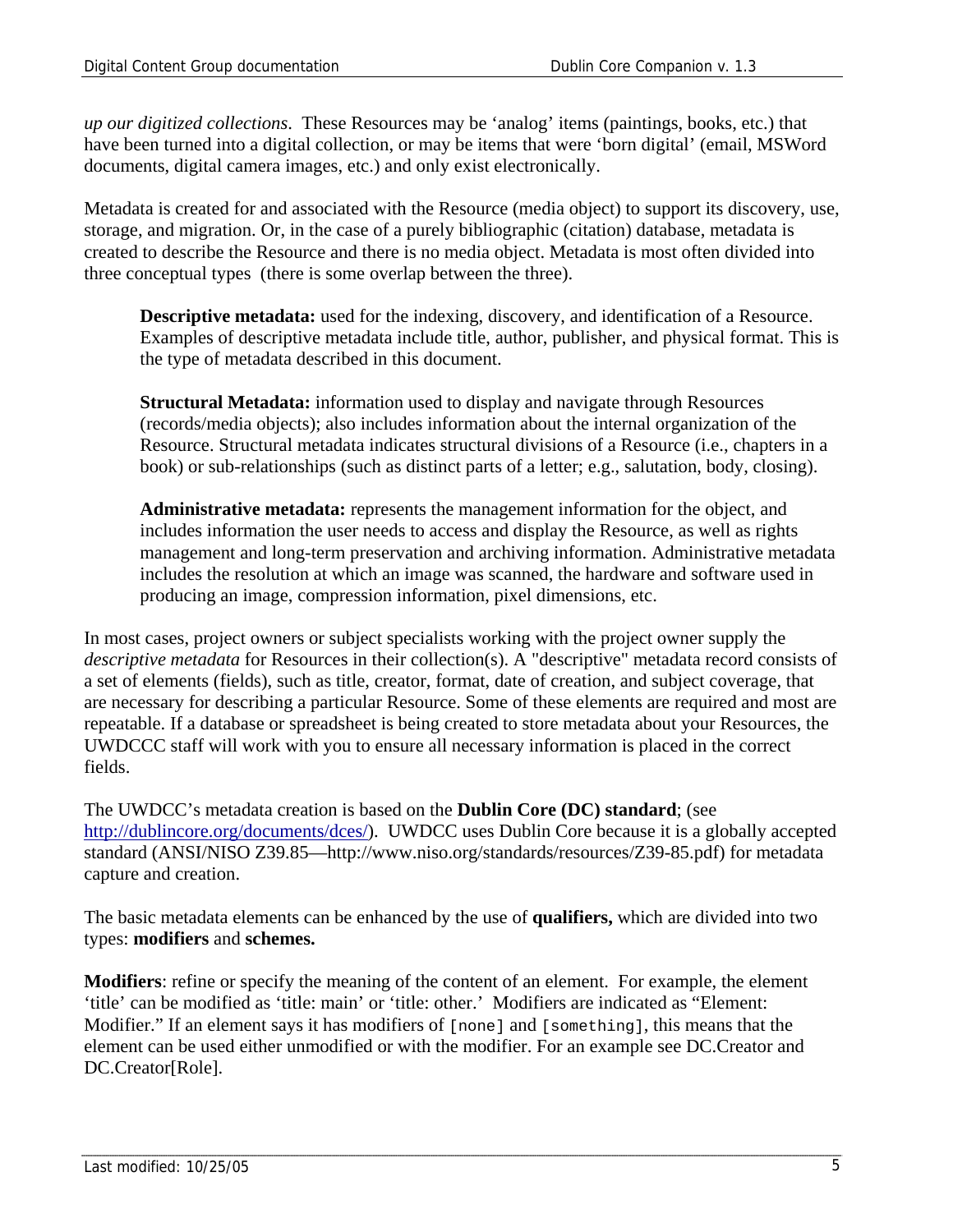**Schemes**: define rules for formatting or utilizing a controlled vocabulary, which is the source of the content of an element. For example, terms used in the "subject" field may be taken from a controlled vocabulary list such as the Library of Congress Subject Headings (LCSH). In this case, the *scheme* "LCSH" indicates that terms were taken from the LCSH list.

For elements that have modifiers or multiple schemes, both a modifier and a scheme can be applied to that element of a Resource, or you may use more than one modifier; e.g., you can use "Title: main" and "Title: other" for the same Resource. Some schemes are not optional (e.g., DC.Type values must follow the DCT1 scheme).

## **Considerations**

When creating descriptive metadata for projects, there are several guiding principles that project owners should keep in mind.

- 1. It is extremely important as you and your staff are entering data that you are describing the **Resource itself**, not necessarily the digital version (media object) that will be stored on a server. When working with a photographic collection consider carefully whether:
	- to describe the photos themselves or the objects pictured in them (e.g., will format be  $3"x$ ) 5" for the picture or 100 feet for the skyscraper pictured in it?;
	- will the creator value be "Adams, Ansel, 1902-" for the photographer or "Sullivan, Louis, 1856-1924" for the architect?).

This decision will vary from project to project*, but must be consistent within a project.* When describing a photograph of an object there will still be references to the object itself in the metadata because the object comprises the intellectual property of the photograph, however, that information will be restricted to fields that describe the intellectual content of the Resource. Example: Format (of picture); Date (picture was take); Coverage, Subject, and Description (of picture contents).

- 2. **Collection-level description vs. item-level description**. Again, remember that you are describing each individual Resource, not the entire collection of Resources. This most often becomes confusing when describing the Rights of the object. While a collection of paintings may be housed at a particular museum, artists often retain reproduction rights to their individual paintings. Additionally, a single record about the *digital* collection will be created for each collection, which may contain some information that the project owner may feel compelled to include about the digital version of the collection as a whole.
- 3. Some thought must go into the depth to which you want to describe each Resource.
	- Who do you think is the intended audience and what is their general academic level (K-12, university, etc.)
	- What kind of information do you need to provide about each Resource so users can gain access to it through their online searches?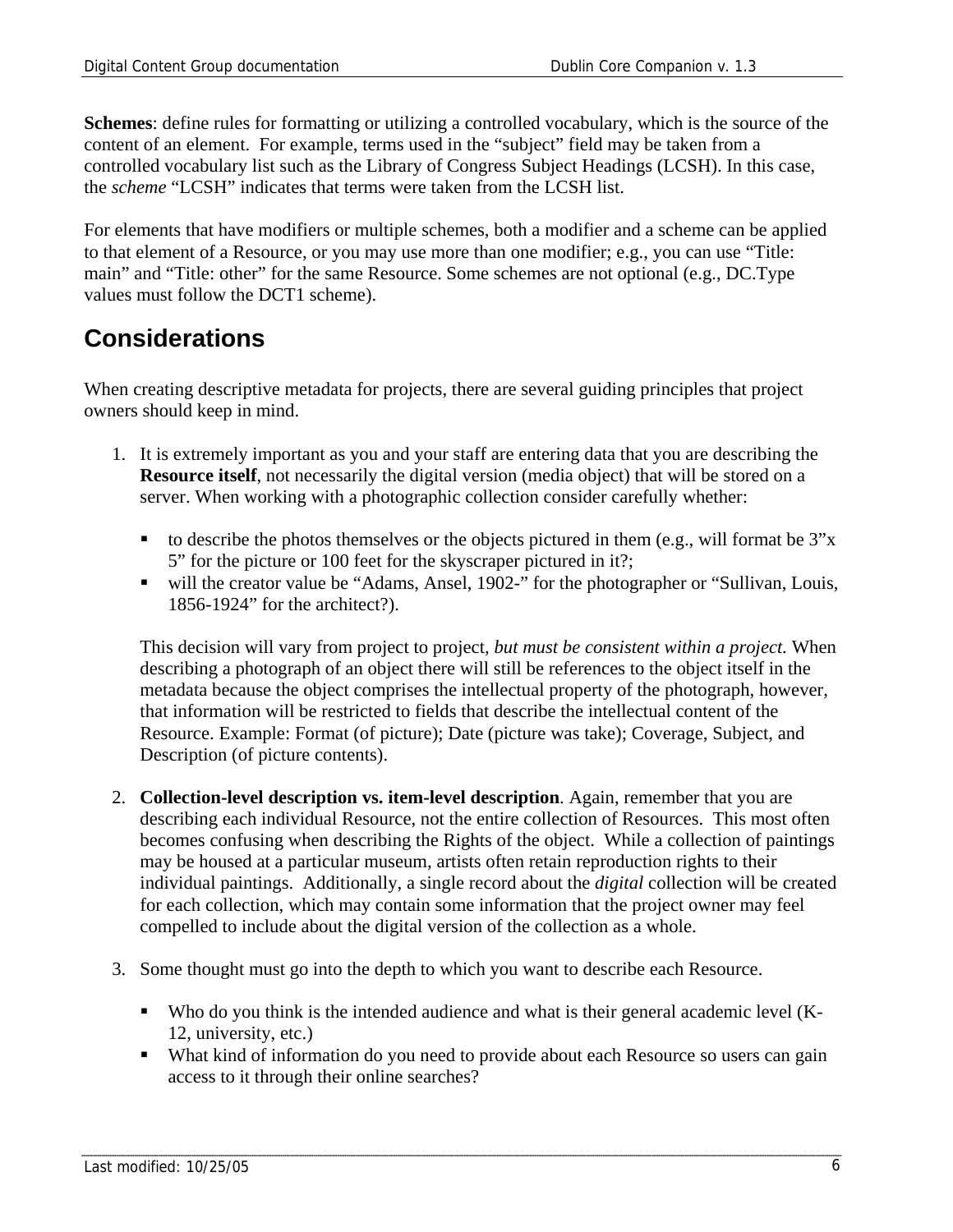- What do your users need to know about what the Resource is, where it came from, who created it, what its significance is?
- How much detail do you need to go into?
- 4. When thinking of end-user retrieval:
	- How will users find Resources in your collection?
	- What will they be looking for?
	- What aspects will they be interested in?
	- At what level do you need to distinguish one Resource from another, and at what level do you want to bring like Resources together?

The answers to these questions will also influence how much time and labor you will need for the project.

### *Data Entry Considerations*

- 1. **Careful data entry**: Consistent data entry may mean the difference between locating related Resources and "losing" those Resources in the online database because they cannot be effectively retrieved by users. Examples—typos, extraneous punctuation, and inconsistency in what data goes in which fields, or whether fields are filled in, can all affect retrieval.
- 2. We suggest that project owners follow the general **grammatical rules** of the main language in which the Resource exists when entering descriptive information. In addition, it may be useful to consult the *Anglo-American Cataloging Rules* (AACR2) for more information and details on general rules and guidelines for data entry. Following are a few brief comments:

**Punctuation**: Avoid extraneous punctuation or ending punctuation unless it is part of the content of the Resource. However, some punctuation is necessary to make data display more cleanly.

**Abbreviations**: We suggest that abbreviations not be used if they make the record entry unclear or if it will make retrieval of the Resource difficult. For example, if "Madison, WI" is used, you will not be able to search for "Wisconsin" unless you know that it has been entered as "WI." When in doubt, do not use the abbreviation. In general, use common or accepted abbreviations (such as "St." for "Saint"); terms used with dates (b. or fl.); compound words; or distinguishing terms added to names of persons, if they are abbreviated on the source (such as "Mrs."). Also, spell out "&" as "and."

**Capitalization**: In general, capitalize the first word (of a title, for example) and proper names (place, personal and corporate names) and subject terms only. Capitalize content in the description field according to normal rules of writing. Do not enter content in all caps except in the case of acronyms. See specific instructions at DC.Title.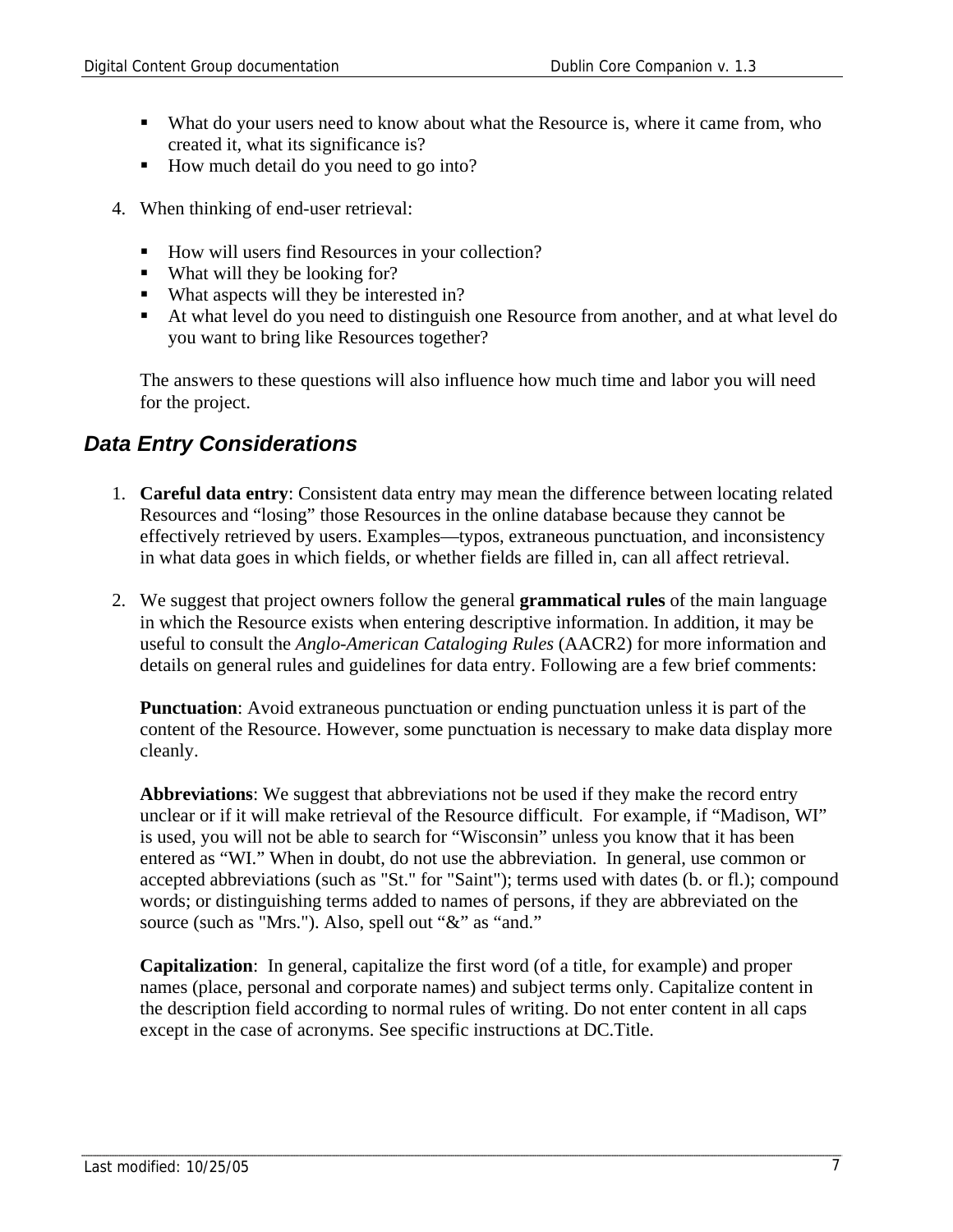**Spelling**: When a misspelling is encountered, you may choose to put [sic] after the effected word (preferred), or insert the proper letters with brackets, e.g., Shak[e]speare. This will, however, effect searching and indexing, so keep that in mind.

3. **Characters to avoid**: Do not use ampersands  $(\alpha)$ ,

Do not use ellipses  $(\ldots)$ , Do not use line breaks or hard returns (esp. in the Description field), Do not use the less than / greater than symbols  $(\le)$ .

- 4. Many **diacritics** and foreign characters are supported. Enter them as you would normally in a word processor (Basic Latin character set). For a chart of diacritics, please see http://www.ramsch.org/martin/uni/fmi-hp/iso8859-1.html.<sup>2</sup>
- 5. **Delimiters**: when a field is repeatable (for example, subject terms), separate entries in your data with a vertical pipe and space ("| "). (The vertical pipe is above the back slash on the keyboard.)

e.g., subject term1| subject term2| subject term3

- 6. When using a **labeled URL** as part of a field value, enter as "Label: URL." e.g., Bibliography: http://www.bibliography.com
- 7. When using labeled URI: in DC. Relation, enter **LabeledURI: Label: URI** e.g., LabeledURI: University of Wisconsin: http://www.wisc.edu

## **MSAccess Template**

When you begin a new project with the UWDCCC in most instances UWDCCC will provide you with a template database created in MSAccess of Filemaker Pro. The template will usually have two or more tables, depending on the project. There will always be a **Resource** table and sometimes a **Media** table. Other tables may include values to appear in drop-down lists to aid in data entry, such as Language codes or Types.

In order to aid in data entry a form may be created to show just those fields that are being utilized in your project and may include drop-down lists as mentioned above to improve accuracy and consistency. UWDCCC will work with you to make this form useful for you based on your project's requirements.

This is the order of the elements/fields in the Resource table. There are 29 Access fields to accommodate the 62 DC data elements. In addition, most of the elements are repeatable. In order to signify which scheme or format is being used for which value; append the name of the scheme to the beginning of the data value (see examples below). Your project may not use all of these fields/elements. Do not change the names or order of the fields.

 $\overline{a}$  $^{2}$  Also see http://www.bbsinc.com/iso8859.html.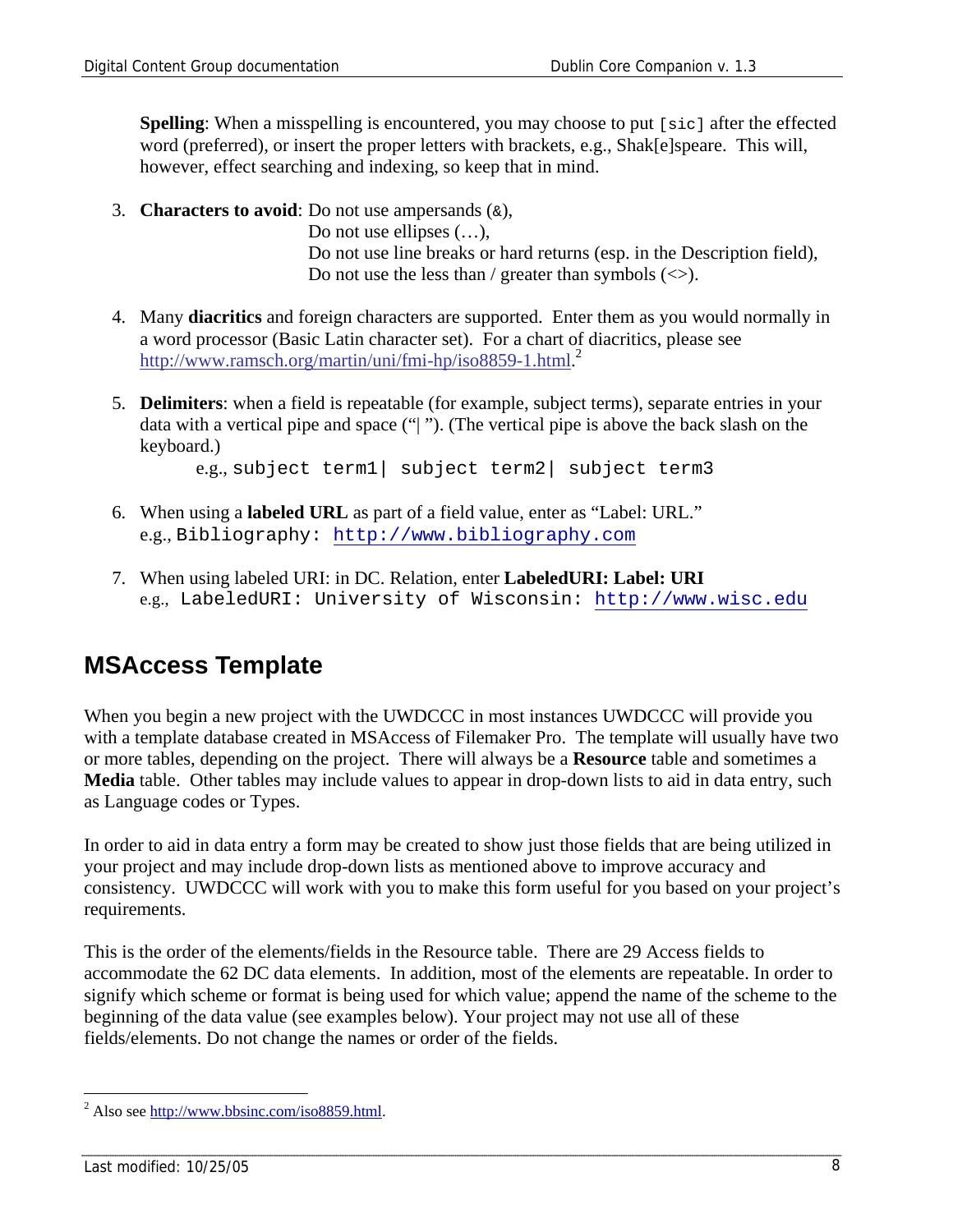#### **DC.Subject example data**:

Education| Lectures| LCSH: Literature| LCSH: Horses| MeSH: Teachers | AAT: Books

#### **DC.Identifier example data**:

BT-16/1976| URL: http://www.wisc.edu/| ISBN: 0571059228| ISSN: 0021-9584| Handle: 1711.dl/BelgAmrCol| CallNo: E166 .B84

#### **DC.Relation\_OtherFormat example data:**

Interview| LocalID: CollID.Hist001a | LabeledURI::http://www.wisc.edu/| LabeledURI: Archives: http://libtext.library.wisc.edu/HistPriSrc/

| <b>Access</b><br>field<br>number | <b>Data</b><br>element<br>number | Data element name                             |  |
|----------------------------------|----------------------------------|-----------------------------------------------|--|
| 1                                | 1                                | Resource-DC.Title                             |  |
| $\overline{2}$                   | $\overline{c}$                   | Resource-DC.Title_Other                       |  |
| 3                                | 3                                | Resource-DC.Creator                           |  |
| $\overline{\mathbf{4}}$          | 4                                | Resource-DC.Contributor                       |  |
| 5                                | 5                                | Resource-DC.Subject                           |  |
|                                  | 6                                | Resource-DC.Subject_LCSH                      |  |
|                                  | $\overline{7}$                   | Resource-DC.Subject_MeSH                      |  |
|                                  | 8                                | Resource-DC.Subject_TGM                       |  |
|                                  | 9                                | Resource-DC.Subject_AAT                       |  |
| 6                                | 10                               | Resource-DC.Description                       |  |
| $\overline{7}$                   | 11                               | Resource-DC.Publisher                         |  |
| 8                                | 12                               | Resource-DC.Date                              |  |
| 9                                | 13                               | Resource-DC.Type                              |  |
| 10                               | 14                               | Resource-DC.Format                            |  |
|                                  | 15                               | Resource-DC.Format MIME                       |  |
| 11                               | 16                               | Resource-DC.Identifier                        |  |
|                                  | 17                               | Resource-DC.Identifier_URL                    |  |
|                                  | 18                               | Resource-DC.Identifier ISBN                   |  |
|                                  | 19                               | Resource-DC.Identifier ISSN                   |  |
|                                  | 20                               | Resource-DC.Identifier Handle                 |  |
|                                  | 21                               | Resource-DC.Identifier CallNo                 |  |
|                                  | 22                               | Resource.DC.Identifier_bibliographicCitation  |  |
|                                  | 23                               | Resource.DC.Identifier_GBA (customized field) |  |
|                                  | 24                               | Resource.DC.Identifier_BBA (customized field) |  |
| 12                               | 25                               | Resource-DC.Identifier LocalID                |  |
| 13                               | 26                               | Resource-DC.Source                            |  |
| 14                               | 27                               | Resource-DC.Language                          |  |
| 15                               | 28                               | Resource-DC.Relation-text                     |  |
| 16                               | 29                               | Resource-DC.Relation-URI                      |  |
|                                  | 30                               | Resource-DC.Relation LocalID                  |  |
|                                  | 31                               | Resource-DC.Relation OtherFormat-text         |  |
| 17                               | 32                               | Resource-DC.Relation OtherFormat-URI          |  |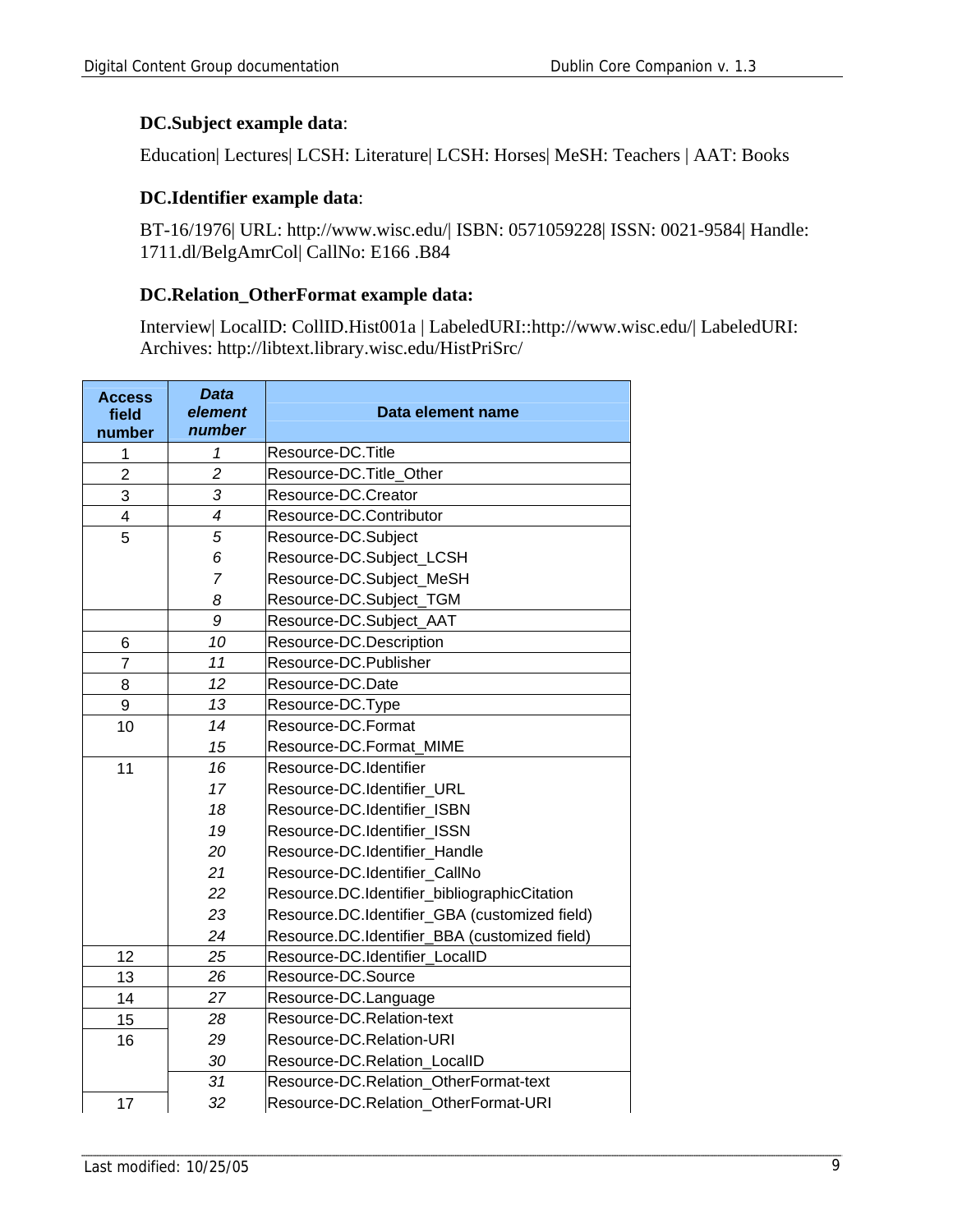|    | 32 | Resource-DC.Relation OtherFormat LocalID |  |  |  |
|----|----|------------------------------------------|--|--|--|
|    | 33 | Resource-DC.Relation IsPartOf-text       |  |  |  |
| 18 | 34 | Resource-DC.Relation IsPartOf-URI        |  |  |  |
|    | 35 | Resource-DC.Relation IsPartOf LocalID    |  |  |  |
|    | 36 | Resource-DC.Relation HasPart-text        |  |  |  |
| 19 | 37 | Resource-DC.Relation_HasPart-URI         |  |  |  |
|    | 38 | Resource-DC.Relation HasPart LocalID     |  |  |  |
|    | 39 | Resource-DC.Coverage                     |  |  |  |
| 20 | 40 | Resource-DC.Coverage_TGN                 |  |  |  |
|    | 41 | Resource-DC.Coverage_AAT                 |  |  |  |
|    | 42 | Resource-DC.Coverage_LCSH                |  |  |  |
|    | 43 | Resource-DC.Coverage_W3C-DTF             |  |  |  |
|    | 44 | Resource-DC.Coverage_DecLong             |  |  |  |
|    | 45 | Resource-DC.Coverage_DecLong             |  |  |  |
|    | 46 | Resource-DC.Coverage_PLSS                |  |  |  |
|    | 47 | Resource-DC.Coverage_Spatial             |  |  |  |
|    | 48 | Resource-DC.Coverage_Temporal            |  |  |  |
|    | 49 | Resource-DC.Rights-text                  |  |  |  |
| 21 | 50 | Resource-DC.Rights-URI                   |  |  |  |
|    | 51 | Resource-Rights-Ownership-text           |  |  |  |
| 22 | 52 | Resource-Rights-Ownership-URI            |  |  |  |
|    | 53 | Resource-Rights-Terms-text               |  |  |  |
| 23 | 54 | Resource-Rights-Terms-URI                |  |  |  |
|    | 55 | Resource-Rights-Terms-Handle             |  |  |  |
|    | 56 | Resource-Note                            |  |  |  |
| 24 | 57 | Resource-Submitter                       |  |  |  |
| 25 | 58 | Resource-Mediastring                     |  |  |  |
| 26 | 59 | MediaRights_Terms-text                   |  |  |  |
| 27 | 60 | MediaRights_Terms-handle                 |  |  |  |
| 28 | 61 | Update                                   |  |  |  |
| 29 | 62 | <b>Production Ready</b>                  |  |  |  |

The next section of this document will discuss each of the fields and follows the order listed above.

## **Dublin Core Metadata Elements**

### **DC.Title**

#### **Definition**:

*DC.Title\_Main:* (REQUIRED; NOT REPEATABLE) The name given to the Resource by the Creator or Publisher. If unknown, a descriptive title may be assigned by staff. This element would also contain the subtitle, if applicable.

*DC.Title Other:* A title other than the main title, such as a translated title or a variant of the title.

#### **Description and Input Guidelines**: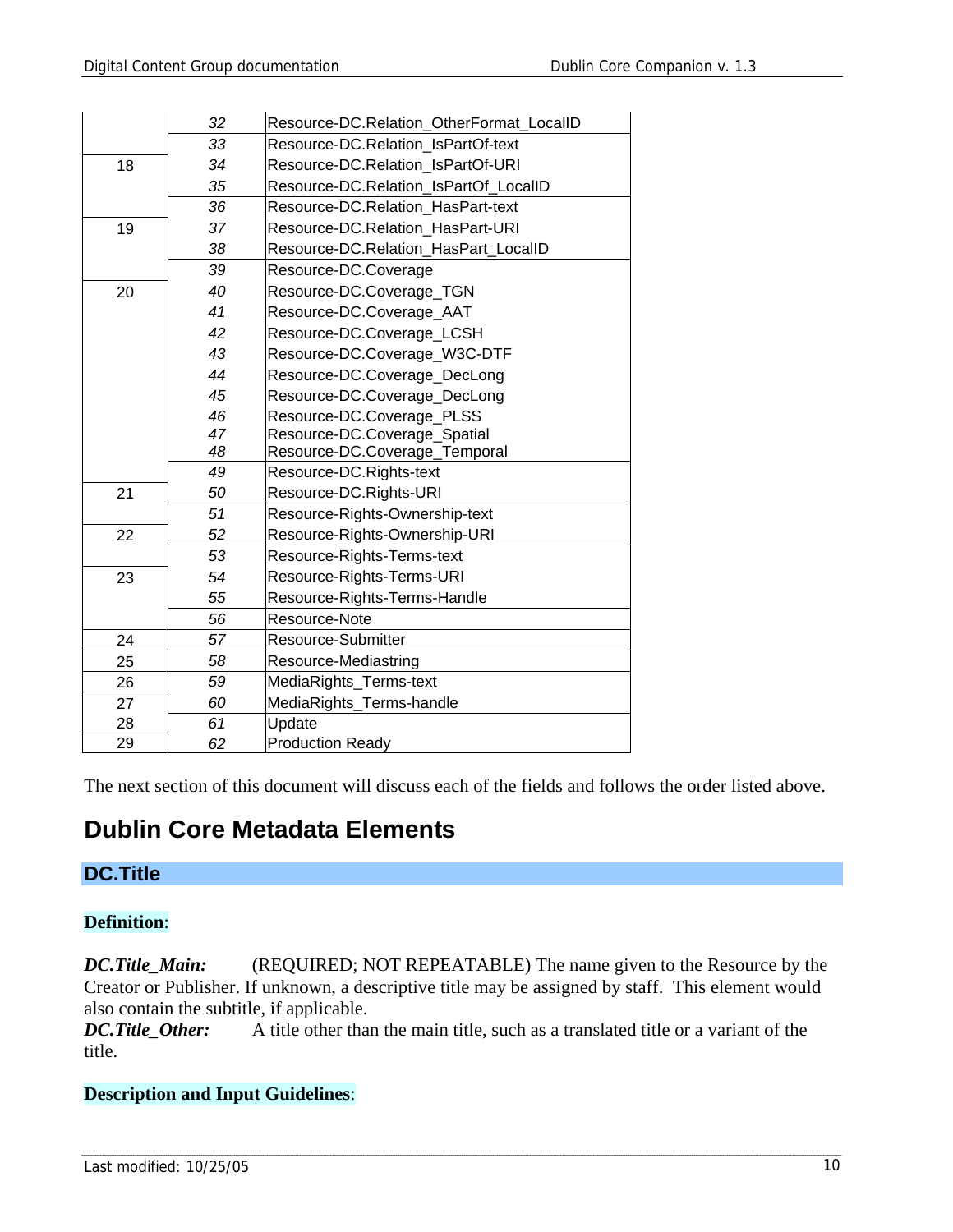The title could be an existing name of a Resource (e.g., the title of a journal article, or the caption on an illustration), or a brief descriptive phrase supplied by the person entering the metadata. If there is a subtitle, it will also go in DC.Title\_Main, punctuated exactly as it appears on the Resource. DC. Title Other should be reserved for variants of the main title or a translation of the main title.

Sitesearch now supports three html formatting tags in the DC.Title field.

The three text formatting tags for DC\_Title are as follows:

- **br**  $\leq$  **U**se the break tag for line breaks. By typing  $\leq$  br  $\geq$ , data will appear on a new line in the user interface
- $\blacktriangleright$  $\lt$ **i>**  $\lt$ **i> Use the italics tags to force the data to appear in italic typeface online in the** user interface
- **•**  $$ user interface.

Misspelled words in DC\_Title can be followed by a bracketed corrected spelling.

- 1. DC. Title Main: Title: Subtitle  $(MARC 245a: 245b)^3$  [Vernacular or Native Titles: If the original title is in English it should be entered into DC Title Main. If the original title is in a non-English language or script, it should be entered into DC Title.]
- 2. DC.Title\_Other: Title variant or foreign title (MARC 246) [Native and Romanized versions of the title should be entered into DC\_Title\_Other. Translated and/or Romanized titles should be entered into DC\_Title\_Other.]

#### **Modifiers**:

- DC.Title Main
- DC.Title Other

#### **Examples**:

| • DC. Title Main:<br>DC.Title Other: | Tryangulations<br>Try angulations                                                |
|--------------------------------------|----------------------------------------------------------------------------------|
| • DC. Title Main:                    | The faerie queene: disposed unto twelve books,<br>fashioning XII. morall virtues |
| DC.Title Other:                      | Second part of the Faerie queen                                                  |
| • DC. Title Main:                    | Venetian blown-glass vase                                                        |

• DC. Title Main: Mr. and Mrs. Steenbock sitting under a tree on campus

NB: If a title has been created (often done for photographic projects) by someone who is not a subject specialist, enter the title in square brackets. E.g. [Mr. and Mrs. Steenbock sitting under a tree on campus]

 $\overline{a}$ 

 $3$  MARC references are of interest to librarians, but can be ignored by others.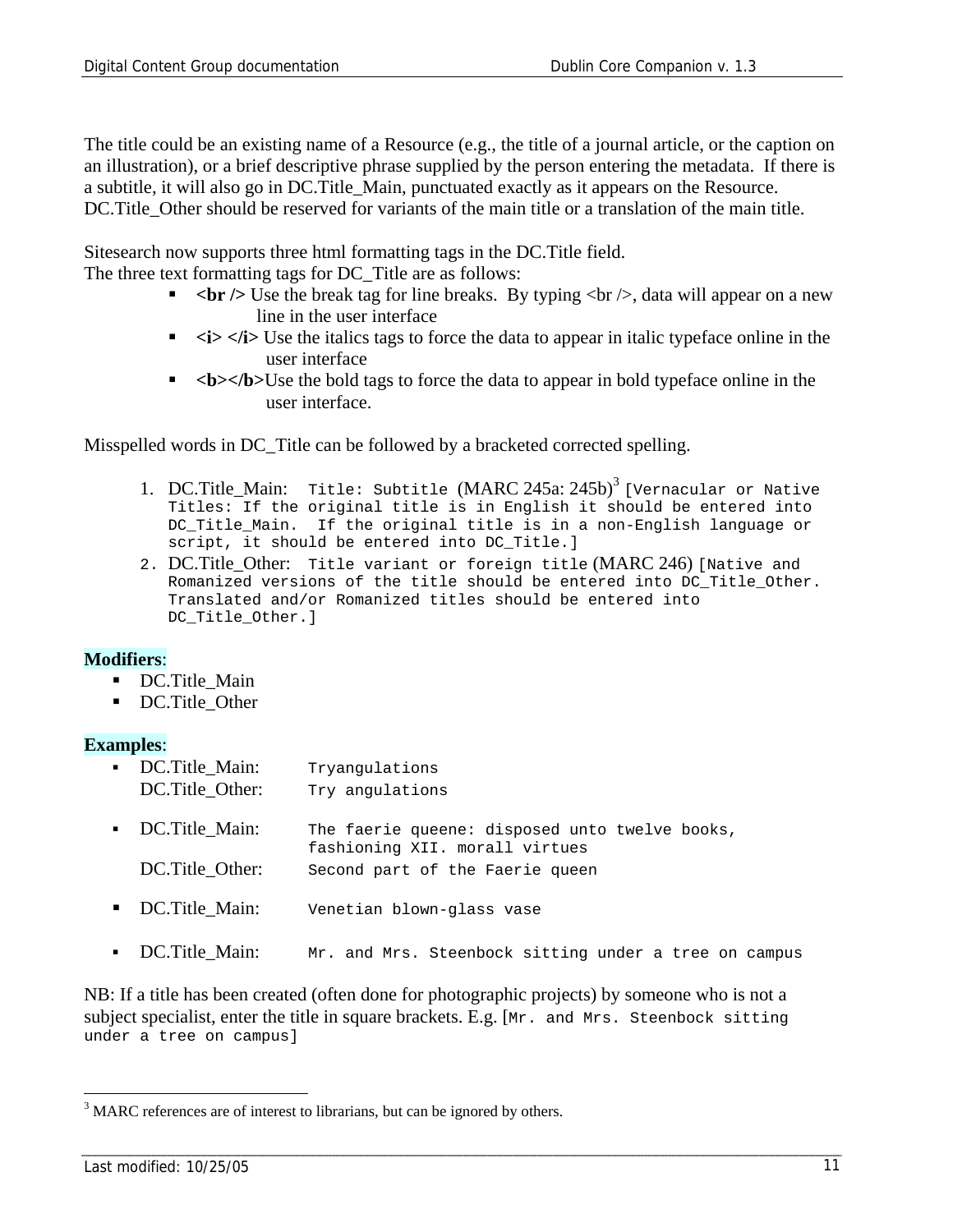#### **DC.Creator**

#### **Definition**

The person(s) or organization(s) *primarily* responsible for the intellectual content of the Resource.

#### **Description and Input Guidelines**

There can be more than one Creator. Roles are used to indicate different areas of responsibility. For example, you could have Creator: [composer] and Creator: [lyricist] when they are equally responsible for the intellectual content of a musical piece. You could also have two authors of a book or article. The value (composer, lyricist) specified for the role is included in the data and not just as a field label to allow for keyword searching on the role value in Site Search. If a person has more than one Creator role value for one Resource, make individual entries for each role. E.g. Smith, Joe: Composer| Smith, Joe: Lyricist

- 1. No role: Last name, first name middle initial., dob-dod<sup>4</sup> (MARC 100a, 100d)
- 2. With role: Last name, first name middle initial., dob-dod: Role
- 3. Recommended best practice:
	- o [verified] Use name as it appears in LC Name Authority File. *(or)*
	- o [verified] Use name as it appears in WorldCat. *(or)*
	- o [unverified] If name is not verified against an authority file like LC, use format expressed in 1. or 2. above.
- 4. AACR2/LCNAF support the use of "b." for 'born' (if that is the only date known), "d." for 'died' (if that is the only date known), "c." for 'circa' if the date is unverified, and "?" if a date is unverified.
- 5. According to AACR2, to refer to a married woman only known by her husband's name, use this format: LN, FN Mrs. E.g., Smith, Harry Mrs.
- 6. When entering multiple authors follow this rule:
	- o 1 Author: Smith, Fred
	- o 2 Authors: Smith, Fred| Jones, Mary
	- o 3 Authors: Smith, Fred| Jones, Mary| Jackson, Jean
	- o 4+ Authors: Smith, Fred (unless the project owner wants the et al. in the data in which case it will be: Smith, Fred et al.)

Role values are used as field display labels in the Site Search interface. For example, if data looks like this:



It will display in Site Search like this:

 $\overline{a}$ 

<sup>&</sup>lt;sup>4</sup> dob= date of birth; dod=date of death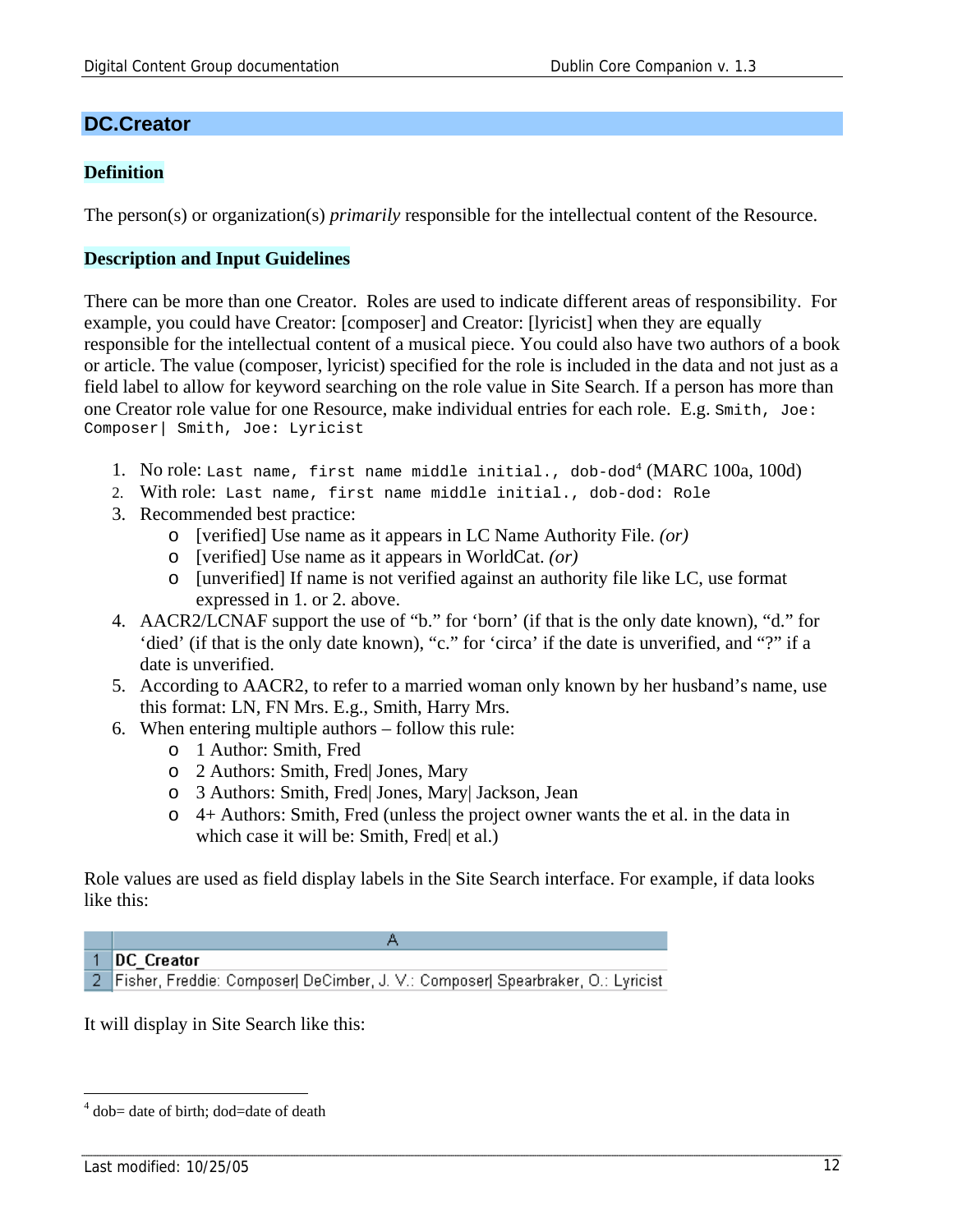Title: Between you and me and the lamp post Composer: Fisher, Freddie | DeCimber, J. V. Lyricist: Spearbraker, O.

#### **Modifiers**

- [none]
- [role]

#### **Scheme**

AACR2 (not optional)

#### **Examples**

Field Name: Field Data: Role

- DC.Creator: Brahms, Johannes, 1833-1897
- DC.Creator: Borges, Jorge Luis, 1899-: Author
- DC.Creator: Smiles, Samuel: Author| Gaskell, Charles A.: Author\*
- DC.Creator: Moody, Lewis Winfield, b.1865?
- DC.Creator: Jónas Hallgrímson, 1807-1845: Poet [NB: Language-specific rules dictate this order for this name.]

\*Note that when two or more Creators appear in a field, their values are separated by a vertical pipe and a space  $(" \|$ ").

#### **DC.Contributor**

#### **Definition**

Person(s) or organization(s) in addition to the Creator who have made significant *intellectual* contributions to the Resource but whose contribution is *secondary* to that of the Creator.

#### **Description and Input Guidelines**

This field can contain the donor of a collection. *Note: Project owner must decide which roles go into which fields (e.g., author=creator, illustrator=contributor).* The value (translator, editor) specified for the role is included in the data and not just as a field label to allow for keyword searching on the role value in Site Search. If a person has more than one Contributor role value for one Resource, make individual entries for each role. E.g. Smith, Joe: Translator| Smith, Joe: Editor

1. No role: Last name, first name middle initial., dob-dod<sup>5</sup> (MARC 100a, 100d)

 $\overline{a}$ 

 $5$  dob= date of birth; dod=date of death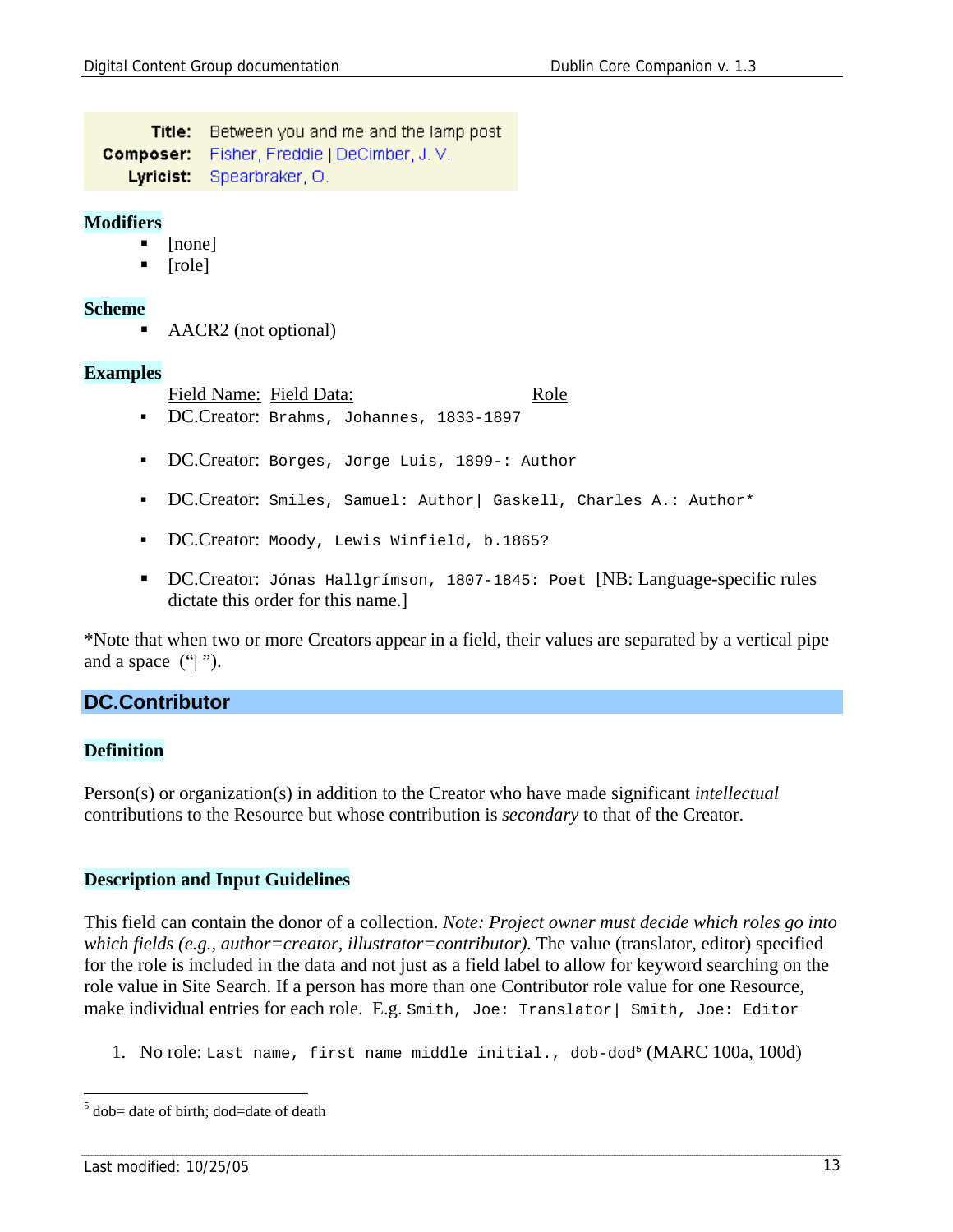- 2. With role: Last name, first name middle initial., dob-dod: Role
- 3. Recommended best practice:
	- o [verified] Use name as it appears in LC Name Authority File. *(or)*
	- o [verified] Use name as it appears in WorldCat. *(or)*
	- o [unverified] If name is not verified against an authority file like LC, use format expressed in 1. or 2. above.
- 4. AACR2/LCNAF support the use of "b." for 'born' (if that is the only date known), "d." for 'died' (if that is the only date known), "c." for 'circa' if the date is unverified, and "?" if a date is unverified.
- 5. According to AACR2, to refer to a married woman only know by her husband's name, use this format: LN, FN Mrs. E.g., Smith, Harry Mrs.
- 6. When entering multiple authors follow this rule:
	- o 1 Author: Smith, Fred
	- o 2 Authors: Smith, Fred| Jones, Mary
	- o 3 Authors: Smith, Fred| Jones, Mary| Jackson, Jean
	- a. 4+ Authors: Smith, Fred (unless the project owner wants the et al. in the data in which case it will be: Smith, Fred et al.)

Role values are used as field display labels in the Site Search interface. See examples at DC.Creator.

#### **Modifiers**

- [none]
- [role]

#### **Scheme**

AACR2 (not optional)

#### **Examples**

- Field Name: Field Data: Role
- DC.Contributor: Kodama, María: Collaborator
- DC.Contributor: Kerrigan, Anthony: Translator

#### **DC.Subject**

#### **Definition**

The terms, phrases, or classifications used to provide topical access to the Resource.

#### **Description and Input Guidelines**

The topic of the intellectual content of the Resource. You can use subject terms taken from a controlled vocabulary such as *Library of Congress Subject Headings* (LCSH), the *Art and Architecture Thesaurus* (AAT; http://www.getty.edu/research/tools/vocabulary/aat/), *Medical Subject Headings* (MeSH; http://www.nlm.nih.gov/mesh/2002/MBrowser.html), *Thesaurus for*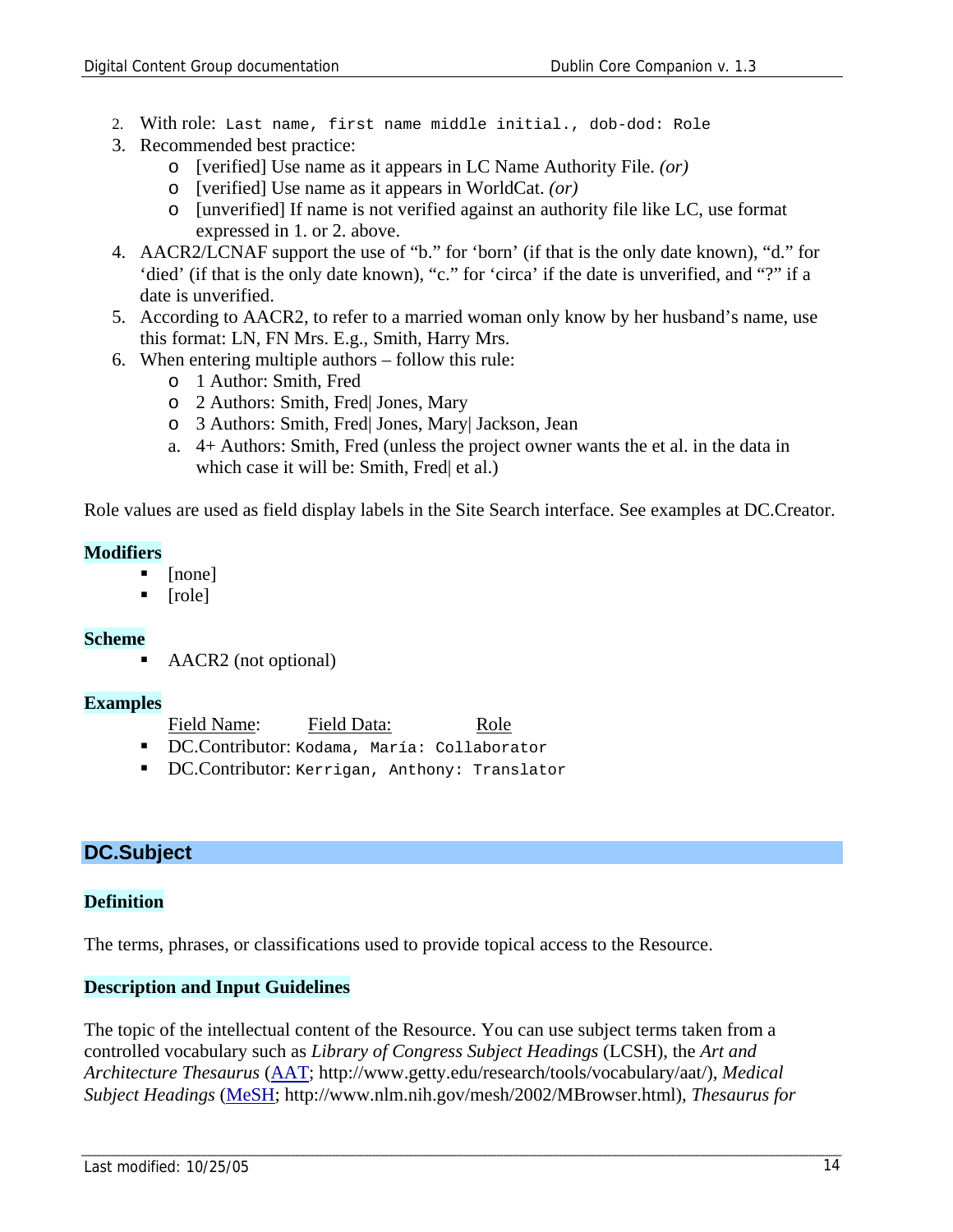*Graphic Materials* (TGM; http://www.loc.gov/rr/print/tgm1/), or one of your own devising. If you devise your own vocabulary, the list must be controlled (an identified set of subject terms from which all subject values are taken) and should contain terms specific to your field of study. Generally, this field will contain terms that describe what is depicted in an image, discussed in your text, or presented on an object, or terms that otherwise describe your Resource. If you use or create a controlled vocabulary, you should supply it or link to it on the "About" page that will be associated with your project online.

Subject terms are useful not only in searching for individual Resources, but for searching along topics. Subject terms may include, for example, creators' names, locations and dates represented in the intellectual content, the medium of a painting, or style of an architecture artifact. Using a controlled list for subject terms makes searching easier because terms for searching are standardized. If "clay pot," "pots," or "clay objects" are always described as "pottery," searchers will always find all of the relevant Resources when they search using only the one subject term "pottery."

Providing subject terms for images can be difficult. Be careful about providing terms for things or topics that are not actually visible in the picture. For more advice on indexing images, see the Library of Congress TGM-1 Introduction (http://lcweb.loc.gov/rr/print/tgm1/ii.html)

Some projects make use of an "atlas search" function. These projects have a map with click-able regions that will lead to relevant records. When entering subject terms for Wisconsin counties that are to be used in an atlas search they **must** be entered in this format: Dodge County (Wisconsin).

- Recommendations for inputting subject terms:
	- o If LCSH is not accessible:
		- Use a controlled list—create a consistent set of terms and choose terms from that list; use terminology familiar to your field of study
	- o If LCSH is accessible:
		- Use LCSH or other recognized controlled list
		- Take terms from a MARC record (which contains subject terms taken from LCSH)
	- o FAST terms are now listed under the LSCH scheme:
		- FAST = Faceted Application of Subject Terminology is a new schema that is derived from LCSH, but applied with a simpler syntax. The objective of FAST is to develop a subject-heading based schema based on LCSH suitable for metadata that is easy-to-use, understand, and maintain. The primary data source used for the research effort was OCLC's WOrldCat database.

#### **Schemes**

- [none]
- LCSH - FAST terms are to be listed under LSCH scheme
- **MeSH**
- AAT
- TGM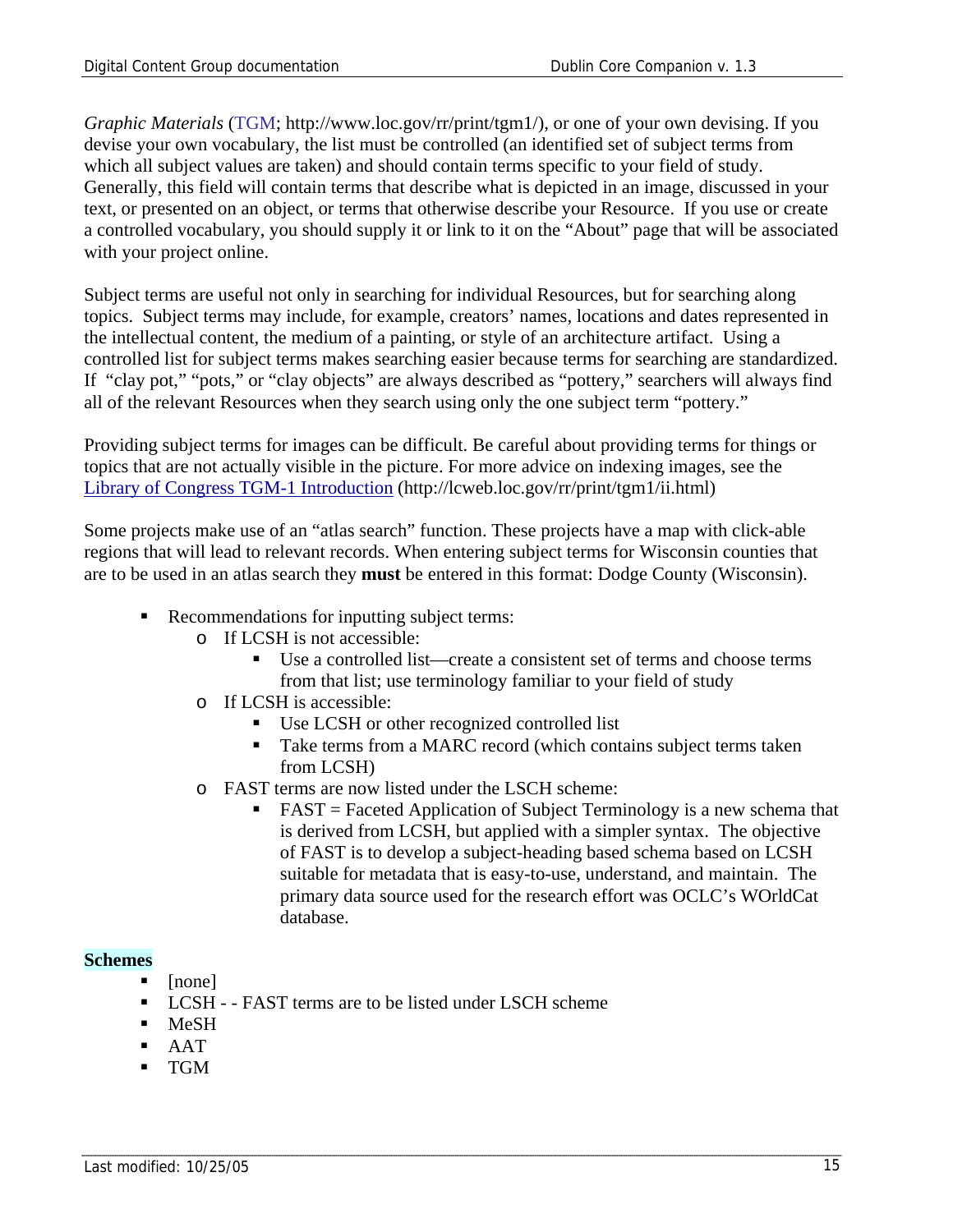#### **Examples**

LCSH: Choruses, Secular (Women's voices)[one term]

| $\blacksquare$              | TGM: Country clubs-Wisconsin-Madison | [one term]          |
|-----------------------------|--------------------------------------|---------------------|
|                             | Animals, Mythical Fantasy            | [two terms]         |
|                             | AAT: Textiles   AAT: Table linens    | [two terms]         |
| $\mathbf{m}$ , $\mathbf{m}$ | Leclerc, Charles, 1843-1889          | [one term]          |
|                             | Dodge County (Wisconsin)             | [Atlas search term] |

Capitalize the first word of a subject term or phrase, or more if they are proper nouns. For example: World history| France| Leclerc, Charles, 1843-1889 (Note that the "h" in history is not capitalized.)

#### **DC.Description**

#### **Definition**

A textual description of the content of the Resource.

#### **Description and Input Guidelines**

An account of the content of the Resource. This could be an abstract, a table of contents, notes about the Resource, or information about the physical description or condition of the Resource. This field is meant to be a place to put any kind of free-text description of the Resource.

If you are digitizing objects that are described in an existing data set, you may find that some of your data set fields do not fit well into the Dublin Core fields used by the UWDCCC; some fields in your existing data set may need to be combined into a single field in the online database. Often, these combined fields will be converted into Description fields.

Edition information (for editions other than the first) belongs in Description. E.g.,  $2^{nd}$  ed.

Delimit information in this field as sentences or with semicolons. If you want information to appear on separate lines in the Site Search display, use a vertical pipe. Otherwise data will display all as one paragraph.

For example, if data looks like this:

#### **DC** Description

Top row: left to right: Charles, Louise, Louis, Mary and Henry. Bottom row: left to right: father William, Michael, John and mother Mary.] Top row: left to right. Fourth person is Mary Van Pay, Louis Brice's wife and Mayme Brice's mother. Mayme Brice married Albert Kolodzik.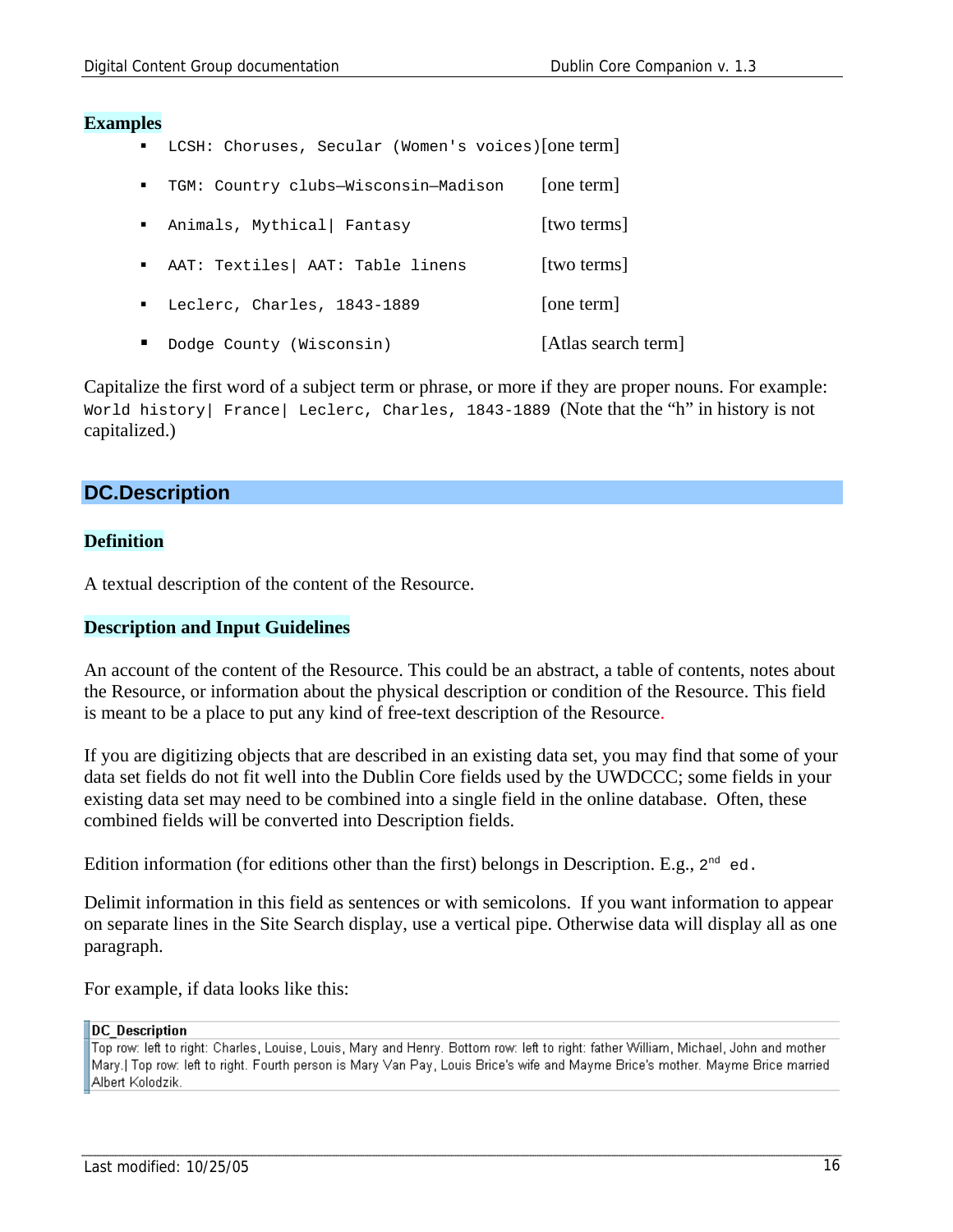Then the Site Search display will look like this:

Notes: Top row: left to right: Charles, Louise, Louis, Mary and Henry. Bottom row: left to right: father William, Michael, John and mother Mary. Top row: left to right. Fourth person is Mary Van Pay, Louis Brice's wife and Mayme Brice's mother. Mayme Brice married Albert Kolodzik.

Sitesearch now supports three html formatting tags in the DC.Description field.

The three text formatting tags for DC\_Description are as follows:

- $\langle$  br  $\rangle$  Use the break tag for line breaks. By typing  $\langle$  br  $\rangle$ , data will appear on a new line in the user interface
- $\blacktriangleright$  $\lt$ **i>**  $\lt$ **i** $\lt$ ib Use the italics tags to force the data to appear in italic typeface online in the user interface
- **•**  $\lt b \lt b \lt b$  b>Use the bold tags to force the data to appear in bold typeface online in the user interface.

#### **Examples**

- Structure and language of The Canterbury Tales; Important themes in The Canterbury Tales; Specific characters and stories in The Canterbury Tales; The Knight's tale; The Nun's Priest's tale; The Pardoner's tale
- Made for Bayezid, son of Mehmid, who established Istanbul mosque in 1505. Has compartments to hold a 30-volume Koran of oblong format. Decoration style similar to that seen in Egypt and Italy at the time.

#### **DC.Publisher**

#### **Definition**

The entity responsible for making the Resource available in its present form\*, such as a corporate publisher, a university department, or a cultural institution.

\* *The "present form" of the Resource will have been determined at the outset of the project. In many cases this refers to the original object and not its digital surrogate. See also Consideration #1 above.*

#### **Description and Input Guidelines**

The Publisher field could contain the name of the original publisher of a text, recording, or photo; or if describing an image derived from a published item like a book or journal, the publisher of that item. It may also describe a non-traditional concept of publisher—the entity responsible for making the Resource available.

- Location\*: Publisher Name (MARC 260a: 260b)
- In some (rare) cases the full address of the publisher may be used. e.g., 123 East St., Madison, Wisconsin, 53706: Publisher Name
	- o Street abbreviations are based on the *Chicago Manual of Style 14th Edition*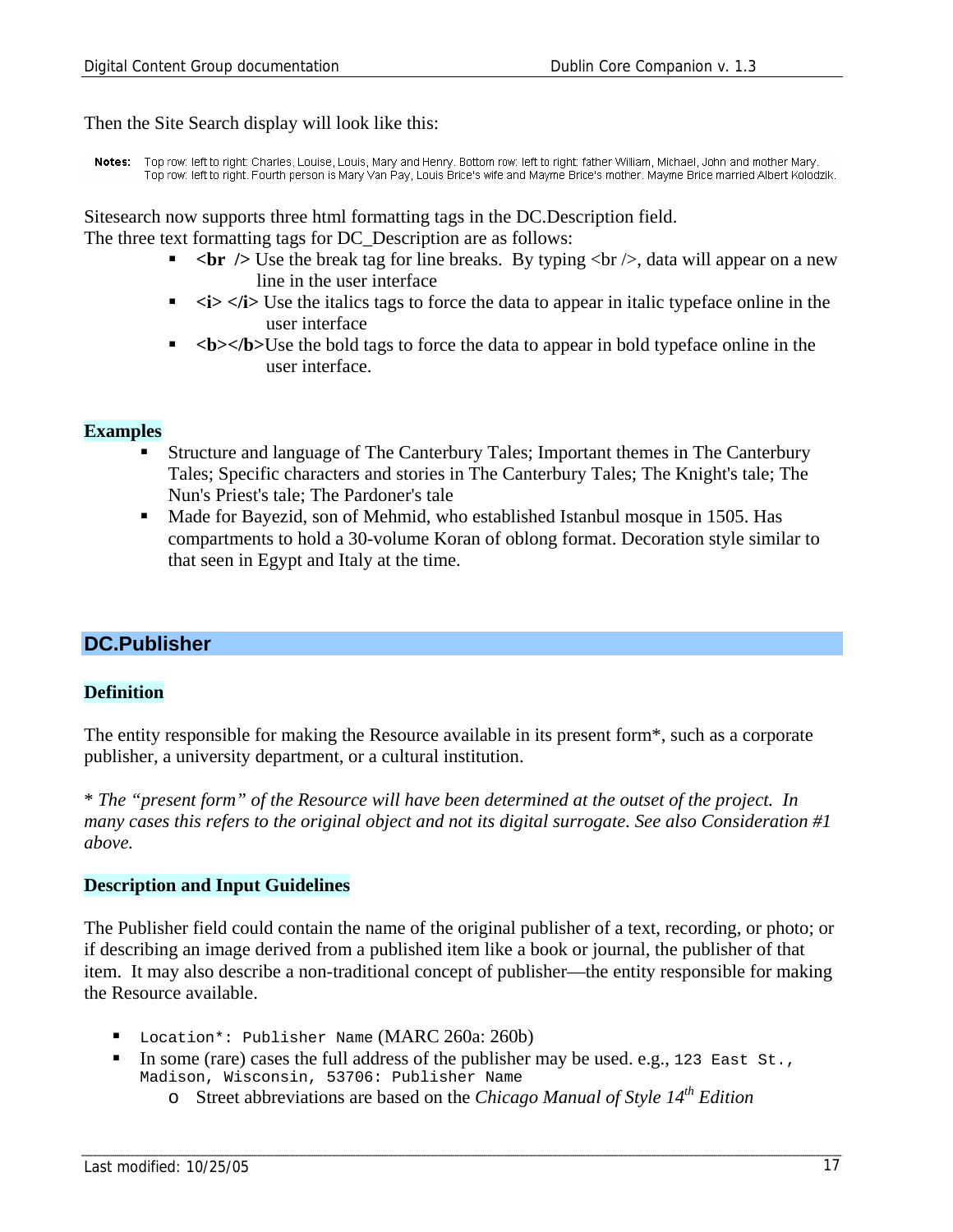*\* When providing a state name, spell it out completely to aid in searching.* 

NB: The publisher name is the only required information for this field. If only the place of publication is known (and not the name of the publisher) the location must go in the description field.

#### **Examples**

- New York: Dutton
- Madison, Wisconsin: Wisconsin Historical Society
- Paris, France: The Louvre

#### **DC.Date and Date Certainty**

#### **Definition**

The date the Resource was made available in its present form.\*

\* *The "present form" of the Resource will have been determined at the outset of the project. In many cases this means the original object and not the digital representation of it.*

#### **Description and Input Guidelines**

Most often this will be the date that the Resource was created, such as the publication date of a book or the date a picture was taken. However, if describing a photograph, the project owner must carefully consider which date to use in instances where, for example, a 1936 copy has been made from a 1930 photograph.

If records are taken from MadCat, be aware that in the publication date field (MARC 260c), c1985 means "copyright 1985," not "circa 1985." The DC.Date field does not support abbreviations or characters other than those in ISO 8601 date format, so the date would either have to be entered as 1985 or as a range such as 1980/1990.

Date must correspond to the format specified in the W3C-DTF standard (ISO 8601)

- **T** YYYY-MM-DD (may use just YYYY or YYYY-MM)
- To express a date range: YYYY/YYYY or YYYY-MM-DD/YYYY-MM-DD, etc.

To represent date certainty, append a "y" or a "n" before the date as follows:

ca.  $1960 = n$ : 1960 1970; 1980? = 1970| n: 1980

To convert uncertain dates (those that use "ca." or "?" in them) into ISO compatible dates: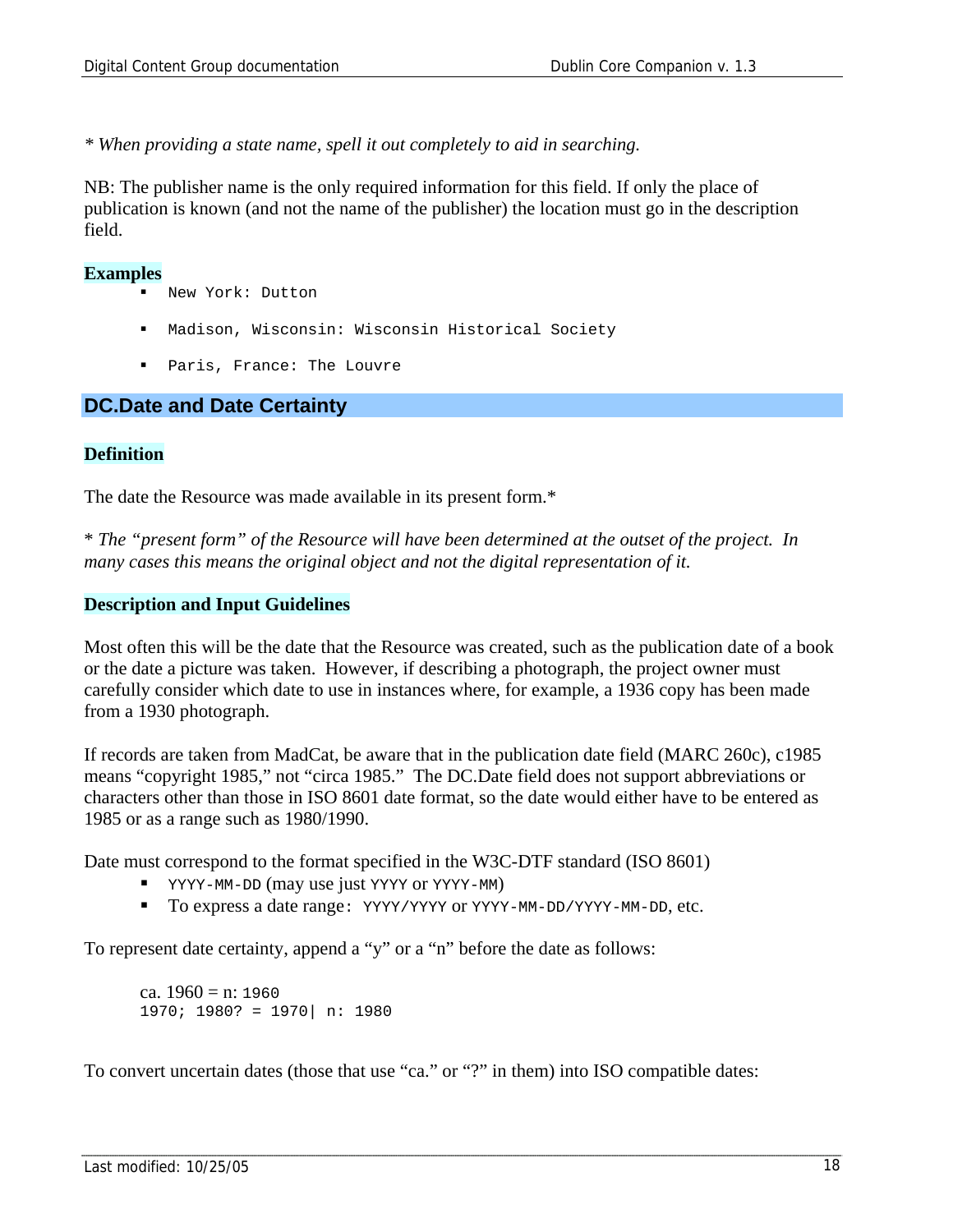| <b>Example</b> | <b>DateCertainty</b> | <b>DC.Date</b> | <b>Display</b> |
|----------------|----------------------|----------------|----------------|
| 1969?          | n                    | 1969           | ca. 1969       |
| ca. 1960       | n                    | 1960           | ca. 1960       |
| 197-           | $v^*$                | 1970/1979      | 1970/1979      |
| $197-?$        | n                    | 1970/1979      | ca. 1970/1979  |
| $18 -$         |                      | 1800/1899      | 1800/1899      |
| $18 - ?$       | n                    | 1800/1899      | ca. 1800/1899  |
| 1960s          |                      | 1960/1969      | 1960/1969      |
| ca. 1960s      | n                    | 1960/1969      | ca. 1960/1969  |
|                |                      |                |                |

\* "y" can be omitted if desired. "y"=null=date is certain, and no "ca." will display.

#### **Scheme**

W3C-DTF (not optional)

#### **Examples**

- 1985
- $1997-12/1998-03$
- $-2002-03-06$
- n: 1960
- $\blacksquare$  n: 1960/1969

#### **DC.Type**

#### **Definition**

The nature or genre of the content of the Resource, such as text, image, physical object, or collection.

#### **Description and Input Guidelines**

This field describes the nature, genre, or form of the content of the Resource. Some basic types would be "text," "image," or "sound." Type must be selected from the Dublin Core Metadata Initiative DCT1 list (http://dublincore.org/usage/terms/dcmitype/), which also lists definitions:

> Collection Dataset Event Image Interactive resource Service Software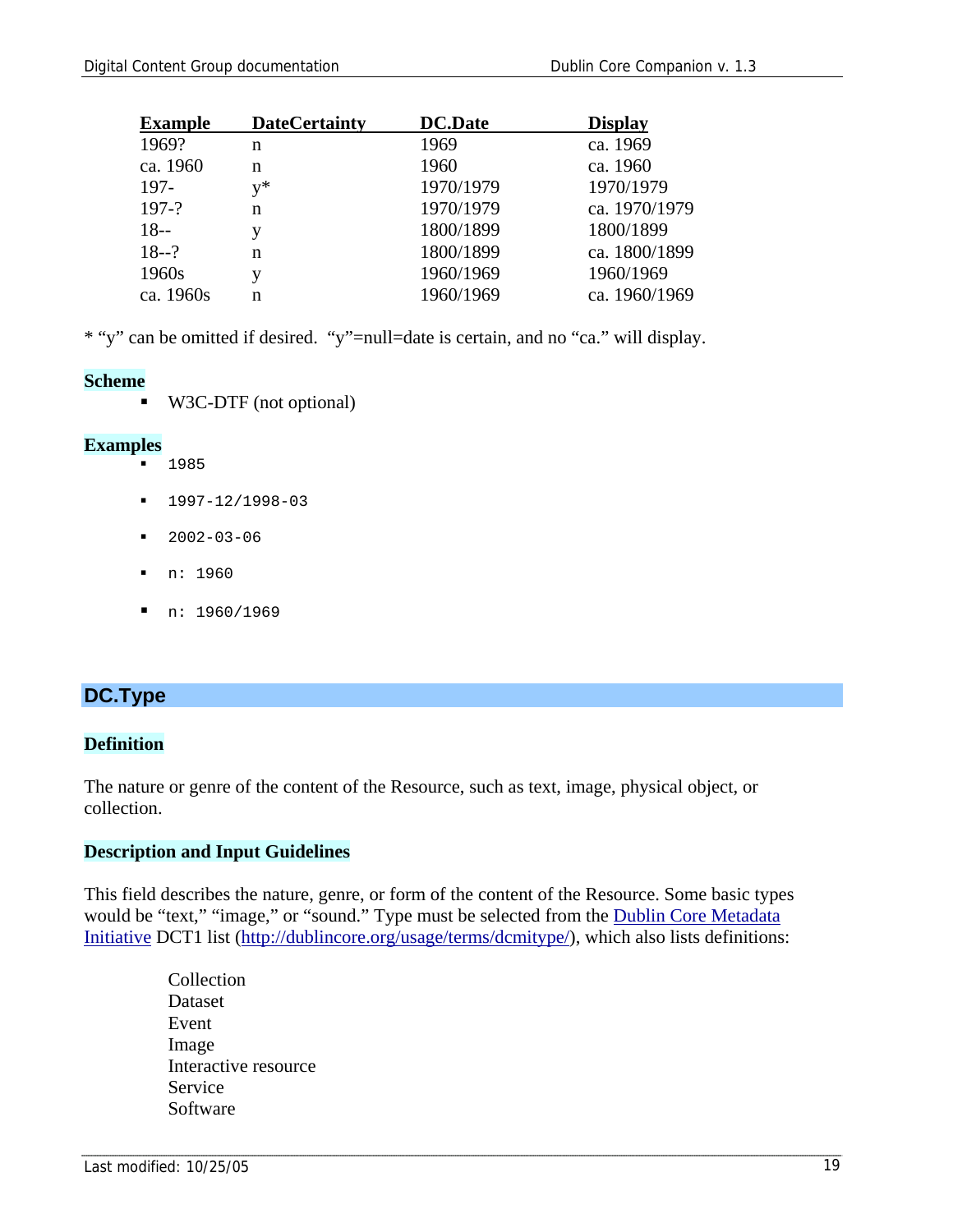Sound Text [Images of text (scans) are still considered text.] Physical object

*This field should not be confused with Format, which refers to the physical characteristics or digital manifestation of the Resource (e.g., number of pages, file format), see below.* 

#### **Scheme**

DCT1 (not optional)

#### **Examples**

- A scan of a photograph: Image
- Photograph: Image
- A scan of text: Text
- **Text: Text**
- A musical score: Image
- An entry about a book with text and pictures:  $Text$  Image
- **U** Video: Image
- Sound file: Sound

#### **DC.Format**

#### **Definition**

The physical or digital manifestation of the Resource.

#### **Description and Input Guidelines**

The physical characteristics or digital manifestation of the Resource. Information about size, number of pages, and duration could also be included (what librarians or archivists would typically call the "extent" of the Resource). Do not use this field for medium or genre, such as musical or artistic work (this would go into Description or Subject elements), because they really speak more to the *intellectual content* of the Resource. In some cases physical manifestation and medium are the same, such as with audiovisual or digital materials. A good way to think about how format is used here is to consider what you would need to know in order to view/use the Resource.

If importing MARC records into your database, you may choose to maintain the abbreviations and semi-colon delimiters between each piece of information.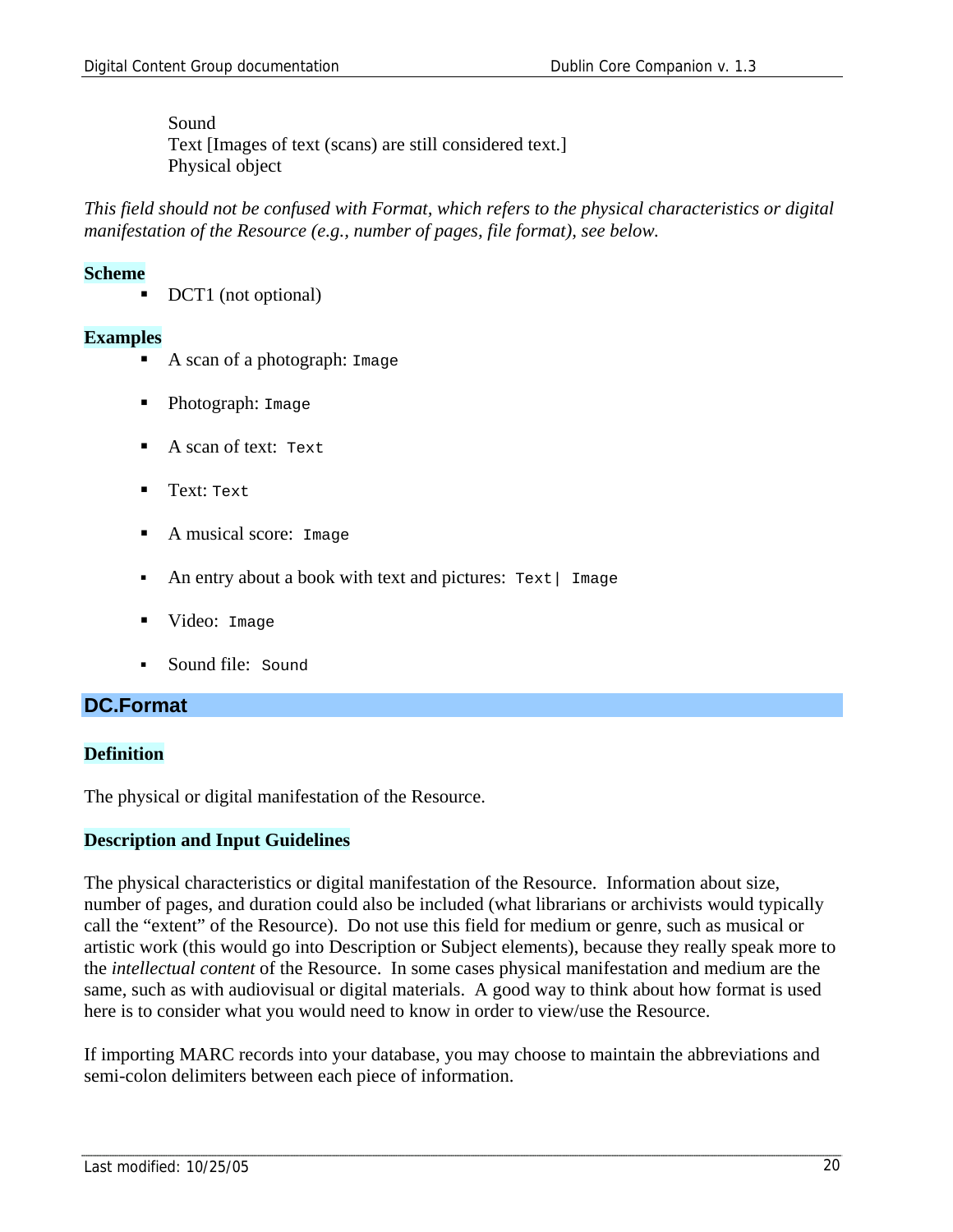#### **Schemes**

- [none] (MARC 300)
- **MIME** type (this would only apply to "digitally born" objects)

#### **Examples**

- A book or score:  $369$  p.; ill.; 23 cm.
- A sound recording: 1 sound disc; analog, 33 1/3 rpm, stereo.; 12 in.
- A video recording: 1 videocassette (ca. 120 min.); sd., col.;  $1/2$  in.
- 35 mm slide
- A digitally born image (e.g., from a digital camera): MIME: image/tiff

#### **DC.Identifier**

#### **Definitions**

*[Unqualified]:* An unambiguous reference to the Resource within a given context.

*DC.Identifier\_LocalID:* (REQUIRED; NOT REPEATABLE) Identifier for Resource; must be unique at least within scope of Collection

#### **Description and Input Guidelines**

A unique and unambiguous reference to the Resource, most often some kind of identification number. This could be an existing number from the original collection (say, a slide number or a book call number), or it could be an ID or accession number made up especially for the digital collection. In addition, every Resource is required to have a LocalID—a unique ID local to the digital collection, usually created in the new data set and assigned by UWDCCC. This ID may become the digital surrogate's local file name when the object is scanned, as well.

#### **DC.Identifier\_LocalID**:

*Item Level Recommendation*: alphanumeric string that can be made sequential; number of digits should take into account the number of Resources that will eventually be in the collection. e.g., wma0001 for a collection that will eventually have no more than 9,999 Resources. UWDCCC staff will help you devise a filenaming scheme.

#### **Modifiers**

- [none] (use schemes below)
- DC.Identifier LocalID

#### **Schemes**

- [none]
- URL
- ISBN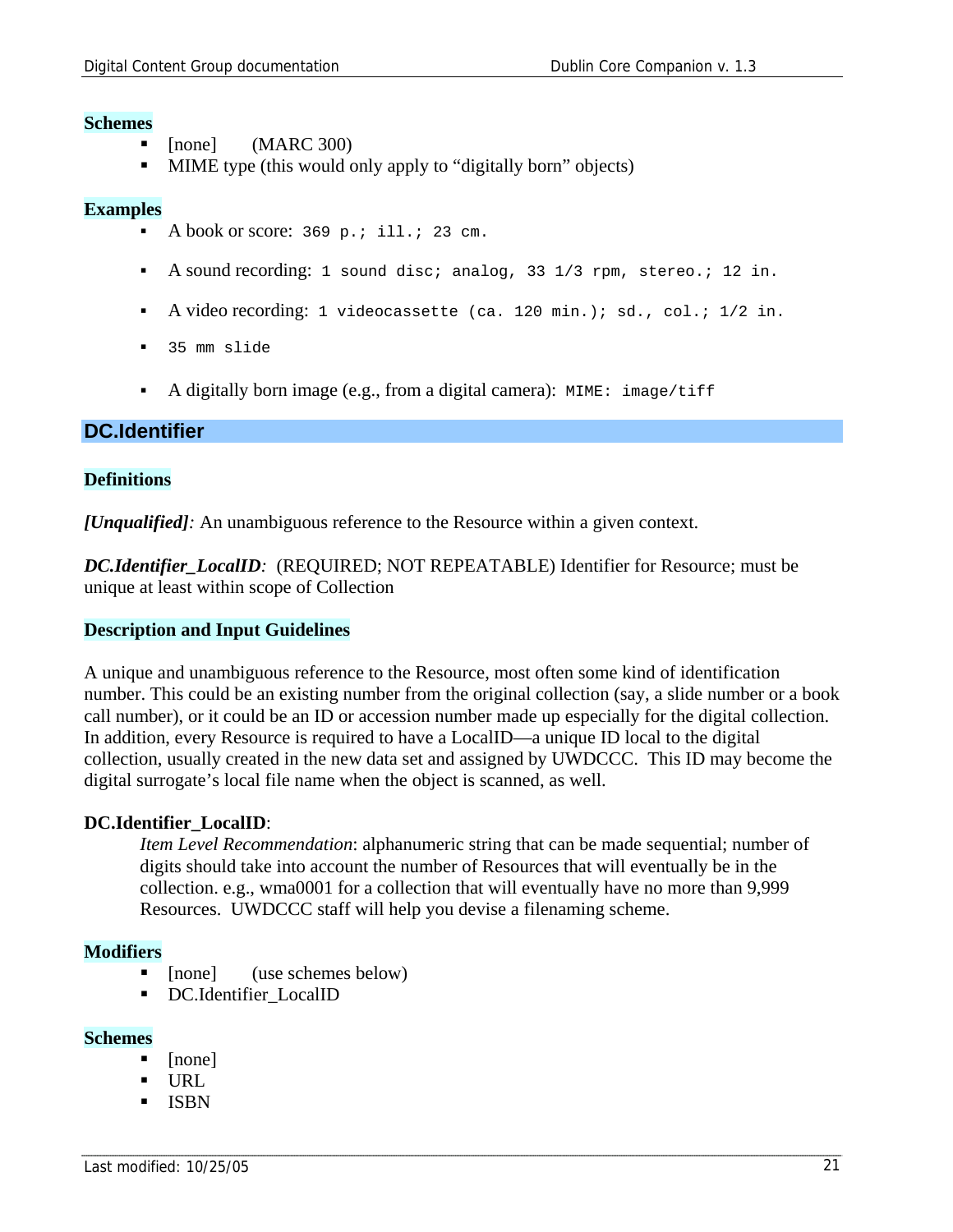- ISSN
- URN
- CallNo
- bibliographicCitation

#### **Examples**

- LocalID: ab0001
- **LocalID:** wfs0001
- ISBN: 01234567| CallNo: Z23 A5 1999
- bibliographicCitation: Strum, Shirley. "Life with the pumphouse gang." National Geographic 147, no. 5 (1980): 830-891

#### **DC.Source**

#### **Definition**

A reference to a Resource from which the present Resource is *derived*.

#### **Description and Input Guidelines**

What Source *does* mean is the source or original item of which the Resource is a parody or derivation.

Source in this context does *not* mean source in the bibliographic sense in which librarians are used to it, e.g., not that "journal X" is the source for a particular article. It also does not mean that if a picture was taken from a book that the book would be the source for the photo. Neither does it mean that if a book were donated by UWSP that UWSP would be the source for the book.

#### **Examples**

- Source: Mona Lisa  $\rightarrow$  Resource: Mona Lisa with mustache
- Source: Battle of Gettysburg  $\rightarrow$  Resource: Re-enactment of Battle of Gettysburg
- Source: Sculpture  $\rightarrow$  Resource: Casting from original sculpture
- Source: Shakespeare's *Henry IV*  $\rightarrow$  Resource: the movie *My Own Private Idaho*

#### **DC.Language**

#### **Definition**

The language of the intellectual content of the Resource.

#### **Description and Input Guidelines**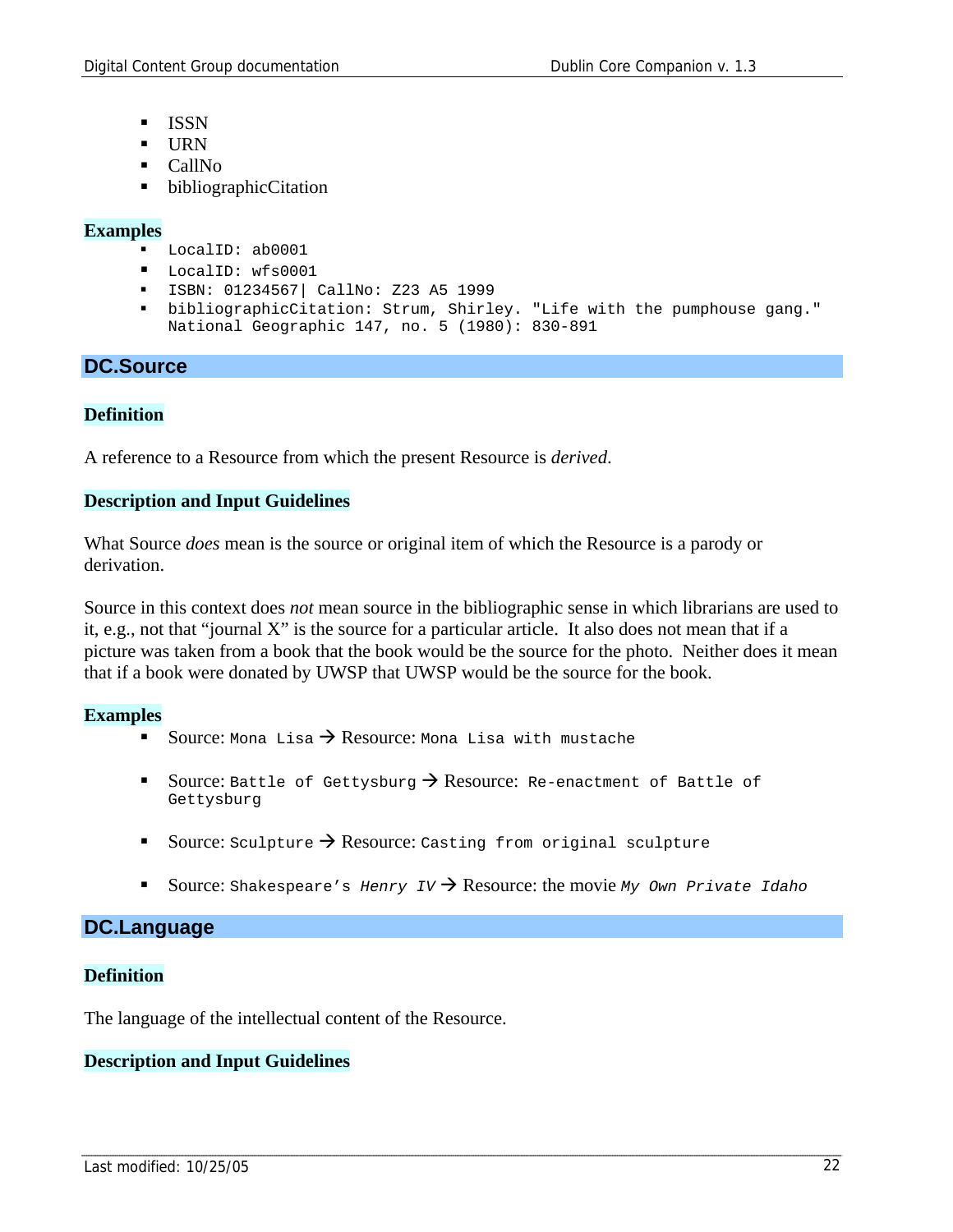Follows ISO standard 639-2(B) (http://www.loc.gov/standards/iso639-2/langcodes.html)<sup>6</sup> which is a three-letter character representation of language. In the resulting interface the codes will display as the textual equivalent of the code. E.g., you enter eng it will display as English.

This will be true of all newly-created databases. If your project involves an existing dataset and it already contains the entire language value (e.g., English, French) you do not have to turn those into three-letter codes, as long as they map to ISO codes.

If your existing dataset uses the three-letter codes from SIL International that are used in the *Ethnologue* list (see footnote #5), LTG can map those to the ISO code.

If there is no ISO code equivalent for a language, UWDCCC will create a local code and/or the information can go in the DC.Description field as necessary.

#### **Scheme**

ISO639-2(B) (not optional)

#### **Examples**

| You Enter | Displays As |
|-----------|-------------|
| enq       | English     |
| fre       | French      |
| qer       | German      |
| spa       | Spanish     |
| 1av       | Latvian     |
| wln       | Walloon     |
|           |             |

### **DC.Relation**

#### **Definition**

*[Relationship unqualified]:* A reference to a related Resource.

- *DC.Relation\_OtherFormat:* A reference to a related Resource. The described Resource contains the same intellectual content as the referenced Resource, but is presented in another format.
- *DC.Relation\_IsPartOf:* A reference to a related Resource. The described Resource is a physical or logical part of the referenced Resource. Subcollection information here.
- *DC.Relation\_HasPart:* A reference to a related Resource. The described Resource contains the referenced Resource as a physical or logical part of a greater whole.

#### **Description and Input Guidelines**

<sup>&</sup>lt;sup>6</sup> See also: http://www.ethnologue.com/web.asp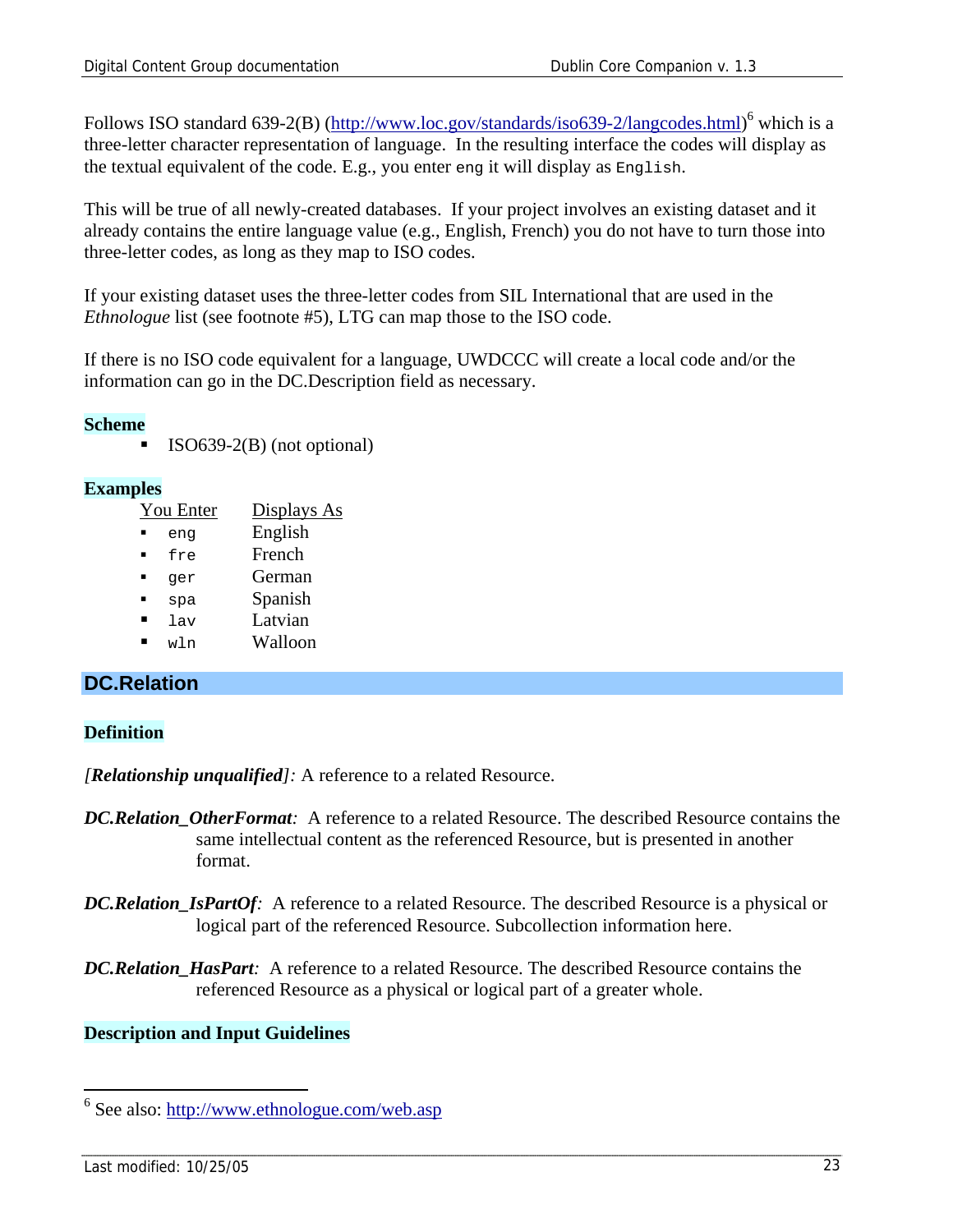These are flexible. They can be relationships to Resources in the Collection, another SiteSearch Collection, or an external resource. Each can be used to mean more than one thing in a collection (e.g., "IsPartOf" can refer to both a movement in a work and a work within a series). There needn't be anything in the data to indicate specifically what the relation is (e.g., 'larger work =  $X$ '; instead, only the name of the larger work would be input).

By default, each Resource record will contain an indication that it is a part of a larger collection. The data owner and/or UWDCCC are responsible for supplying any sub-collection information here. LTG will add super-collection names when the data is processed. That indication will appear in a "Relation.IsPartOf" element. The "Relation.IsPartOf" element may also be used for other references.

#### **Modifiers**

- [none]
- DC.Relation\_OtherFormat
- **DC.Relation\_IsPartOf**
- DC.Relation HasPart

#### **Schemes**

- [none]
- [LocalID] (Points to another record in this collection)

#### **Examples**

| [Resource being described]:                                          | Type:           | <b>Relation value:</b>                |
|----------------------------------------------------------------------|-----------------|---------------------------------------|
| [http://www.louvre.fr/<br>anglais/collec/ager/ma2369/<br>ager f.htm] | [none]          | Victory of Samothrace                 |
| [Merchant of Venice audio book<br>recording]                         |                 | OtherFormat Merchant of Venice (book) |
| ["The Knight's Tale"]                                                | <b>IsPartOf</b> | Canterbury Tales                      |
| [The Complete Oxford Shakespeare]                                    | <b>HasPart</b>  | <i>Othello</i>                        |

#### **DC.Coverage**

#### **Definition**

The spatial location or temporal duration characteristic of the Resource.

#### **Description and Input Guidelines**

The Coverage field typically contains spatial (a place name or geographic coordinates) or temporal (a named historical period, a date, or a date range) information about the *content* of the Resource.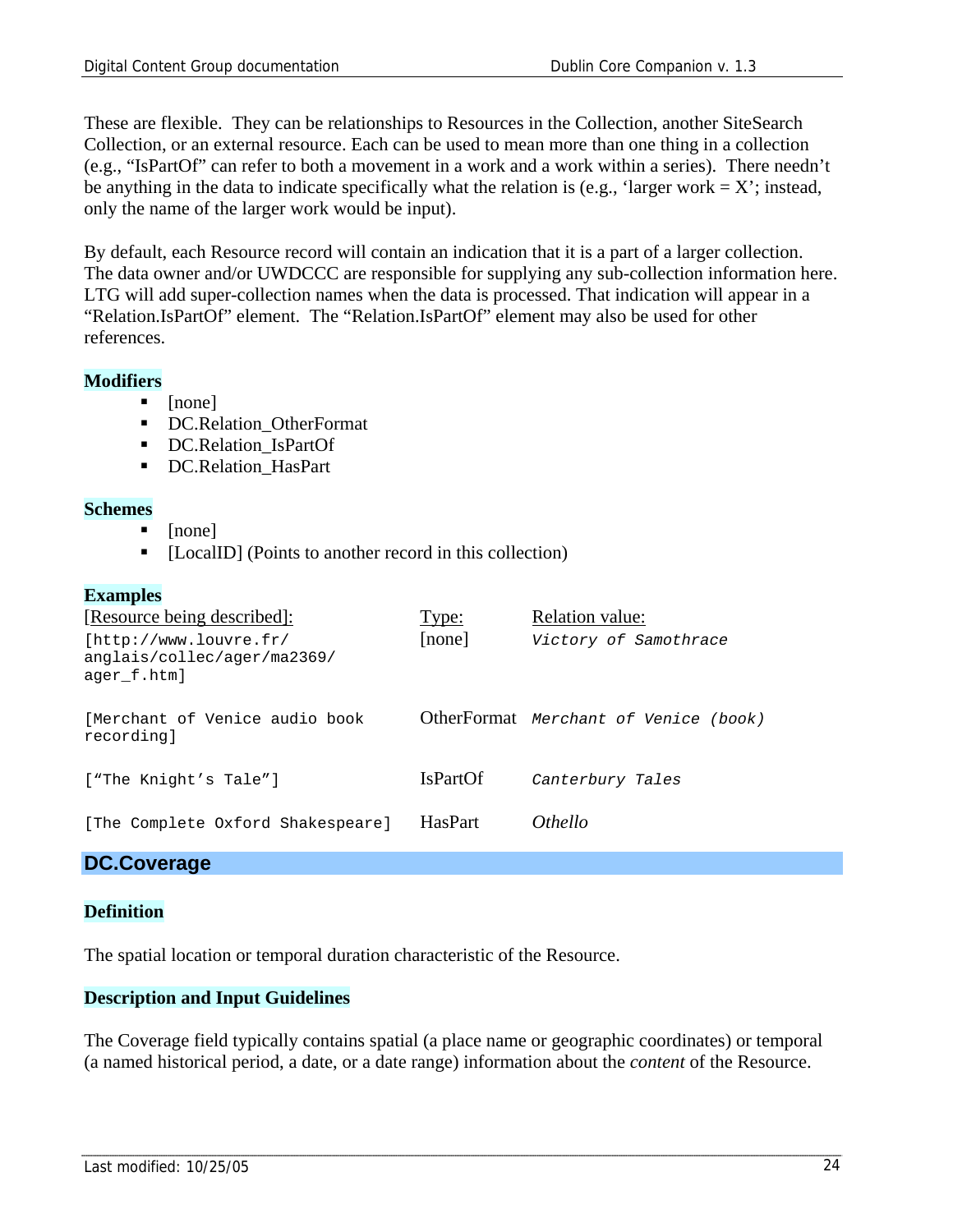The project owner may find that it is logical to include spatial information more often for objects or photos and not as often for textual objects (although if describing a book that is set in a particular place you could indicate that here). However, these decisions are entirely at the project owner's discretion.

Not every geographic name or date related to a Resource should go in the DC.Coverage field For example, the location of a publisher should go into the DC.Publisher field. If the date refers to the date a Resource was created it should go into a DC.Date field. Coverage refers only to the *subject content* of the Resource. For example: *A poster published by Smthye Bros. in London (DC.Publisher) in 1934 (DC.Date) depicts a medieval (DC.Coverage) church (DC.Subject) in York, England (DC.Coverage).* 

The name of an institution is not considered a place; however, the city in which it is located is. If the name of the institution must be included in the Resource record it should be placed in the description or subject fields.

When entering spatial locations (place names) you can be as specific as you want (down to street address) and may choose to use one of several thesauri e.g., LCSH or Getty Thesaurus of Geographic Names (TGN) http://www.getty.edu/research/tools/vocabulary/tgn/ to describe locations. Otherwise, use the standard list of locations (see "Standard Global Regions List," a separate document). Always spell out state names completely.

Include as much geographical hierarchy as is necessary to disambiguate the lowest-level geographic term e.g., Dublin, Ireland or Dublin, Ohio.

If entering a specific date, follow the W3C format YYYY-MM-DD. If entering a date range enter it as YYYY-MM-DD/YYYY-MM-DD. Otherwise, enter a temporal period, such as 'Late iron age' from one of the thesauri suggested above.

If multiple instances of date and/or place are given for a Resource, they should be separated by a "| " and will display in the order entered.

Some projects make use of an "atlas search" function. These projects have a map with click-able regions that will lead to relevant records. When entering terms into the DC.Coverage field for Wisconsin counties that are to be used in an atlas search they **must** be entered in this format: Dodge County (Wisconsin).

When entering *Type* and *Scheme* in the DC\_Coverage field, *Type* is always entered first (followed by colon) and *Scheme* is entered second (followed by a colon). **Note** For *Type* and *Scheme* entries in the DC\_Coverage field, there will be two colons. Always go from general to specific. If there is only *Type* or *Scheme* in DC\_Coverage, just include that *Type* or *Scheme* (followed by a colon). See examples below.

Type: value: Scheme: value Type: value Scheme: value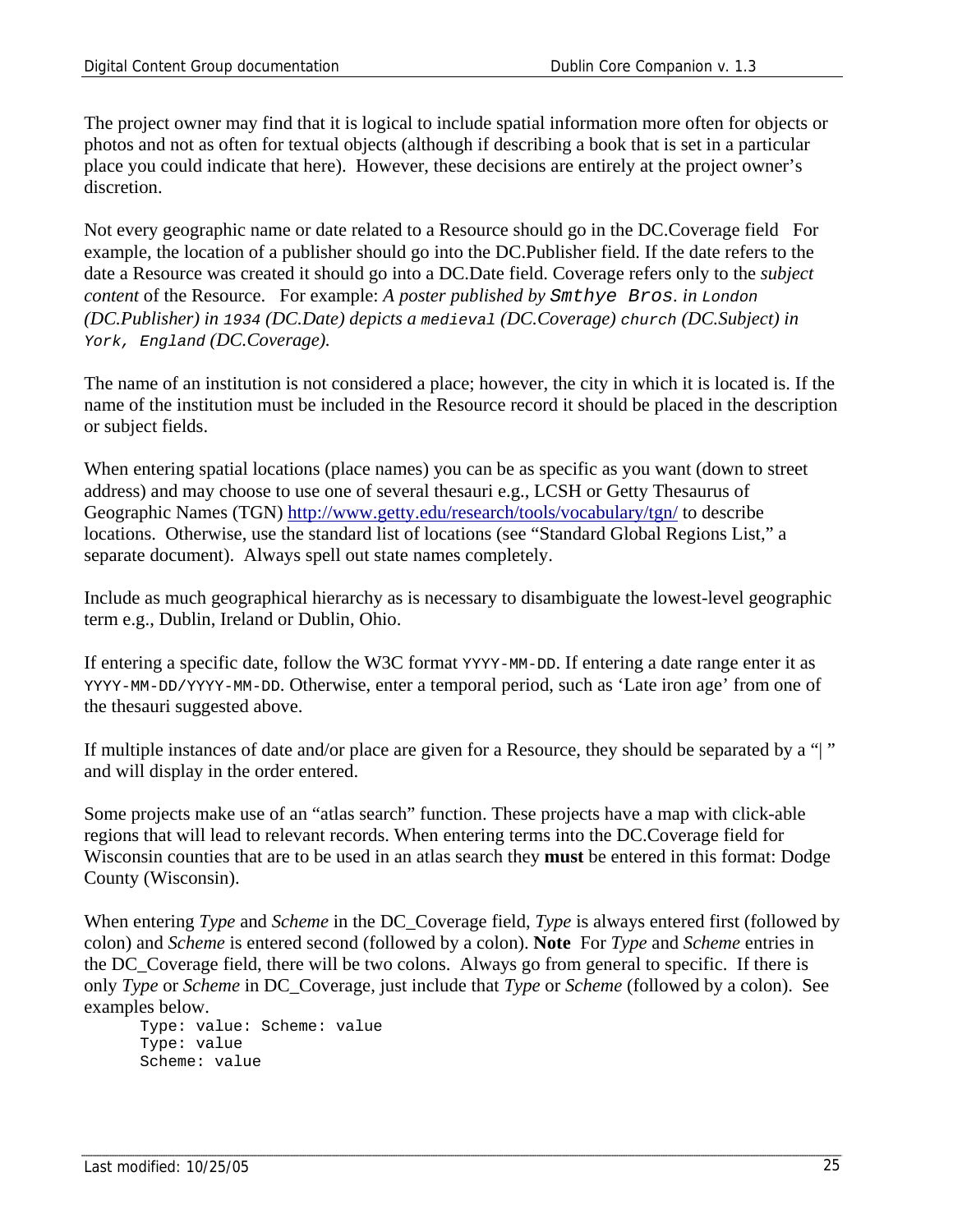#### **Types**

- Spatial
- Temporal

#### **Schemes**

- [none]
- TGN
- AAT
- **LCSH**
- W3C-DTF
- · PLSS
- **DecLat**
- DecLong

#### **Examples**

- Spatial: Wausau, Wisconsin: LSCH: 19<sup>th</sup> Century
- Spatial: Wausau, Wisconsin
- Temporal: Middle Bronze Age
- Middle Bronze Age
- LCSH: 19<sup>th</sup> Century
- Wausau, Wisconsin
- W3C-DTF: 1900/1910
- DecLat: 42.1934| DecLong: -65.9285
- Dodge County (Wisconsin) [Atlas search term]

### **DC.Rights**

#### **Definition**

- *[Unqualified]:* (REQUIRED when applicable) Information about rights held in and over the Resource.
- **DC. Rights\_Ownership**: Information about owner of rights held in and over the Resource or Media Object.
- *DC.Rights Terms*: Information about the terms and conditions for use of the Resource or Media Object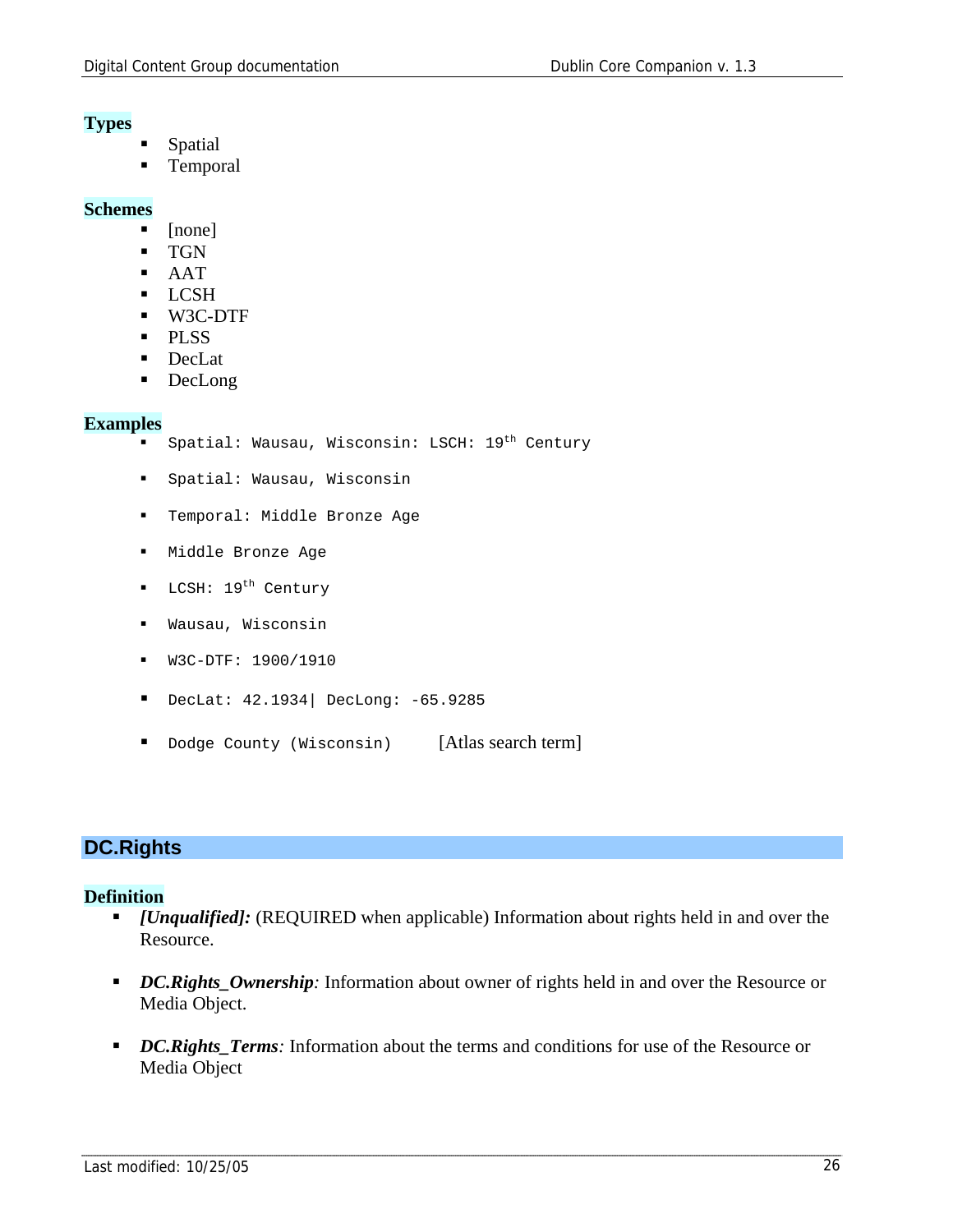#### **Description and Input Guidelines**

A statement about copyright or other rights and restrictions associated with the Resource (or a hyperlink to such a statement).

Generally, a book/painting/photo/recording—anything reproducible—belongs to the creator/publisher/artist as appropriate. Rights to archival materials and other objects usually belong to the owning institution.

The rights of the digital collection—described in a single, collection-level record and rights statement—will most likely belong to the UWDCCC. See Consideration #2 above.

#### **Modifiers**

- $\blacksquare$  [none]
- Ownership
- Terms

#### **Schemes**

For DC.Rights\_Terms only:

- $\blacksquare$  [none]
- **Handle**

### **Local Metadata Elements**

**The following elements are local to the UWDCCC and not part of Dublin Core.** 

#### **Note**

#### **Definition**

Information about the Resource (or its surrogates) not intended for Resource discovery. Use only for internal notes not appropriate for other elements.

#### **Example**

- TEI source text is partially damaged and illegible.
- 2  $c<sub>1</sub>$

### **Item Submitter and Affiliation**

#### **Definition**

- *Submitter Name* (REQUIRED): The personal or corporate name of the submitting agency.
- *Submitter Affiliation* (REQUIRED when applicable): The affiliation of the Submitter Name.

#### **Description and Input Guidelines**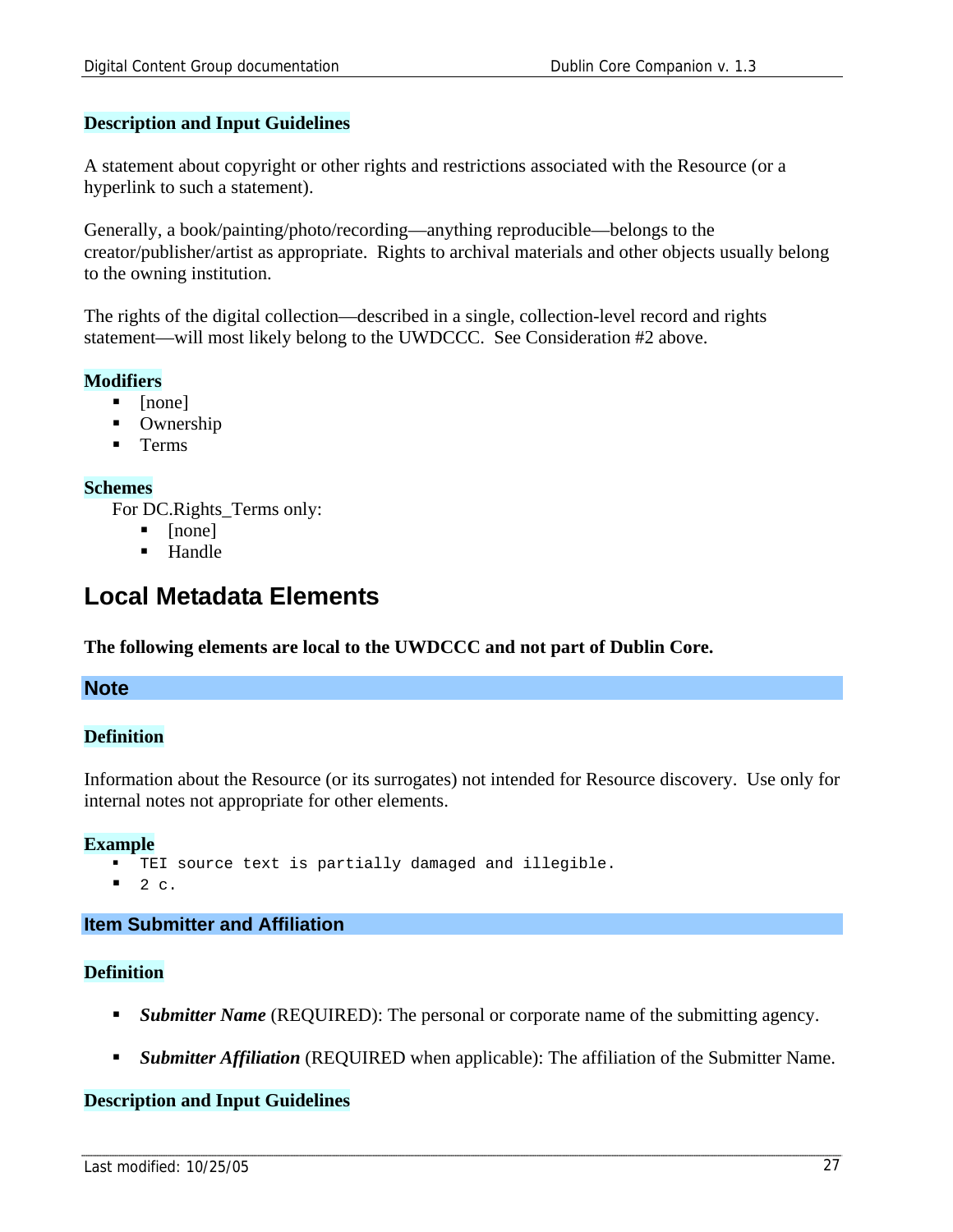Personal and corporate names should follow the AACR2 format. Dates of birth and death are optional. It is best practice to leave out personal names where possible and only include institutional or corporate names.

E.g., Last name, first name, middle initial., dob-dod

#### **Examples**

#### **One submitter:**

- Konrad, Lee: University of Wisconsin--Madison. Libraries. Digital Content Group
- Smith, John: University of Wisconsin--Eau Claire. Dept. of English
- University of Wisconsin--Madison. School of Human Ecology
- State of Wisconsin. Dept. of Public Instruction

#### **Multiple Submitters for same Resource:**

 Konrad, Lee: University of Wisconsin--Madison. Libraries. Digital Content Group| Smith, John: University of Wisconsin--Eau Claire. Dept. of English

#### **Media**

#### **Definition**

Digital surrogate for Resource. This information is what links the Resource metadata record and the digital surrogate.

#### **Description and Input Guidelines**

This field (or table - - depending on the number of Media Objects per record) contains structural and administrative information pertaining to a digital representation of the Resource. This information is often provided by UWDCCC.

A Resource may be represented by a single or a sequence of Media Objects (or by none). A Media Object is either a single or a Series of files. Each file of a Media Object may have counterparts at different Sizes.

Helpful Definitions:

**Media Object**: the digital representation of a Resource, specifically one which is stored on library servers for access by users of the database.

**Set**: A set defines multiple, independent, Media Objects which are all described by the same record.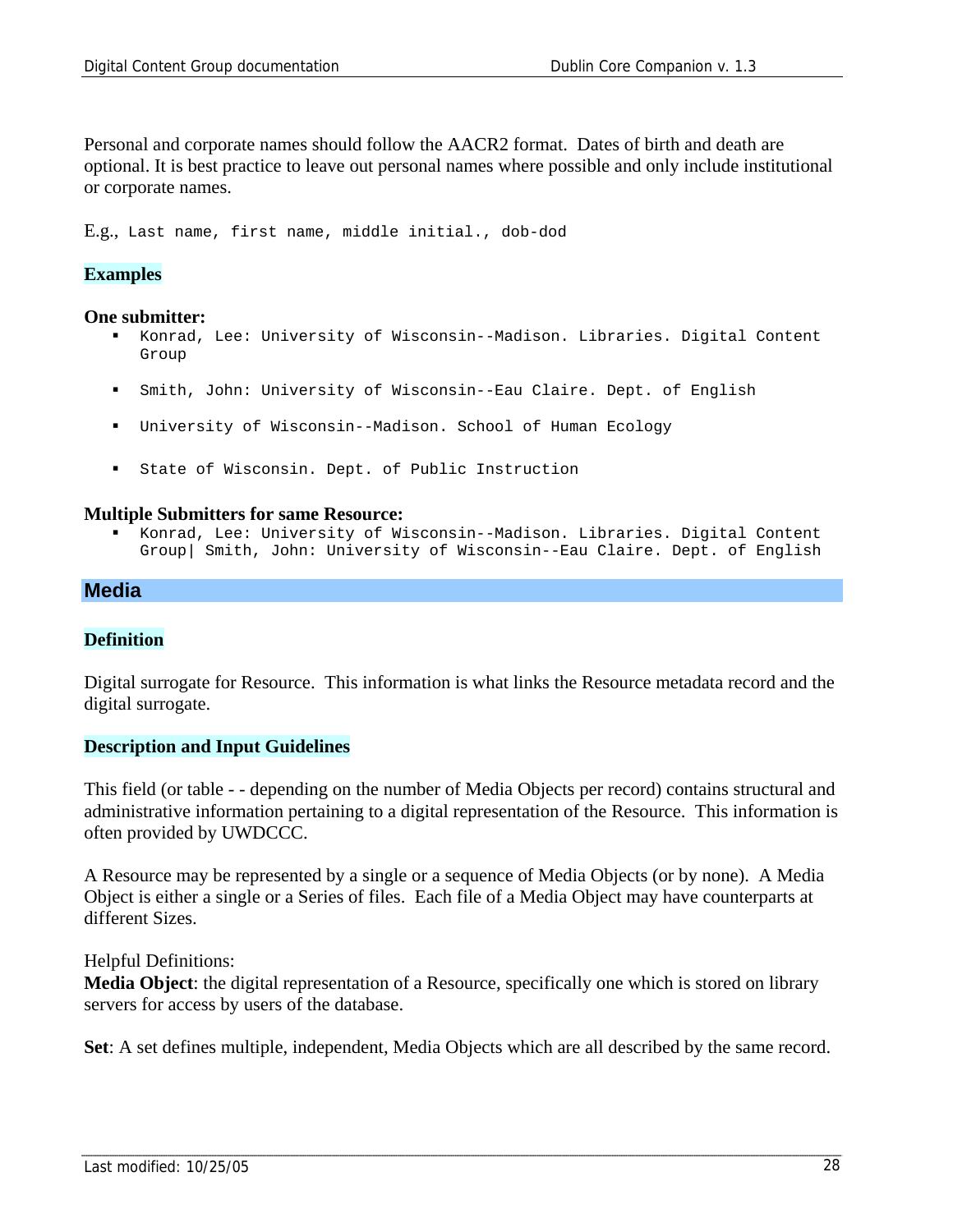Series: A series defines a number of Media Objects that should logically be arranged or coming one after the other in succession and are all described by the same record (i.e. front and back views of the same object).

|                      | <b>Media Element Definition</b>                                                                                                                                      |
|----------------------|----------------------------------------------------------------------------------------------------------------------------------------------------------------------|
| <b>Media Element</b> |                                                                                                                                                                      |
|                      | Each Resource in the database must be assigned a unique identifier. This                                                                                             |
| DC Identifer LocalID | goes in the main Resource table. Avoid spaces and other non-alphanumeric<br>character.                                                                               |
|                      | Each Media Object in a Sequence must be assigned a number reflecting its                                                                                             |
|                      | order in Sequence. Begin with 01 and continue up through 99. Don't skip any                                                                                          |
|                      | numbers. This will determine in what order the Media Object icons appear in                                                                                          |
|                      | the left column, and which one represents the resource in the search results                                                                                         |
| MediaSequenceNo      | lists and gallery views.                                                                                                                                             |
|                      | Directory path (file location) that will be the same for every like formatted                                                                                        |
| MediaLocalPath       | Media Object in the database.                                                                                                                                        |
|                      | Each Media Object must be assigned a unique identifier. It may, but need not,                                                                                        |
|                      | be related to the MediaObjectID of other objects in the same Sequence. It                                                                                            |
|                      | may, but need not, be related to the DC_Identifer_LocalID of the associated                                                                                          |
|                      | resource. It may be the DC_Identifier_LocalID of the associated resource                                                                                             |
|                      | (unique in this case means unique among other MediaObjectID's). It may not                                                                                           |
|                      | be the same as another Media Object with a different MediaLocalPath. Do not                                                                                          |
| MediaObjectID        | make MediaObjectIDs longer than 24 characters.                                                                                                                       |
|                      | If this Media Object is a Series, indicate the total number of files in the Series<br>here. Do not count each Size separately. If this media Object is a single file |
|                      | MediaNumComponents (with or without multiple sizes) use a value of 1 or leave blank.                                                                                 |
|                      | Choose the predefined Relative Size indicators that are appropriate for this                                                                                         |
|                      | Media Object (this may require some planning/consultation with technical staff                                                                                       |
|                      | in the UWDCC). The MediaRelativeSize is a list of these values, separated by                                                                                         |
| MediaRelativeSize    | a vertical bar (pipe) $[i.e. t r]$                                                                                                                                   |
|                      | This is the MIME media type of the digital files making up the Media Object.                                                                                         |
| MediaDCFormat        | Data entry for this field may require some consultation with UWDCC.                                                                                                  |
|                      | In the interface, this is the text that will display under the icon and under the                                                                                    |
|                      | image in the main content area for this Media Object. MediaLabel is optional.                                                                                        |
|                      | Space is limited to a small text string of two to three words. Choose a label                                                                                        |
|                      | that will distinguish among various Media Objects in a Sequence, or which                                                                                            |
|                      | defines a Media Object's relation to the Resource (i.e Album cover, CD Tracks,                                                                                       |
| MediaLabel           | Detailed View)                                                                                                                                                       |
|                      | Rights statement information goes here. In most cases, this statement will be                                                                                        |
| MediaRights          | the same as the Resource DC_Rights. This field may be left blank.<br>If the Rights Ownership for the Media Object differs from the original Resource                 |
|                      | MediaRightsOwnership Rights Ownership, enter the Media Rights Ownership statement here.                                                                              |
|                      | If Rights Terms for the Media Object differs from the original Resource Rights                                                                                       |
| MediaRightsTerms     | Terms, enter the Media Rights terms statement here.                                                                                                                  |

### **Media Table Elements and Descriptions**

For a more detailed description of this field, please see

http://www.library.wisc.edu:4000/dept/ltg/DigiLib/db/DBDataDictionary1.1.html#media and http://www.library.wisc.edu:4000/dept/ltg/DigiLib/db/MediaRef.html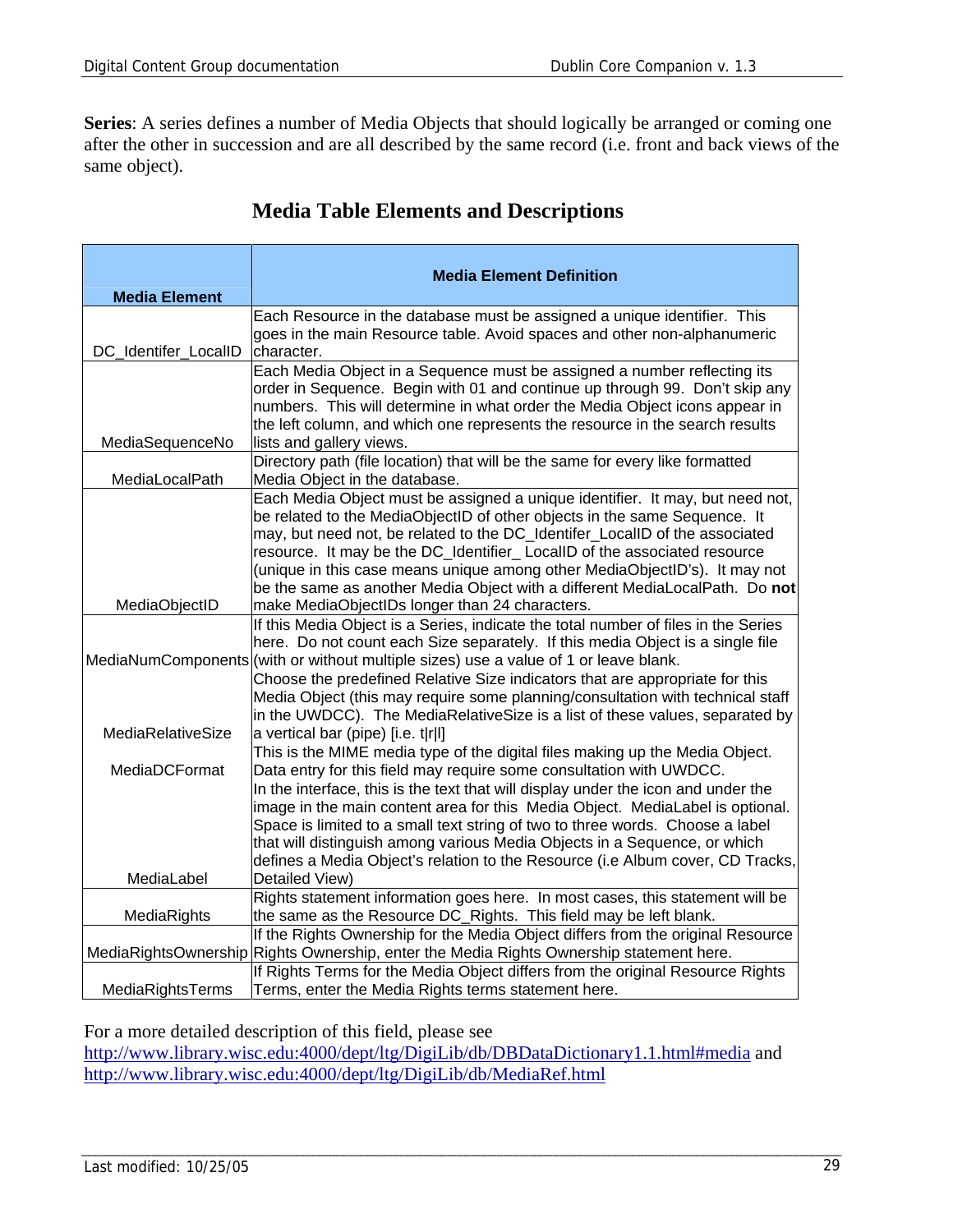NB: If you are constructing your own media references, please bear in mind that image directories should be limited to 500 images.

#### **Update**

#### **Definition**

The date that the record was last updated or modified.

#### **Description and Input Guidelines**

The date should be entered in this specific order and format: year (4 spaces) - month (2 spaces) - day (2 spaces). If the full date is not known partial information can be added; i.e. the date may be added as just YYYY or YYYY-MM. This field is not repeatable – only a single date should be entered. This field does not display in the online database; it is purely administrative metadata.

#### **Schemes**

YYYY-MM-DD

#### **Examples**

 $-2003-10-14$ 

#### **ProductionReady**

#### **Definition**

A flag indicating if a particular record is ready to move into production (via the digicoll-stage site) or not. If the record is not ready to move into production (i.e. the record still needs to be edited), it can be flagged to stay in the test site (digicoll-dev).

#### **Description and Input Guidelines**

- If the record is ready to be moved into production, enter the value "Y" in the ProductionReady field.
- If the record is still be edited and not ready to move into production, enter the value "N" in the ProductionReady field.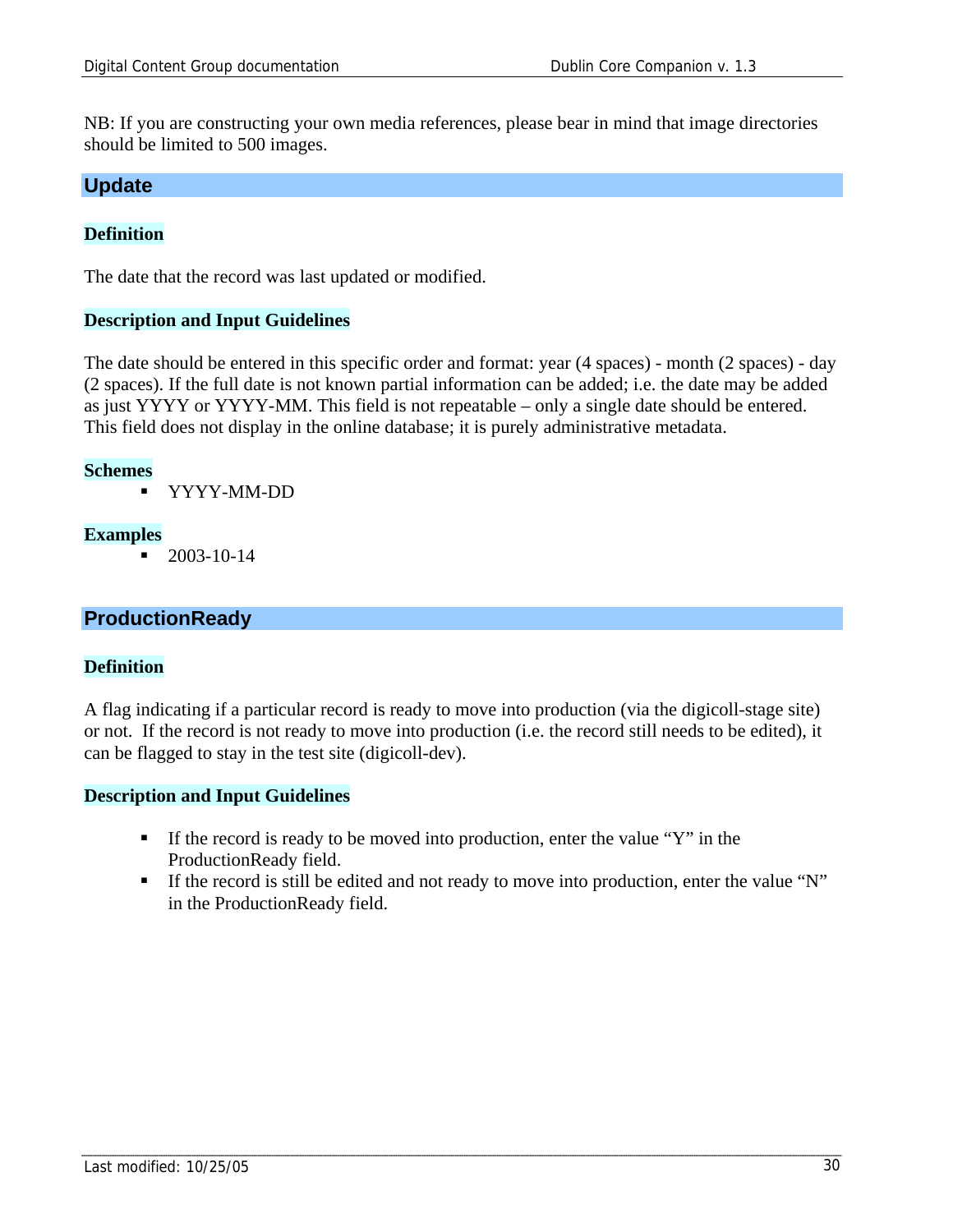## **Quality Control**

Things to look for when doing a quality control check on a Collection.

- 1.) Overall typos, ampersands, ellipses, correct use of pipes
- 2.) **DC.Title** (main and other): capitalization

#### 3.) **DC.Creator** and DC.**Contributor**

- a. Last name, first name middle intial, Date-Date (unless the rules of the language dictate otherwise, e.g., Jónas Hallgrímson, 1807-1845)
- b. Question marks are allowed, as are "b. date," "d. date", and "c. date" Examples: Smith, Joe, M. 1931-2002
	- Smith, Joe M., b. 1931?
	- Smith, Joe M., d. 2002
	- Smtih, Joe M., c. 1900-1990
- c. If a Role is used, the first word of the role should be capitalized Examples: Smith, Joe, M. 1931-2002: Composer Smith, Joe: English horn

#### 4.) **DC.Date**

- a. Proper ISO format, YYYY-MM-DD
- b. Proper application of date certainty (if used), n:date or y:date

#### 5.) **DC.Coverage**

- a. Specific dates should follow ISO format
- b. State names spelled out
- c. Proper formatting for all countries in the WI collection
- d. Make sure correct Types and Schemes are being used in the correct manner. (See examples under DC.Coverage, p. 26)

#### 6.) **DC.Publisher**

- a. Location: Publisher name, if using this field, have to use publisher name, but location is optional; *cannot have location only*
- b. State names spelled out

#### 7.) **DC.Format**

- a. No real guidelines, elements do not have to be separated by pipe
- b. If using MIME type, have to use type/format e.g., image/jpeg
- 8.) **DC.Description** If output desired in separate lines, must use pipes.

#### 9.) **DC.Subject**

- a. For multi-word subject terms, capitalize just the first word, unless other words are proper nouns
- b. Use pipes to separate terms
- c. If LCSH terms are being used, follow their formatting (e.g., Main term -- Subterm)
- 10.) **DC.Type**
	- a. Must come from designated list
	- b. Capitalization
- 11.) **DC.Language** Must use appropriate 3-letter code
- 12.) **DC.Source** Free text
- 13.) **DC.Relation** Free text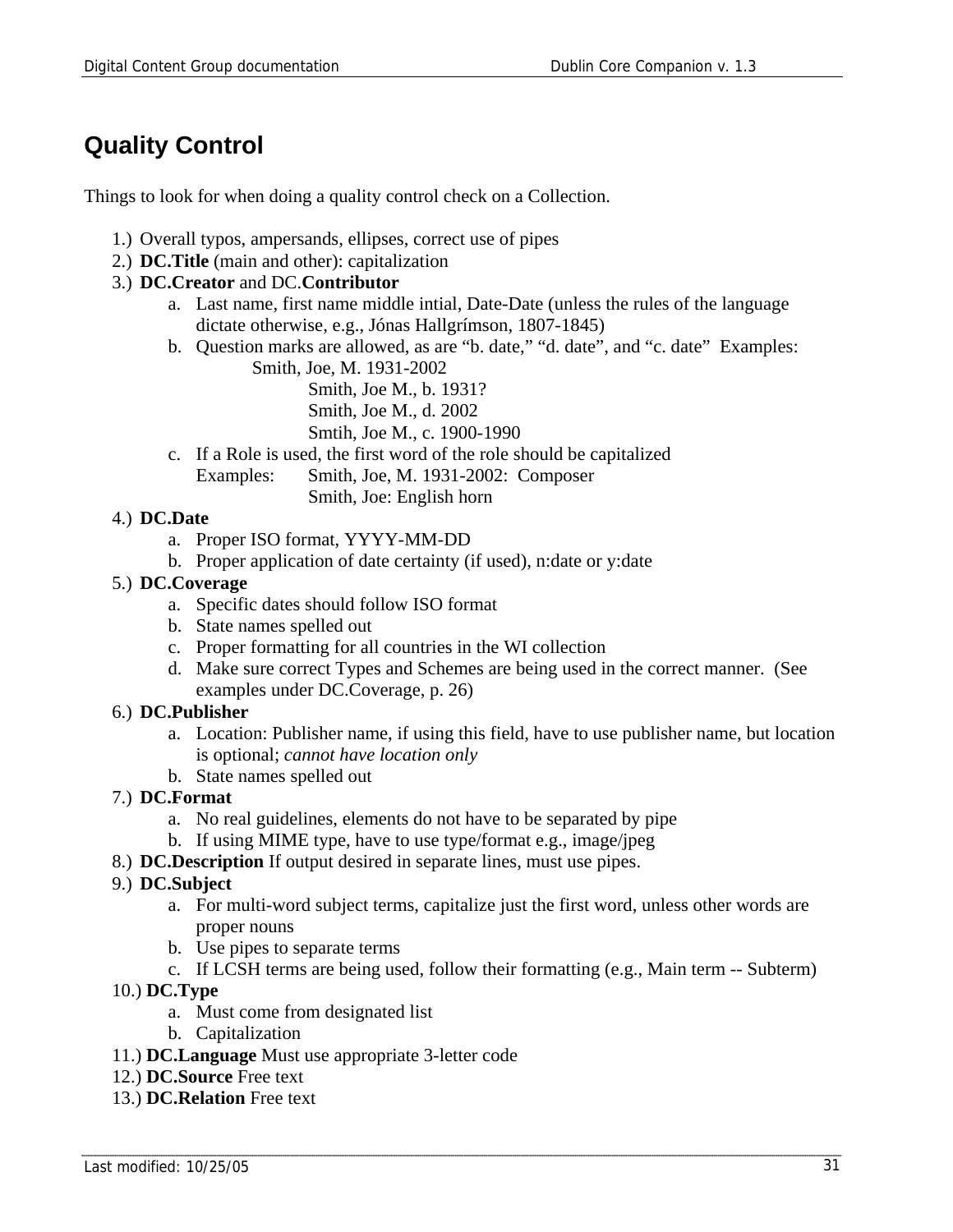- 14.) **DC.Rights** Must have a value when applicable (when there is a media object involved)
- 15.) **DC.Identifier:LocalID** Must have a unique value
- 16.) **Media**
- 17.) **Note** free text
- 18.) **Submitter**
	- a. LN, FN**:** Institution**.** Department (personal name can be omitted and then it would be Institution: Department (NB: no punctuation at end)
	- b. Should be from LCNAF if possible
- 19.) **Update** Use proper ISO format: YYYY-MM-DD
- 20.) **ProductionReady** This field will not display in the data. Mainly for internal use only. However, if there is a record you are not ready to move into production, designate this field with an "N." All records that are ready to go live, populate those fields with a "Y."

### **Appendix A: Elements and whether they are required and/or repeatable**

| <b>DC</b> Element | Qualifier | <b>Scheme</b>     | <b>Required</b> | Repeatable     |
|-------------------|-----------|-------------------|-----------------|----------------|
| DC.Title          | Main      |                   | Y               | ${\bf N}$      |
|                   | Other     |                   | ${\bf N}$       | Y              |
|                   |           |                   |                 |                |
| DC.Creator        |           | AACR2             | $\mathbf N$     | $\mathbf Y$    |
|                   | [Role]    |                   | $\mathbf N$     | Y              |
|                   |           |                   |                 |                |
| DC.Contributor    |           | AACR <sub>2</sub> | ${\bf N}$       | $\mathbf Y$    |
|                   | [Role]    |                   | ${\bf N}$       | $\overline{Y}$ |
|                   |           | [none]            |                 |                |
|                   |           | <b>LCSH</b>       |                 | $\mathbf Y$    |
|                   |           | <b>MeSH</b>       |                 |                |
| DC.Subject        |           | <b>AAT</b>        | $\mathbf N$     |                |
|                   |           | <b>TGM</b>        |                 |                |
|                   |           |                   |                 |                |
|                   |           | <b>TGN</b>        |                 |                |
| DC.Description    |           |                   | ${\bf N}$       | $\mathbf Y$    |
|                   |           |                   |                 |                |
| DC.Publisher      |           |                   | ${\bf N}$       | $\mathbf Y$    |
|                   |           |                   |                 |                |
|                   |           |                   |                 |                |
|                   |           |                   |                 |                |
|                   |           |                   |                 |                |
| DC.Date           |           | W3C-DTF           | $\mathbf N$     | Y              |
|                   |           | DCT1              | $\mathbf N$     | Y              |
| DC.Type           |           |                   |                 |                |
| DC.Format         |           | [none]            | ${\bf N}$       | Y              |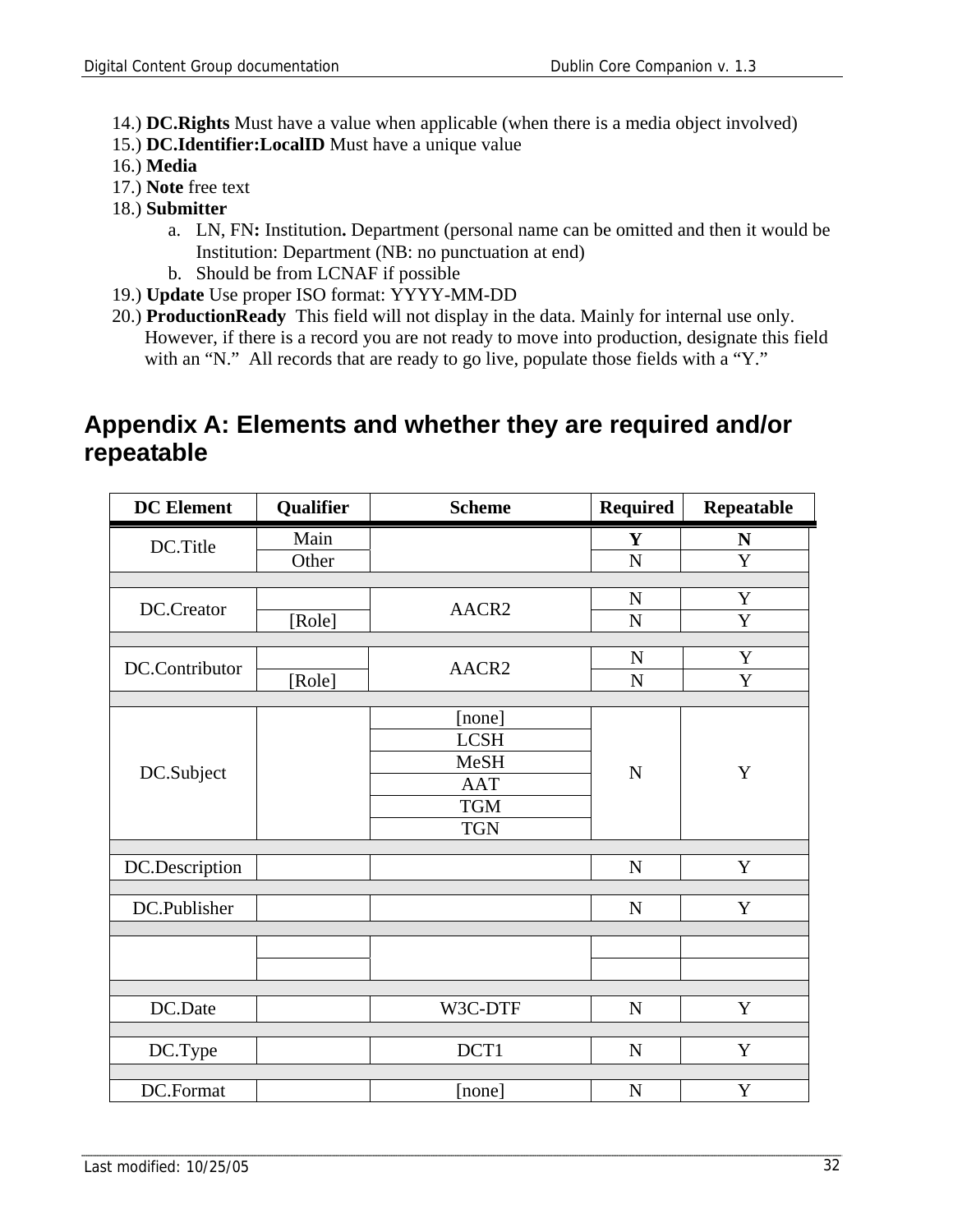|               |                 | MIME type                     |                |             |
|---------------|-----------------|-------------------------------|----------------|-------------|
|               |                 | [none]                        |                |             |
|               |                 | <b>URL</b>                    |                |             |
|               |                 | <b>ISBN</b>                   |                |             |
|               |                 | <b>ISSN</b>                   | $\mathbf N$    | Y           |
|               |                 | <b>URN</b>                    |                |             |
| DC.Identifier |                 | CallNo                        |                |             |
|               |                 | bibliographicCitation         |                |             |
|               |                 | <b>BBA</b> (customized field) |                |             |
|               |                 | GBA (customized field)        |                |             |
|               | LocalID         | [none]                        | $\mathbf{Y}$   | N           |
| DC.Source     |                 |                               | $\mathbf N$    | $\mathbf Y$ |
|               |                 |                               |                |             |
| DC.Language   |                 | ISO639-2                      | $\mathbf N$    | Y           |
|               |                 | [none]                        |                |             |
|               |                 | LocalID                       |                |             |
|               |                 | [none]                        |                |             |
|               | OtherFormat     | LocalID                       |                | Y           |
| DC.Relation   |                 | [none]                        | $\mathbf N$    |             |
|               | <b>IsPartOf</b> | Labeled URI                   |                |             |
|               |                 | LocalID                       |                |             |
|               |                 | [none]                        |                |             |
|               | HasPart         | LocalID                       |                |             |
|               |                 | [none]                        |                |             |
|               |                 | <b>TGN</b>                    |                |             |
|               |                 | <b>AAT</b>                    |                |             |
|               |                 | <b>LCSH</b>                   |                |             |
|               |                 | W3C-DTF                       |                |             |
| DC.Coverage   |                 | DecLat                        | $\mathbf N$    | Y           |
|               |                 | DecLong                       |                |             |
|               |                 | <b>PLSS</b>                   |                |             |
|               |                 | Spatial                       |                |             |
|               |                 | Temporal                      |                |             |
|               |                 |                               |                |             |
|               |                 | [none]                        |                |             |
| DC.Rights     | Ownership       | [none]                        | $\mathbf{Y}^*$ | $\mathbf Y$ |
|               | Terms           | [none]                        |                |             |
|               |                 | Handle                        |                |             |
| Note          |                 |                               | ${\bf N}$      | $\mathbf Y$ |
|               |                 |                               |                |             |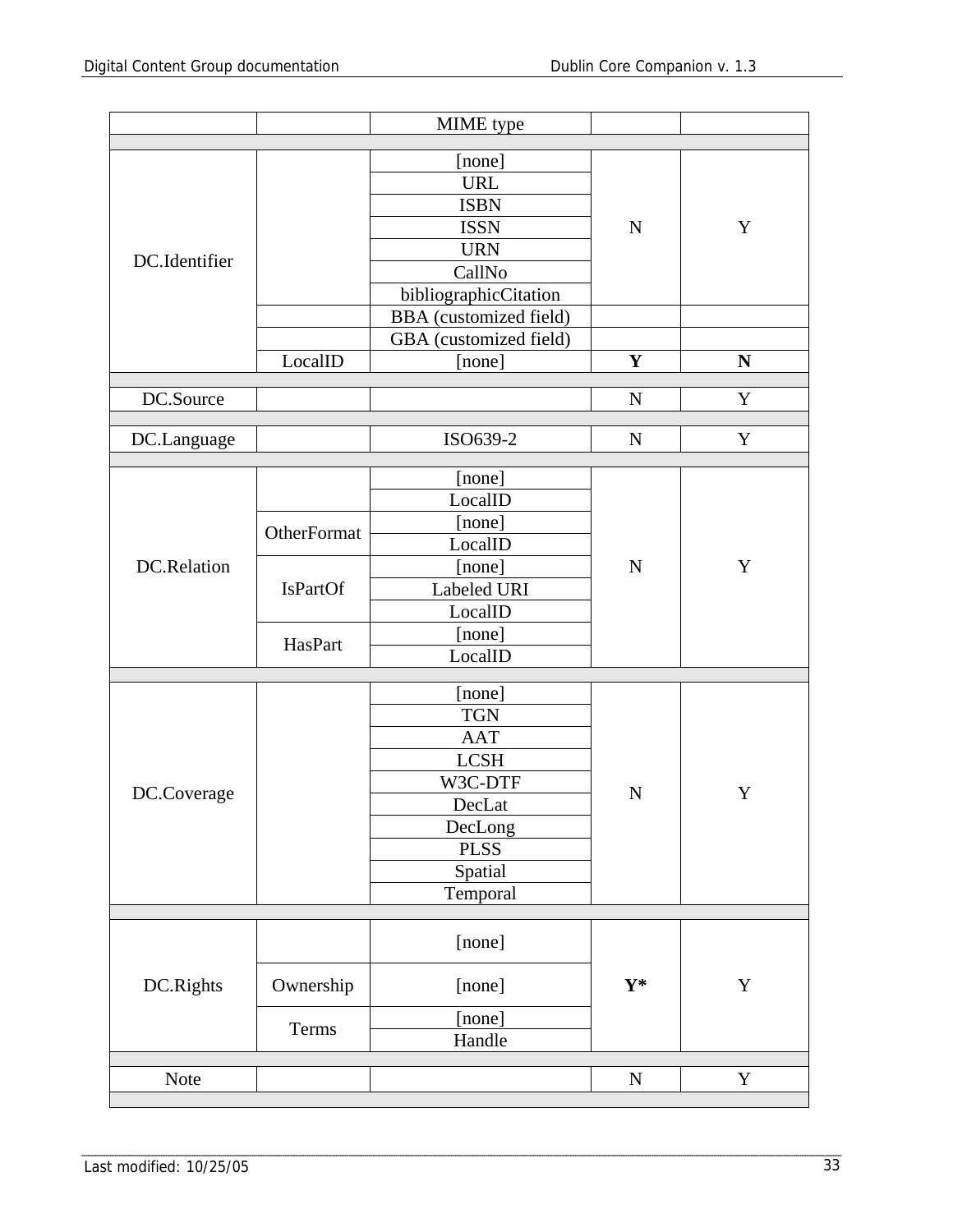| Item Submitter  |       |        | $\mathbf{Y}^*$ |  |
|-----------------|-------|--------|----------------|--|
|                 |       |        |                |  |
| Media           |       |        |                |  |
|                 |       |        |                |  |
| MediaRights     | Terms | [none] | $V^*$          |  |
|                 |       | Handle |                |  |
|                 |       |        |                |  |
| Update          |       |        | ₹7             |  |
| ProductionReady | Terms |        | ┳ ⁊            |  |

*\* Required when applicable.*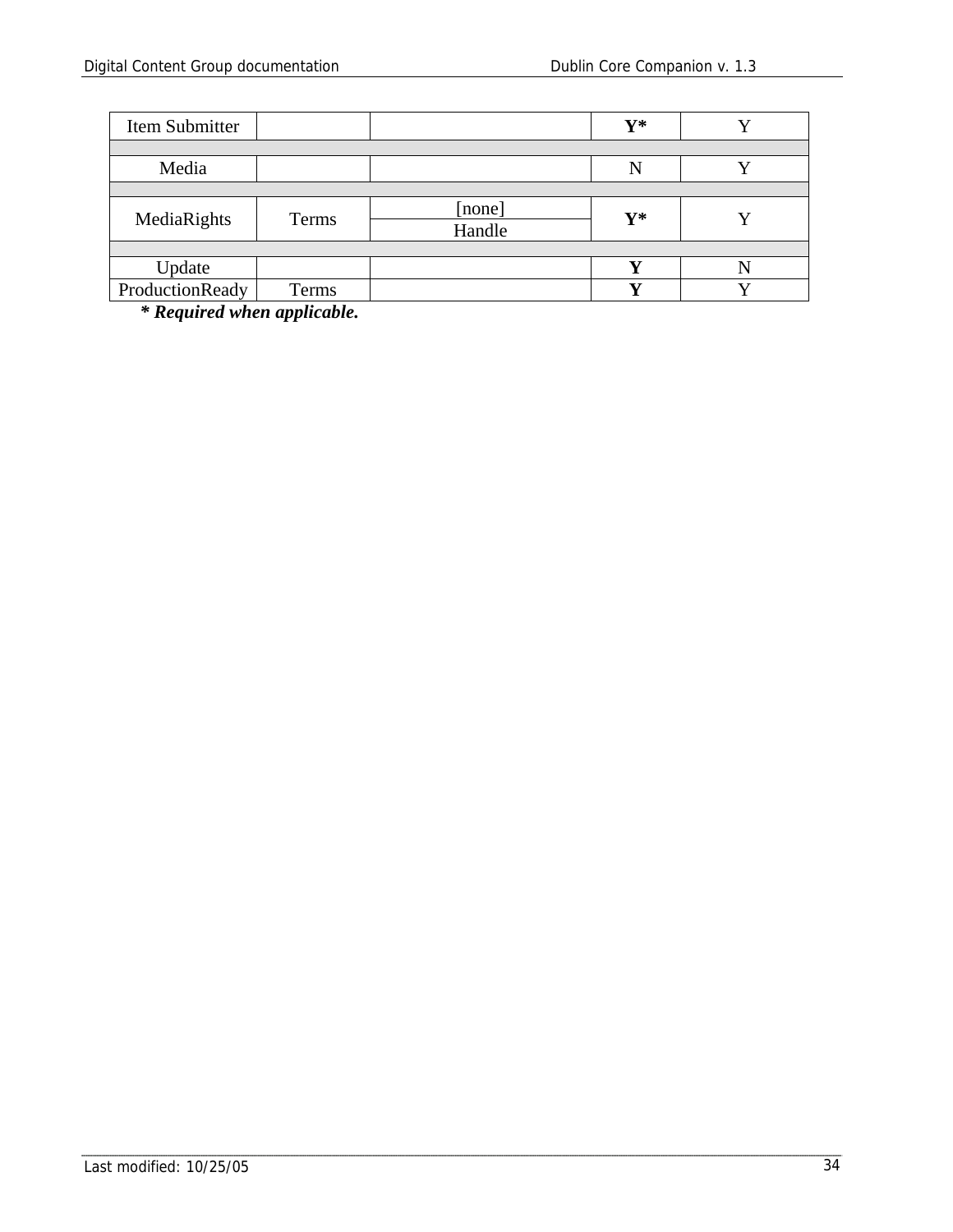## **Appendix B: Display and Indexing Issues**

### *Record Displays*

There are four different record displays in SiteSearch databases: Gallery View, Brief View, Full View, and Single Record View.

- **Gallery View** will show a thumbnail image (if an image database) and the Resource Title underneath. If the Resource is an audio file, video clip or an external website, an icon will appear with the Resource Title underneath.
- **Full View** will show all data fields, and media object if applicable.
- **Brief View** will show the following data fields:
	- 1.) Title (main title only)
	- 2.) Creator
	- 3.) Date
	- 4.) Subjects
	- 5.) Coverage
	- 6.) Rights
	- 7.) DC.Identifier:URL—will display only if the Resource is an external media object such as a website or video clip.
- **Single Record View** will show all data fields and will allow user to choose image size and to navigate between related media objects attached to the record.

### **Gallery View**

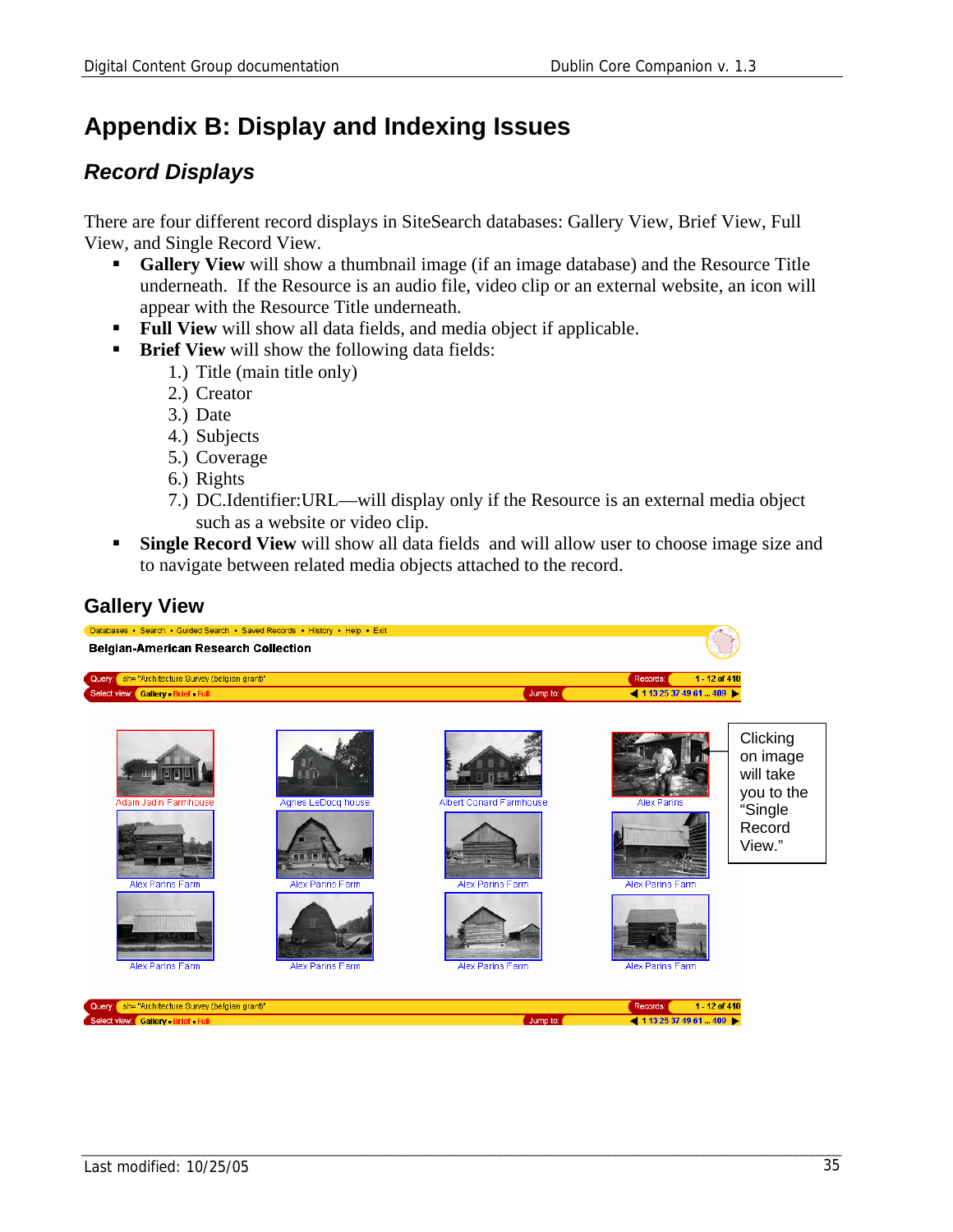#### **Single Record View**



NB: Recently the new display delimiter has been changed from "|" to "/". You will still use "|" when entering data. New screen shots are forthcoming.

#### **Brief View**

| Databases • Search • Guided Search • Saved Records • History • Help • Exit<br><b>Belgian-American Research Collection</b> |                                               |                                                                                                                                                                                                                                                      |                             |               |
|---------------------------------------------------------------------------------------------------------------------------|-----------------------------------------------|------------------------------------------------------------------------------------------------------------------------------------------------------------------------------------------------------------------------------------------------------|-----------------------------|---------------|
| Query: sh= "Architecture Survey (belgian grant)"<br>Select view: Gallery Brief Dull<br><b>Save All</b>                    |                                               | Clicking on image or title will take<br>you to the "Single Record View."                                                                                                                                                                             | Records:<br>411325374961409 | 1 - 12 of 410 |
| п                                                                                                                         | Title:<br>Subjects:<br>Place/Time:<br>Rights: | Adam Jadin Farmhouse<br>Architecture Survey (Belgian Grant)   Houses   Jadin, Adam (Farm)   Brick Buildings<br>Trailway Rd. North off Hwy 57, Union, Door County, Wisconsin<br>Material owned by University of Wisconsin - Green Bay, Cofrin Library |                             |               |
| п                                                                                                                         | Subjects:<br>Place/Time:<br>Rights:           | <b>Title:</b> Agnes LeDocq house<br>Architecture Survey (Belgian Grant)   Brick Buildings   Houses   LeDocq, Agnes (House)<br>Co. X, Brussels, Door County, Wisconsin<br>Material owned by University of Wisconsin - Green Bay, Cofrin Library       |                             |               |
| п                                                                                                                         | Title:<br>Subjects:<br>Place/Time:<br>Rights: | Albert Conard Farmhouse<br>Architecture Survey (Belgian Grant)   Brick Buildings   Houses   Conard, Albert (Farm)<br>School Rd., Brussels, Wisconsin<br>Material owned by University of Wisconsin - Green Bay, Cofrin Library                        |                             |               |
|                                                                                                                           | Subjects:<br>Place/Time:<br>Rights:           | <b>Title:</b> Alex Parins<br>Architecture Survey (Belgian Grant)   Parins, Alex<br>Hwy N, Namur, Wisconsin<br>Material owned by University of Wisconsin - Green Bay, Cofrin Library                                                                  |                             |               |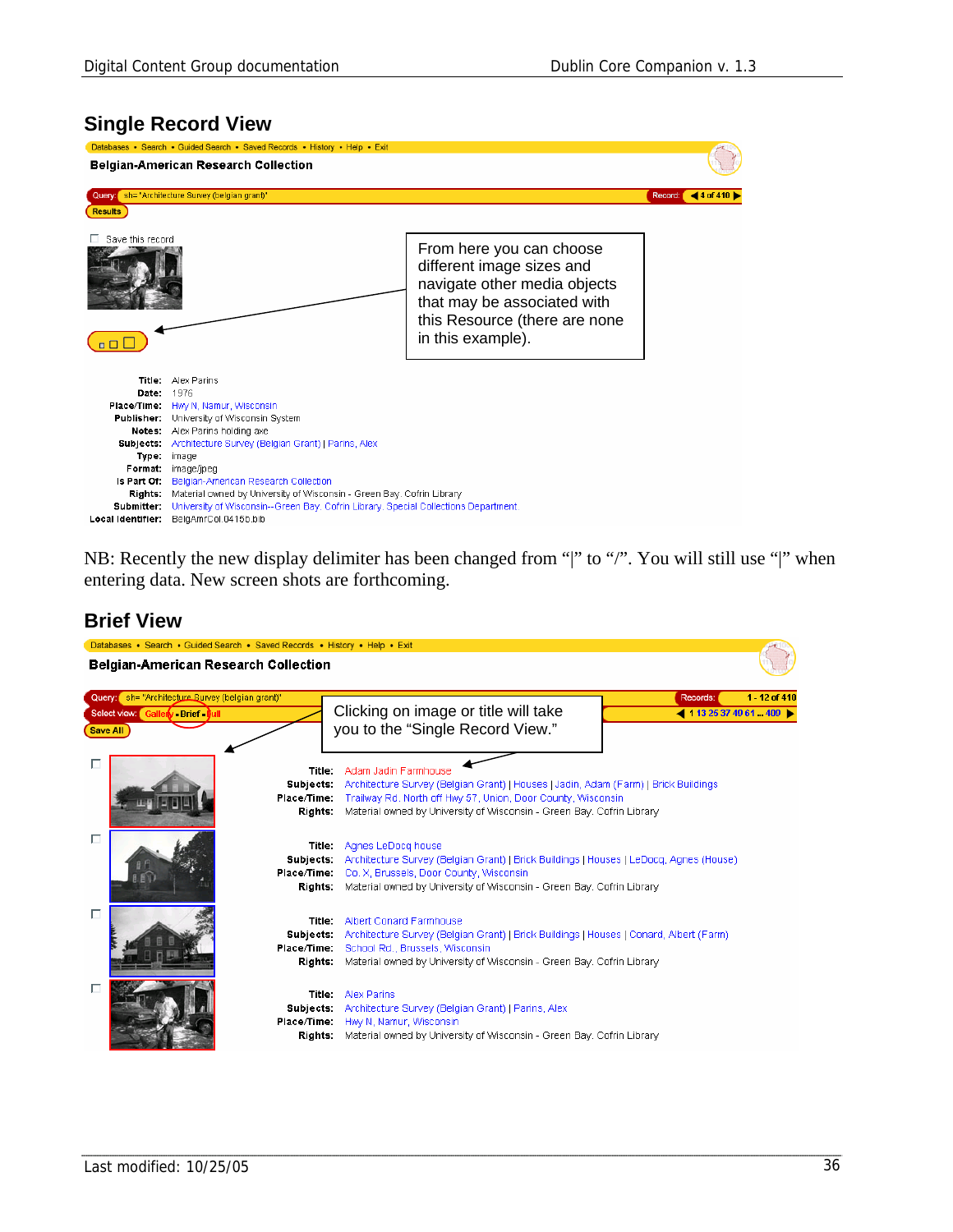### **Full View**

|                                             | Databases • Search • Guided Search • Saved Records • History • Help • Exit<br><b>Belgian-American Research Collection</b> |                                                                             |          |                 |
|---------------------------------------------|---------------------------------------------------------------------------------------------------------------------------|-----------------------------------------------------------------------------|----------|-----------------|
|                                             | Query: sh= "Architecture Survey (belgian grant)"                                                                          |                                                                             | Records: | 1 - 12 of 410   |
| Select view: Gallery Brief Full<br>Save All |                                                                                                                           | Jump to:                                                                    |          | 411325374961409 |
| п                                           |                                                                                                                           | Clicking on image or title<br>will take you to the<br>"Single Record View." |          |                 |
| Title:<br>Date:                             | Adam Jadin Farmhouse<br>1976                                                                                              |                                                                             |          |                 |
| Place/Time:<br><b>Publisher:</b>            | Trailway Rd. North off Hwy 57, Union, Door County, Wisconsin<br>University of Wisconsin System                            |                                                                             |          |                 |
| Subjects:                                   | Architecture Survey (Belgian Grant)   Houses   Jadin, Adam (Farm)   Brick Buildings                                       |                                                                             |          |                 |
| Type:                                       | image                                                                                                                     |                                                                             |          |                 |
| Format:<br>Is Part Of:                      | image/jpeg<br>Belgian-American Research Collection                                                                        |                                                                             |          |                 |
| Rights:                                     | Material owned by University of Wisconsin - Green Bay, Cofrin Library                                                     |                                                                             |          |                 |
| Submitter:                                  | University of Wisconsin--Green Bay, Cofrin Library, Special Collections Department.                                       |                                                                             |          |                 |
| Local Identifier:                           | BelgAmrCol.0453b.bib                                                                                                      |                                                                             |          |                 |

# *Site Search Behaviors*

| <b>Name</b>        | <b>Type</b> | <b>Scheme</b>     | <b>Format</b> | <b>SiteSearch</b><br>clickable/<br>searchable | <b>Display field label</b> |
|--------------------|-------------|-------------------|---------------|-----------------------------------------------|----------------------------|
| <b>Title</b>       | main        | none              | text          | To get to single<br>record                    | <b>Title</b>               |
|                    | other       | none              | text          | N                                             | <b>Other Title</b>         |
|                    |             |                   |               |                                               |                            |
| <b>Creator</b>     |             | aacr <sub>2</sub> | text          | Υ                                             | Creator                    |
|                    | role        | aacr <sub>2</sub> | text          | Y                                             | [Role value]               |
|                    |             |                   |               |                                               |                            |
| <b>Contributor</b> |             | Aacr <sub>2</sub> | text          | Y                                             | Contributor                |
|                    | role        | Aacr <sub>2</sub> | text          | Y                                             | [Role value]               |
|                    |             |                   |               |                                               |                            |
|                    |             | none              | text          | Y                                             |                            |
|                    |             | LCSH              | text          | Υ                                             |                            |
| <b>Subject</b>     | <b>TGM</b>  | <b>TGM</b>        | Text          | Υ                                             | Subjects                   |
|                    |             | MESH              | text          | Υ                                             |                            |
|                    |             | AAT               | text          | Y                                             |                            |
|                    |             |                   |               |                                               |                            |
| <b>Description</b> |             |                   | text          | N                                             | Description                |
|                    |             |                   |               |                                               |                            |
| <b>Publisher</b>   |             |                   | text          | N                                             | Publisher                  |
|                    |             |                   |               |                                               |                            |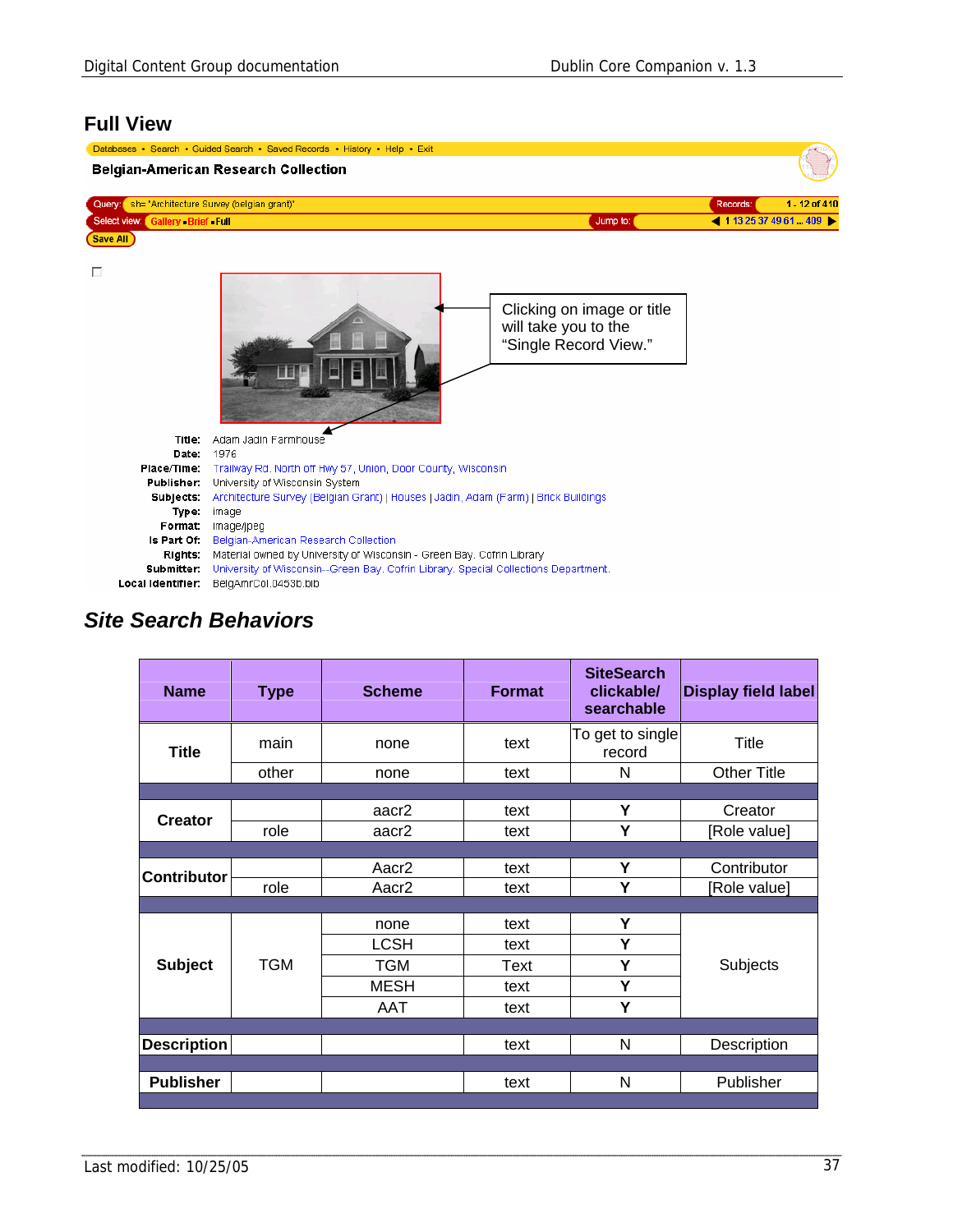| <b>Date</b>                           |                 | w3c                     | text                      | N                       | Date               |
|---------------------------------------|-----------------|-------------------------|---------------------------|-------------------------|--------------------|
| <b>Type</b>                           |                 | DCT <sub>1</sub>        | text                      | N                       | <b>Type</b>        |
|                                       |                 |                         |                           |                         |                    |
| Format                                |                 | none                    | text                      | N                       | Format             |
|                                       |                 | <b>MIME</b>             | text                      | N                       |                    |
|                                       |                 |                         |                           |                         |                    |
|                                       |                 | none                    | text                      | N                       | Identifier         |
|                                       |                 | <b>URL</b>              | text                      | Ý                       | <b>URL</b>         |
|                                       |                 | <b>ISBN</b>             | text                      | N                       | <b>ISBN</b>        |
| <b>Identifier</b>                     |                 | <b>ISSN</b>             | text                      | N                       | <b>ISSN</b>        |
|                                       |                 | Handle                  | text                      | Y                       |                    |
|                                       |                 | CallNo                  | text                      | N                       | <b>Call Number</b> |
|                                       |                 | bibliographicCitation   | <b>Text</b>               | N                       | Citation           |
|                                       | LocalID         | none                    | text                      | N                       | Local Identfier    |
| <b>Source</b>                         |                 | none                    | text                      | N                       | Source             |
|                                       |                 |                         |                           |                         |                    |
| Language                              |                 | <b>ISO</b>              | text                      | N                       | Language           |
|                                       |                 |                         |                           |                         |                    |
|                                       |                 | none                    | text or URI               | Υ                       |                    |
|                                       |                 |                         | ID of another             | Y                       | Relation           |
|                                       | LocalID         | record in<br>collection |                           |                         |                    |
|                                       |                 | none                    | text or URI               | Y                       |                    |
| <b>OtherFormat</b><br><b>Relation</b> |                 | ID of another           |                           | <b>Other Format</b>     |                    |
|                                       | LocalID         | record in               | Y                         |                         |                    |
|                                       |                 |                         | collection                |                         |                    |
|                                       |                 | none                    | text or URI               | Y                       |                    |
|                                       | <b>IsPartOf</b> |                         | ID of another             | Y                       | Is Part Of         |
|                                       |                 | LocalID                 | record in                 |                         |                    |
|                                       |                 | none                    | collection<br>text or URI | Y                       |                    |
|                                       |                 |                         | ID of another             |                         |                    |
|                                       | HasPart         | LocalID                 | record in                 | Υ                       | Has Part           |
|                                       |                 |                         | collection                |                         |                    |
|                                       |                 |                         |                           |                         |                    |
|                                       |                 | none                    | text                      | Υ                       |                    |
|                                       |                 | <b>TGN</b>              | text                      | Ý                       |                    |
|                                       |                 | <b>AAT</b>              | text                      | Y                       |                    |
|                                       |                 | w3c                     | text                      | N                       |                    |
| Coverage                              |                 | declat                  | text                      | $\mathbf N$             | Place/Time         |
|                                       |                 | declong                 | text                      | $\mathbf N$             |                    |
|                                       |                 | <b>PLSS</b>             | <b>Text</b>               | N                       |                    |
|                                       |                 | Spatial                 | Text                      | Υ                       |                    |
|                                       |                 | Temporal                | Text                      | $\overline{\mathsf{Y}}$ |                    |
|                                       |                 | none                    | text or URI               | Υ                       |                    |
|                                       | ownership       | none                    | text or URI               | Y                       |                    |
| <b>Rights</b>                         |                 | none                    | text or URI               | Υ                       | <b>Rights</b>      |
|                                       | terms           | handle                  | handle                    | Ÿ                       |                    |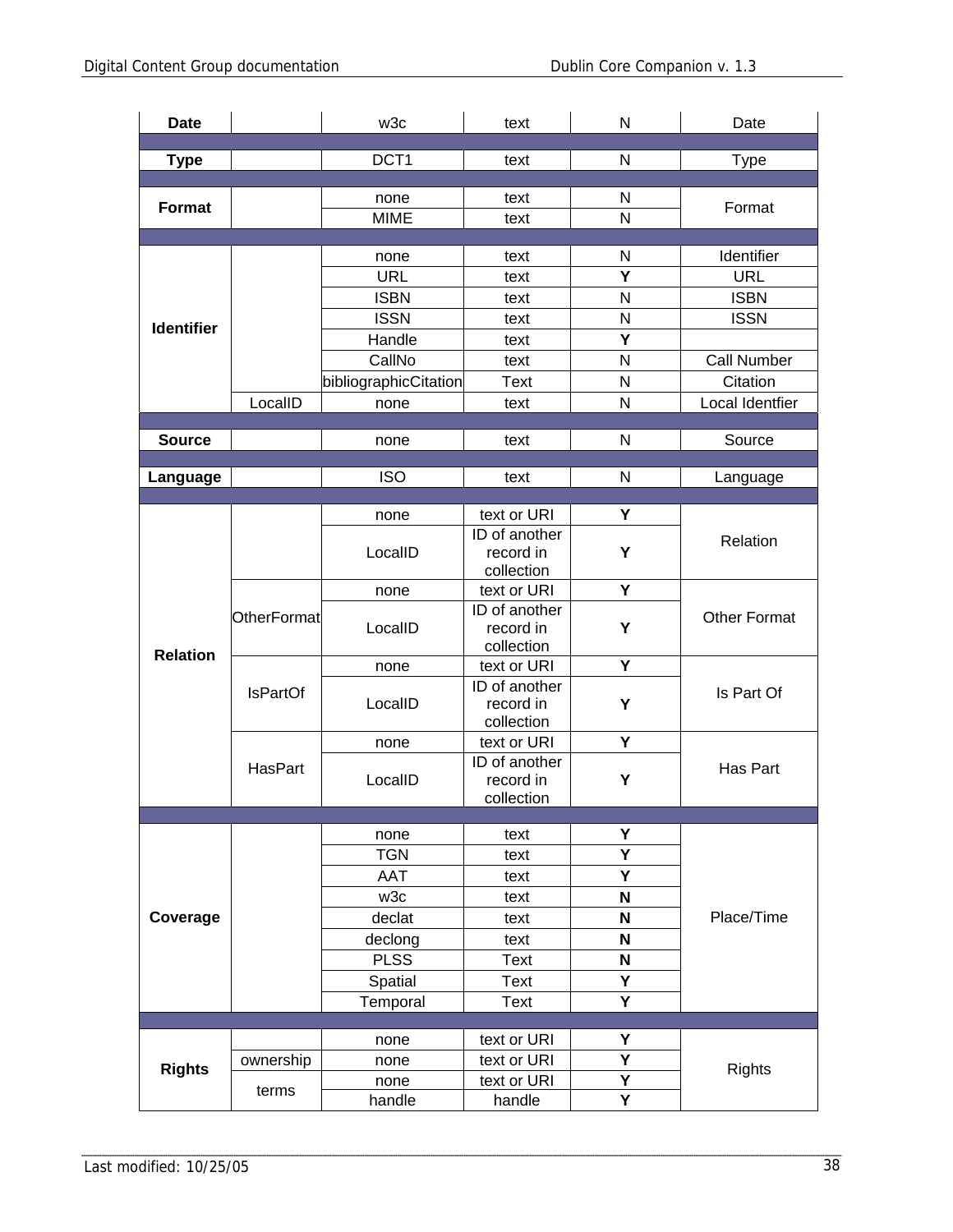| <b>Note</b>      | none | text | N | <b>Notes</b> |
|------------------|------|------|---|--------------|
|                  |      |      |   |              |
| <b>Submitter</b> | none | text |   | Submitter    |

### *Indexes*

In order to be searchable, the data from the various fields will be used to create indexes behind the scenes. The following indexes will be built, consisting of the fields indicated.

| <b>Index Name</b>      | <b>Index Code</b> | <b>Fields in Index</b>                                                                           |
|------------------------|-------------------|--------------------------------------------------------------------------------------------------|
| Any Field<br>(Keyword) | an:               | All                                                                                              |
| Title                  | ti:               | Title, all Relation fields                                                                       |
| Title (phrase)         | $t =$             | Title, all Relation fields                                                                       |
| Name                   | na:               | Creator, Contributor, Submitter, Rights, Subject                                                 |
| Name (phrase)          | $na=$             | Creator, Contributor, Submitter, Rights, Subject<br>[Role information is not used in this index] |
| Format                 | fo:               | Format                                                                                           |
| Identifier             | id:               | All Identifier fields                                                                            |
| Type                   | ty:               | Type                                                                                             |
| Date                   | dt:               | Date                                                                                             |
| Subject                | sh:               | Subject, Coverage                                                                                |
| Subject (phrase)       | $sh=$             | Subject, Coverage                                                                                |
| CallNo                 | ca:               | Identifier:CallNo                                                                                |
| Publisher              | pu:               | Publisher                                                                                        |
| Submitter              | sb:               | Submitter name                                                                                   |
| Submitter (phrase)     | $sb =$            | Submitter name and attribution                                                                   |
| Name-Role              | ro:               | Role information for Creator and Contributor                                                     |
| UpdateDate             | up:               | Supplied by dbase                                                                                |
| Rights                 | rt:               | Rights                                                                                           |
| Language               | ln:               | Language                                                                                         |

### *Limits*

In the Guided Search feature, certain indexes will be used as limits. These include Type, Language, and Relation:IsPartOf (Subcollections). Other indexes will be used as drop-down choices from the "field to search in" menu.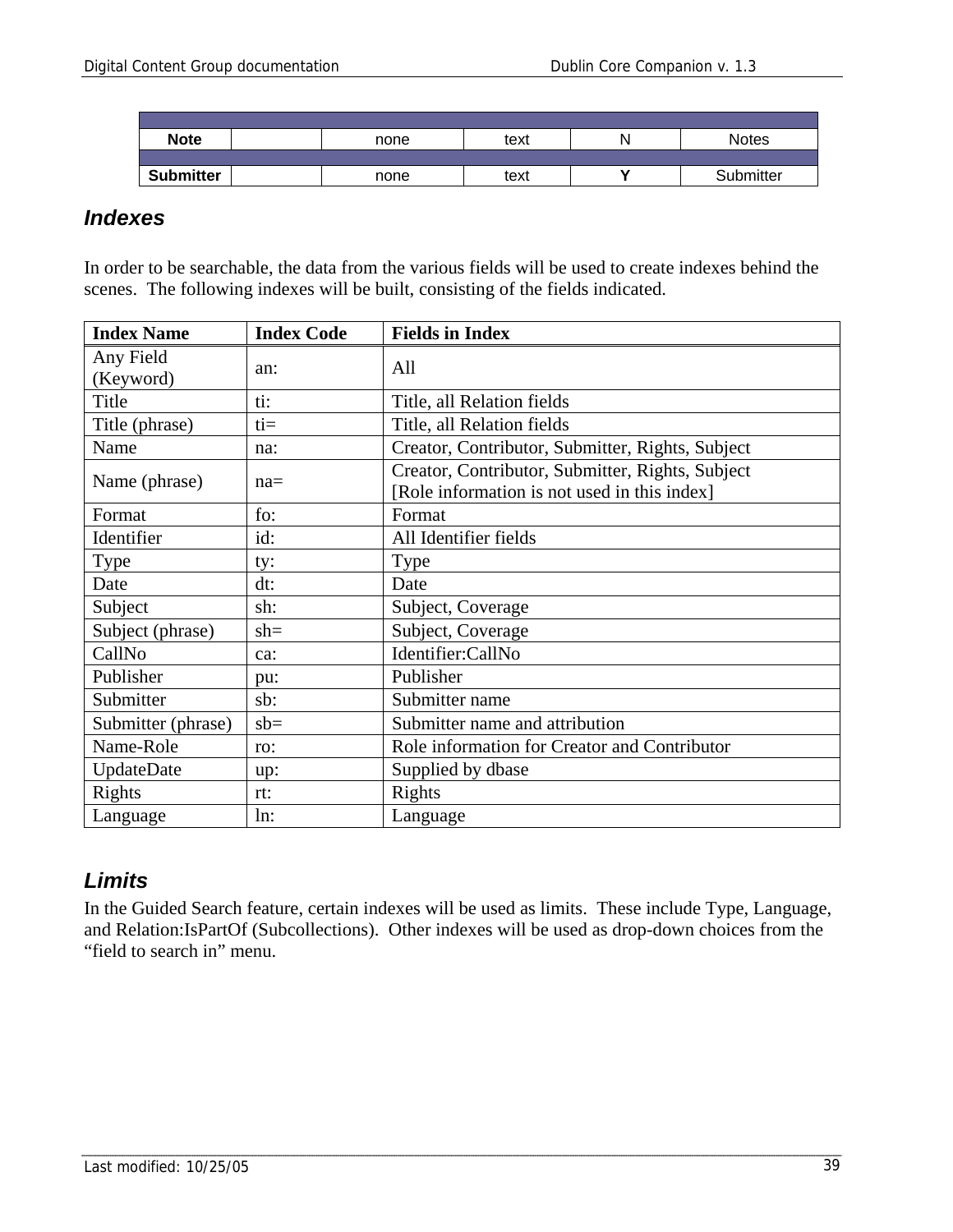## **Appendix C: Full Record Examples**

This is what records might look like in your MSAccess file.

#### **Example 1: Picture of the ship "Edmund Fitzgerald"**

| DC.Title                      | Edmund Fitzgerald                                                   |
|-------------------------------|---------------------------------------------------------------------|
| DC.Creator                    | Campbell, Bob: Photographer                                         |
| DC.Subject                    | LCSH:Shipwrecks--Great Lakes   Superior, Lake   St. Mary's<br>River |
| DC.Description                | The Edmund Fitzgerald on the Saint Mary's River                     |
| DC.Date                       | $1975 - 05$                                                         |
| DC.Type                       | image                                                               |
| DC.Format                     | color photograph $20.1 \times 28.5$ cm                              |
| DC.Identifier_LocalID ef4g004 |                                                                     |
| DC.Coverage                   | Spatial: St. Mary's River   Temporal: 1950s                         |
| DC.Rights                     | Campbell, Bob                                                       |
| Submitter                     | University of Wisconsin--Superior.<br>Jim Dan Hill Library          |

#### **Example 2: Blueprint of the ship "Edmund Fitzgerald"**

| DC.Title                      | Hull no. 301 outboard profile                                            |
|-------------------------------|--------------------------------------------------------------------------|
| DC.Creator                    | Shanteal, L. W.                                                          |
| DC.Subject                    | LCSH: Shipwrecks--Great Lakes Superior, Lake                             |
| DC.Description                | Small-scale blueprint of the Edmund Fitzgerald<br>scale: 6 inches=1 foot |
| DC.Date                       | $1958 - 05 - 05$                                                         |
| DC.Type                       | image                                                                    |
| DC.Format                     | blueprint $14 \times 60.1$ cm                                            |
| DC.Identifier LocalID ef4c001 |                                                                          |
| DC.Language                   | enq                                                                      |
| DC.Rights                     | Corps of Army Engineers                                                  |
| Submitter                     | University of Wisconsin--Superior.<br>Jim Dan Hill Library               |
| <b>Note</b>                   | Lake Superior Maritime Collection                                        |

#### **Example 3: Sheet music**

| DC.Title Main  | Absence makes the heart grow fonder                      |
|----------------|----------------------------------------------------------|
| DC.Title Other | For somebody else                                        |
|                | DC.Relation_IsPartOfPrimrose and Dockstadter's Minstrels |
| DC.Creator     | Dillea, Herbert: Composer   Gillespie, Arthur: Lyricist  |
| DC.Publisher   | New York: M. Witmark and Sons                            |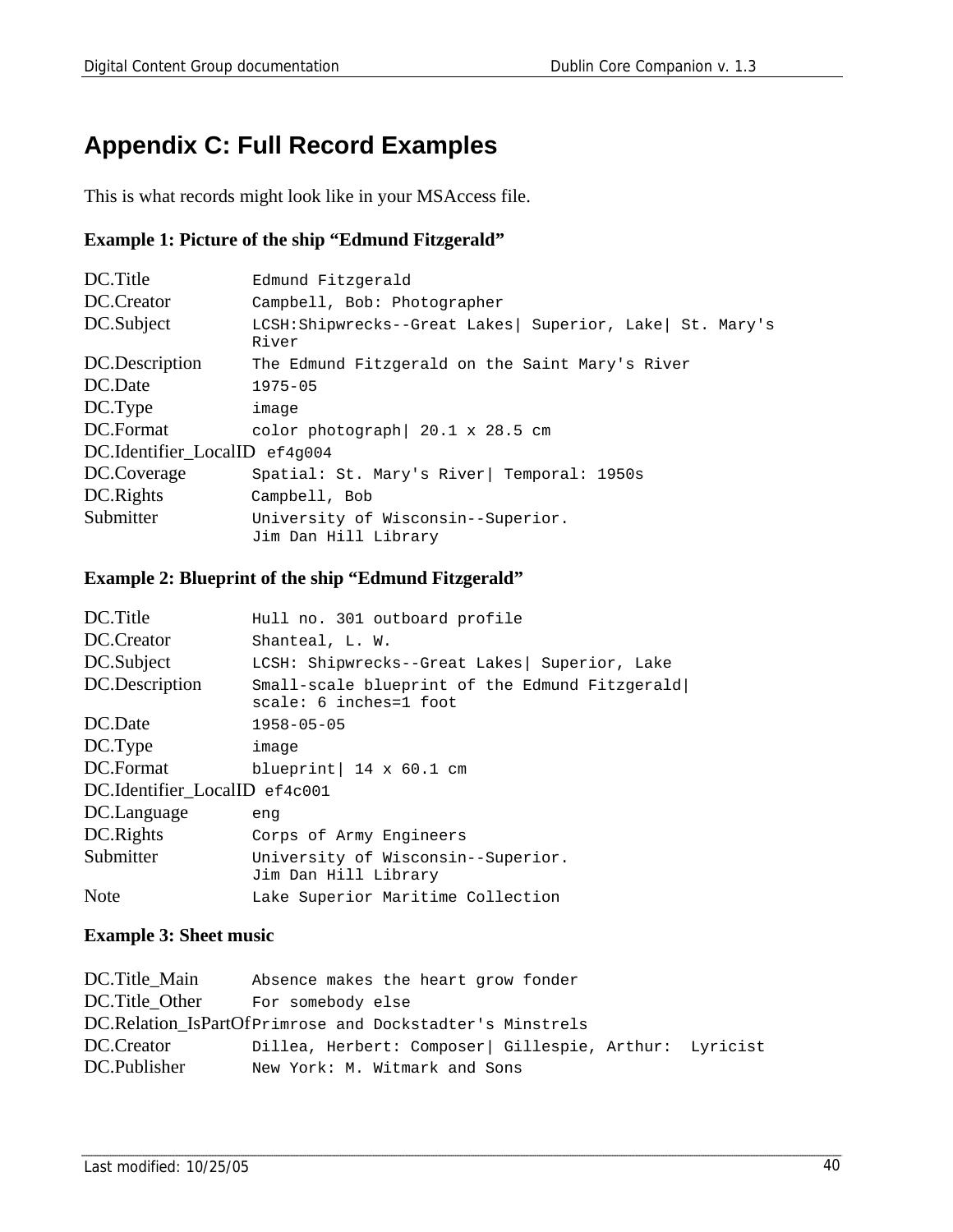| DC.Description | First Line: Sweetheart I have grown so lonely, living thus    |
|----------------|---------------------------------------------------------------|
|                | away from you First Line Chorus: Absence makes the heart grow |
|                | fonder, that is why I long for you                            |

DC.Rights

#### **Example 4: Art Object**

| DC.Title Main  | Altar coffer                                                                                                                                                                                                                                                                                                                                                                                                                                 |
|----------------|----------------------------------------------------------------------------------------------------------------------------------------------------------------------------------------------------------------------------------------------------------------------------------------------------------------------------------------------------------------------------------------------------------------------------------------------|
| DC.Title Other | xiao menqui                                                                                                                                                                                                                                                                                                                                                                                                                                  |
| DC.Identifier  | pw00005                                                                                                                                                                                                                                                                                                                                                                                                                                      |
| DC.Rights      |                                                                                                                                                                                                                                                                                                                                                                                                                                              |
| DC.Coverage    | 19th-20th cen.   China; Hebei   North East Asia                                                                                                                                                                                                                                                                                                                                                                                              |
| DC_Subject     | Han Chinese   Wood   Metal   Lacquered elm   Artifact   Ritual<br>object Furniture                                                                                                                                                                                                                                                                                                                                                           |
| DC.Description | Miniature black lacquered altar coffer; small version<br>complete in all details of a full size coffer; drawers<br>and doors for storage; doors secured by lock that passes<br>through metal rings above the pulls; openwork design of<br>abstract scrolling motifs below apron and along the outer<br>edge of legs. Exaggerated everted flanges emphasize the<br>religious function; would have been placed on a larger<br>table or coffer. |
| DC.Format      | $9.75 \times 22 \times 7.2$ in.                                                                                                                                                                                                                                                                                                                                                                                                              |

### **Example 5: Bibliographic record for a video (not streamed video)**

| DC.Creator                   | Hoffman, Lauran: Director   Giovanni, Marita: Producer   Wolfe,<br>Nancy Allison   D'Agostino, Liza   Griggs, Camila   Orion<br>Pictures: Co-producer   Orion Home Video: Co-producer                        |
|------------------------------|--------------------------------------------------------------------------------------------------------------------------------------------------------------------------------------------------------------|
| DC.Title_Main                | Bar girls                                                                                                                                                                                                    |
| DC.Title Other               | Parpariyot                                                                                                                                                                                                   |
| DC.Format                    | 1 videocassette (95 min.)                                                                                                                                                                                    |
| DC.Publisher                 | Orion Home Video                                                                                                                                                                                             |
| DC.Rights                    | Orion Home Video                                                                                                                                                                                             |
| DC.Date                      | 1995                                                                                                                                                                                                         |
| DC.Relation                  | http://www.orionpic.com/documentaries/hoffman/bargirls.htm                                                                                                                                                   |
| DC.Description               | Performer Note: Nancy Allison Wolfe, Liza D'Agostino, Camila<br>Griggs   Romantic comedy featuring a group of women whose lives<br>and loves intertwine against the backdrop of a Los Angeles<br>lesbian bar |
| <b>Note</b>                  | Sale: $$250$                                                                                                                                                                                                 |
| DC.Identifier_LocalID WAV370 |                                                                                                                                                                                                              |
| DC.Subject                   | Lesbianism in motion pictures Feature films                                                                                                                                                                  |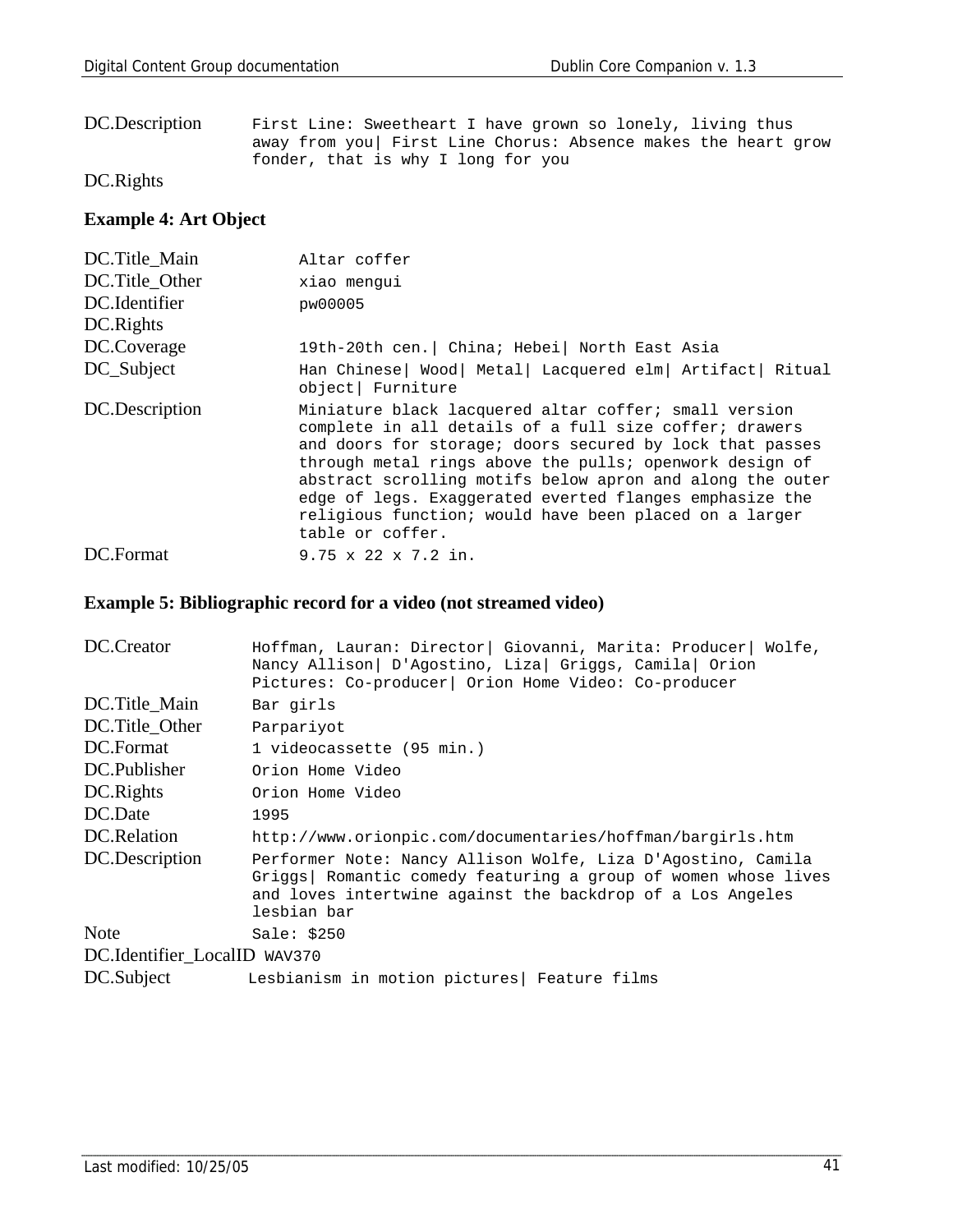## **Appendix D: Screen Shots of Sample Records in Site Search**

### **Record with media object attached**





| Title:            | Alex Parins                                                                         |
|-------------------|-------------------------------------------------------------------------------------|
| Date:             | - 1976                                                                              |
|                   | <b>Place/Time:</b> Hwy N, Namur, Wisconsin                                          |
| Publisher:        | University of Wisconsin System                                                      |
|                   | <b>Notes:</b> Alex Parins holding axe                                               |
| Subiects:         | Architecture Survey (Belgian Grant)   Parins, Alex                                  |
| Type:             | image                                                                               |
| Format:           | image/jpeg                                                                          |
|                   | <b>Is Part Of:</b> Belgian-American Research Collection                             |
| Rights:           | Material owned by University of Wisconsin - Green Bay, Cofrin Library               |
| Submitter:        | University of Wisconsin--Green Bay, Cofrin Library, Special Collections Department. |
| Local Identifier: | BelgAmrCol.0415b.bib                                                                |

### **Record that is a citation only**

|                                 | <b>Title:</b> After all these years                                                                       |
|---------------------------------|-----------------------------------------------------------------------------------------------------------|
|                                 | <b>Composer:</b> Colburn, Frank S.                                                                        |
|                                 | Lyricist: Colburn, Frank S.                                                                               |
| Arranger:                       | Sontag, H.O.                                                                                              |
| Date:                           | 1927                                                                                                      |
| Publisher:                      | Milwaukee: Frank S. Colburn (125 Third Street)                                                            |
| Description:                    | Note on cover: "With best wishes of Frank S. Colburn the real author of After the Ball."                  |
|                                 | <b>Subjects:</b> Voice and piano   Love                                                                   |
| <b>Call Number:</b>             | 2637                                                                                                      |
|                                 | <b>Is Part Of:</b> Wisconsin Sheet Music Database<br>Mills Music Library Special Collections, UW-Madison. |
| Submitter:<br>Local Identifier: | University of Wisconsin--Madison, Libraries, Mills Music Library<br>MillsSpColl.WiscSheetMus.2631.bib     |